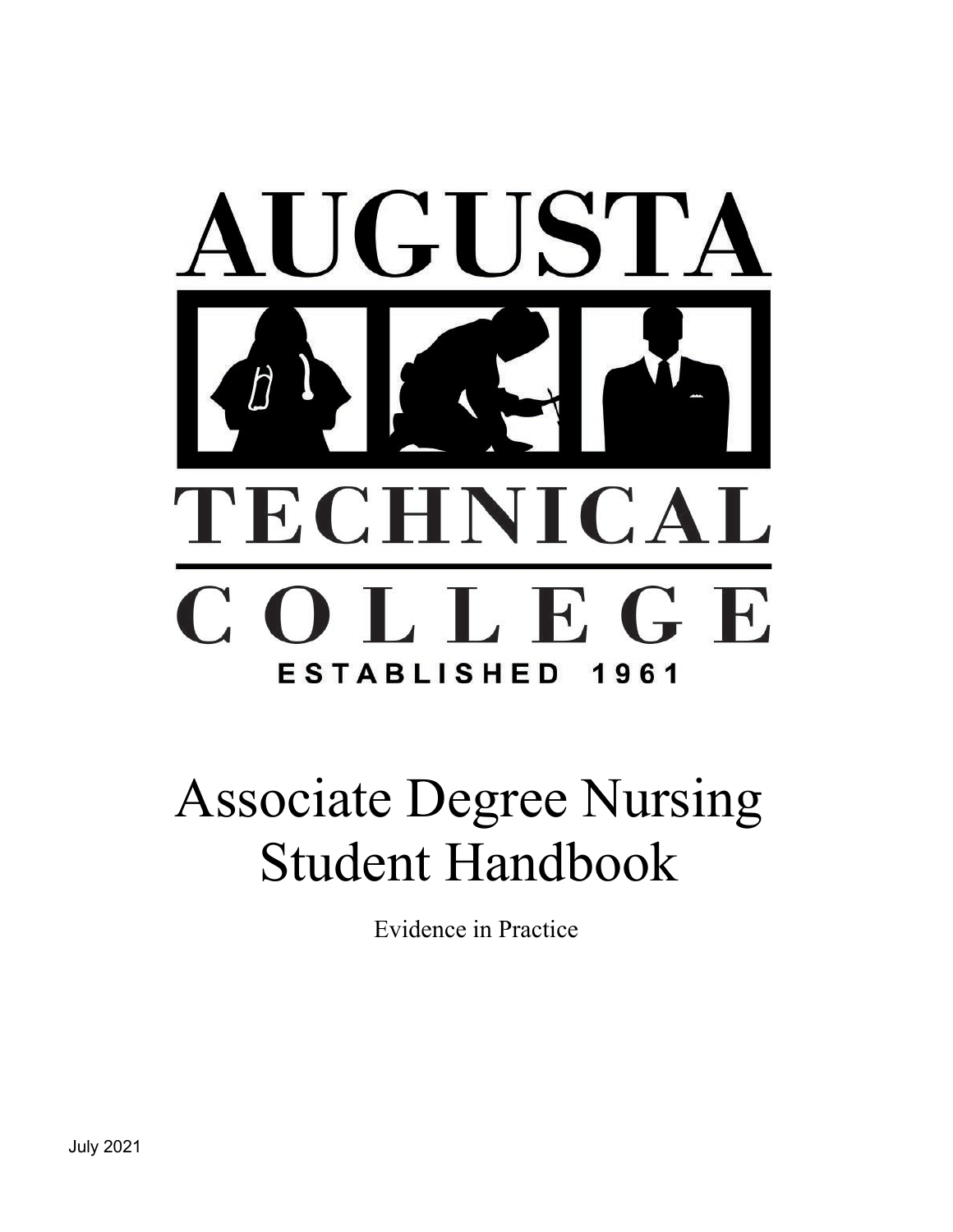# Table of Contents

<span id="page-1-0"></span>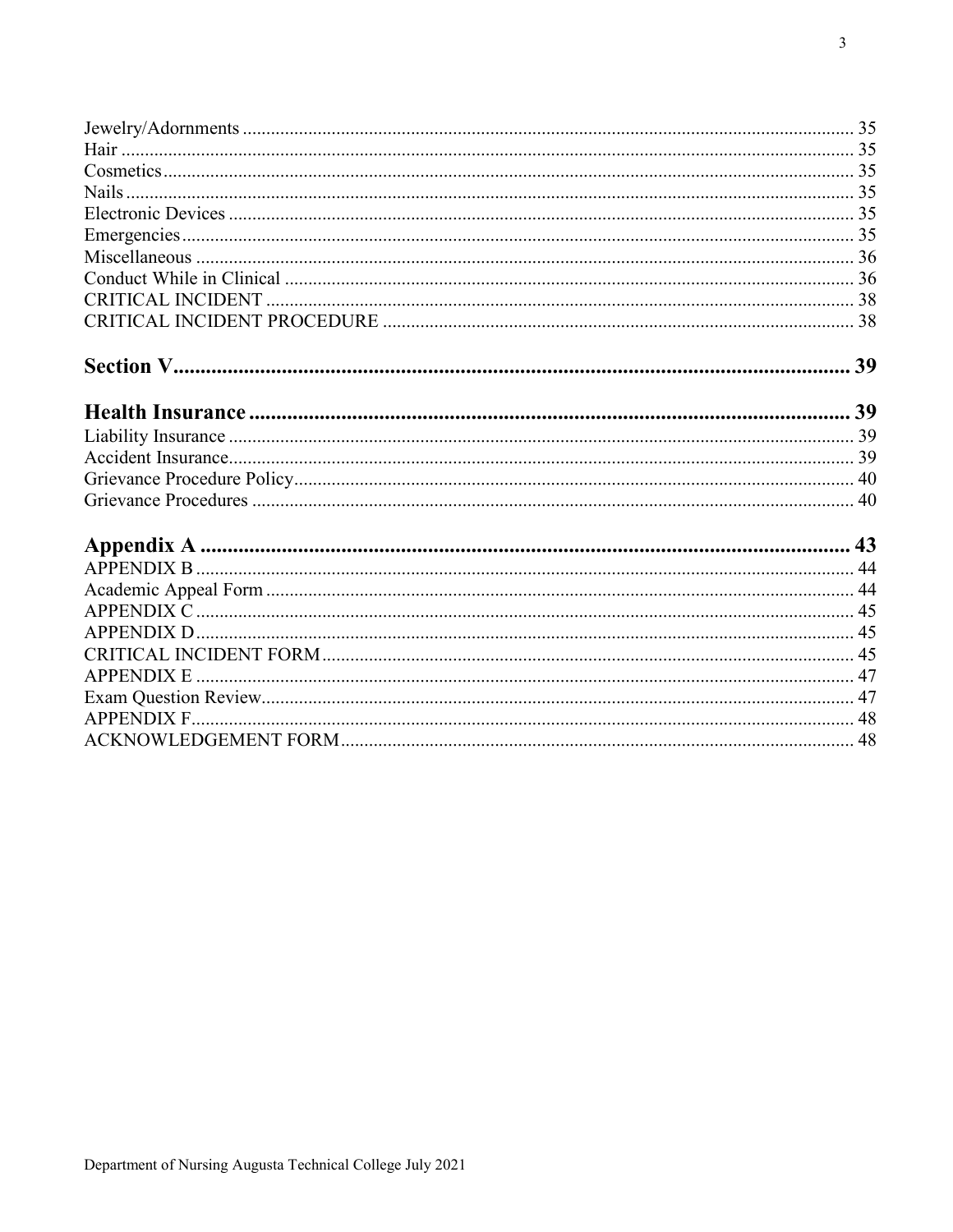### Equal Opportunity Statement

<span id="page-4-0"></span>The Technical College System of Georgia and its constituent Technical Colleges do not discriminate based on race, color, creed, national or ethnic origin, sex, religion, disability, age, political affiliation or belief, genetic information, disabled veteran, veteran of the Vietnam Era, spouse of military member or citizenship status (except in those special circumstances permitted or mandated by law). This nondiscrimination policy encompasses the operation of all technical college-administered programs, programs financed by the federal government including any Workforce Innovation and Opportunity Act (WIOA) Title I financed programs, educational programs and activities, including admissions, scholarships and loans, student life, and athletics. It also encompasses the recruitment and employment of personnel and contracting for goods and services.

The Technical College System and Technical Colleges shall promote the realization of equal opportunity through a positive continuing program of specific practices designed to ensure the full realization of equal opportunity. The following person has been designated to handle inquiries regarding the nondiscrimination policies:

For information on Title IX -contacts: Shannon Patterson, Title IX Coordinator, (Employees), Augusta Campus-Building 100, (706) 771-4013, [sbentley@augustatech.edu;](mailto:sbentley@augustatech.edu) Julie Langham, Deputy Title IX Coordinator, Columbia County Center, Burke Campus, and Thomson Campus, (706) 595-0166, [jlangham@augustatech.edu;](mailto:jlangham@augustatech.edu) Migdaliz Berrios, Title IX/Equity Coordinator (Students), Augusta Campus-Building 1300-Records/Career Services office, (706) 771-5730, [migdaliz.berrios@augustatech.edu.](mailto:migdaliz.berrios@augustatech.edu) For information on ADA/504, contact Karissa D. Wright, ADA/504 Coordinator, (706) 771-4067, Augusta Campus Counseling Center-Building 1300, [kdavis@augustatech.edu.](mailto:kdavis@augustatech.edu)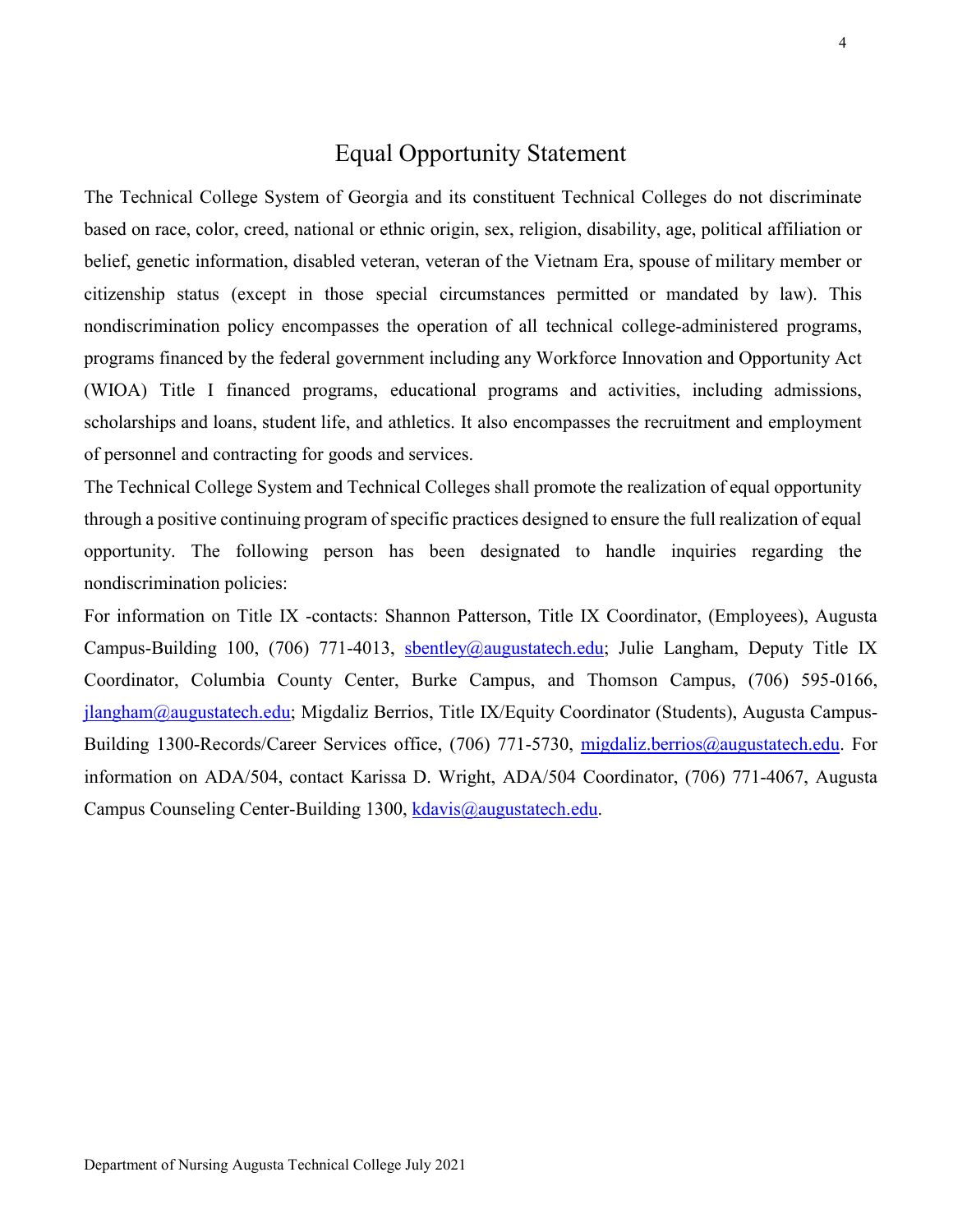The Title IX Educational Act of 1972 prohibits violence, harassment, and discrimination based on sex and gender. Under this law, instructors and other college staff are required to report knowledge of any student being harmed, harassed, or discriminated against. If a student is in immediate danger, call 911 or 9-911 from a campus phone for Police assistance or call 706- 771-4021.

If a student needs support and wishes to keep the information confidential, contact one of the following off-campus confidential support centers:

- Rape Crisis Sexual Assault Services 1-800-656-Hope (4673) or 706-725-5200 (24 Hour Crisis Line)
- Safe Homes 1-800-799-SAFE (7233) or 706-736-2499.

### **Academic Counseling Services**

<span id="page-5-0"></span>Counselors provide support for students who request assistance or who may be referred for assistance by an instructor through the Technical College System of Georgia Early Alert System (TEAMS). Issues addressed by the Academic Counselor through individual sessions and workshops include Study Skills, Test Taking, Time Management, Test Anxiety, Testing Skills, Critical Thinking, Stress Management and Learning Styles. Students occasionally need help that involves career exploration and program selection, program changes, wellness, and referrals to campus and community resources. Students who need academic or career counseling should contact:

> Academic Counselor Amy Laughter, Augusta Campus Building 1300, Room 240 706-771-4068 | **[alaughter@augustatech.edu](mailto:alaughter@augustatech.edu)**

### **Special Needs/Disability Services**

<span id="page-5-1"></span>Special assistance is provided for students with disabilities so that they have an equal opportunity to enroll and to participate in college programs and activities. Students with disabilities must self-identify each term and provide documentation of the disability to a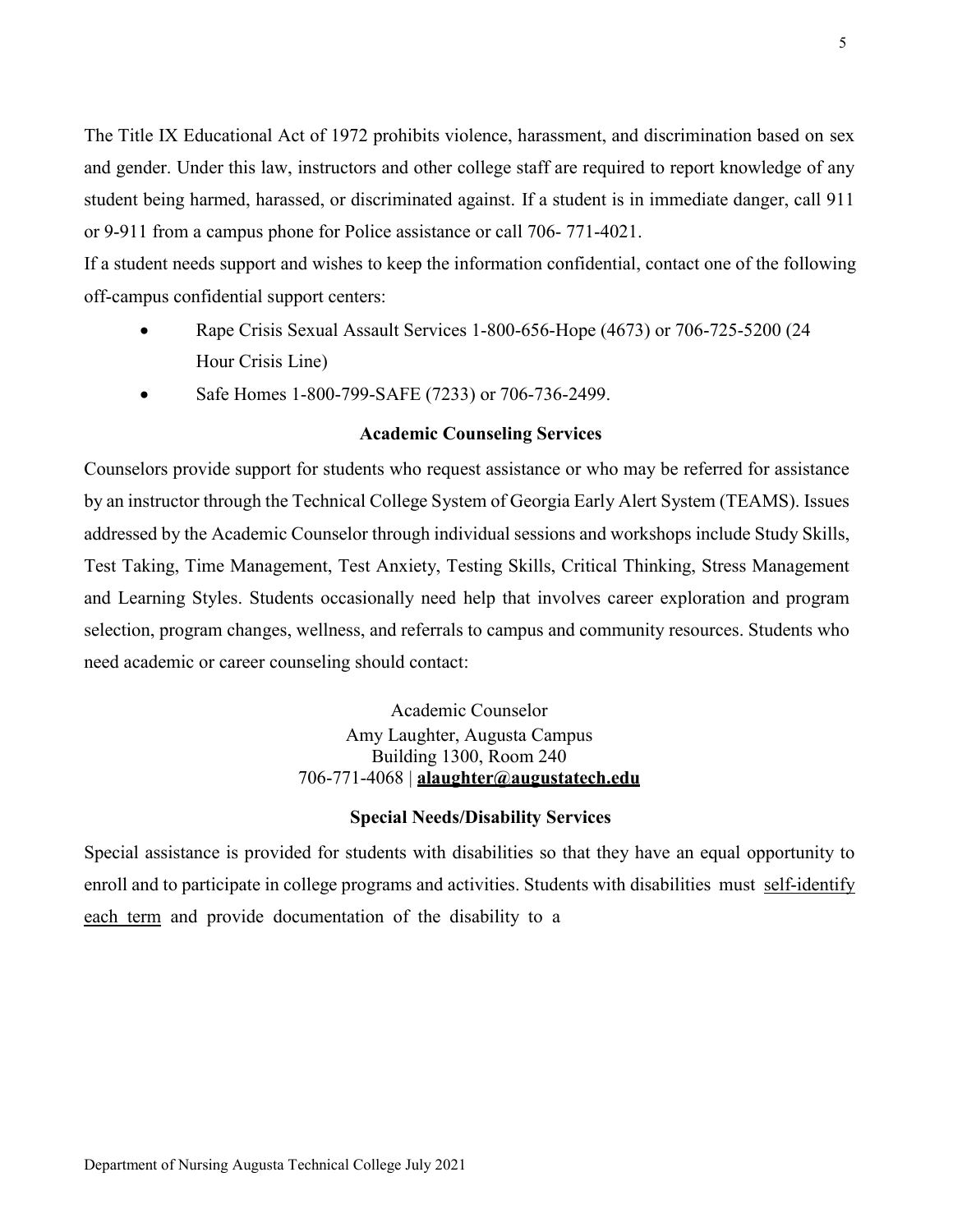counselor in the Counseling Center to receive assistance. Available services include accommodation during the admission process and modification in the instructional setting. In addition, various community agencies may be contacted for additional support resources. Students with documented disabilities must register and request academic adjustments.

> Special Needs/ADA/504 Coordinator Karissa D. Wright, Augusta Campus Building 1300, Room 241 706-771-4067/4068/4070 | **[kdavis@augustatech.edu](mailto:kdavis@augustatech.edu)**

### **Special Populations Services**

<span id="page-6-0"></span>The Special Populations Coordinator provides supportive assistance to: single parents, including single pregnant women; displaced homemakers who have experienced divorce, legal separation, disability, or death of a spouse; nontraditional program students (females in mostly- male programs such as Engineering or Automotive Technology, or males in mostly-female programs such as Nursing or Early Childhood Care/Education); and students with Limited English Proficiency (LEP) due to having a language other than English as their first language. Information and advice regarding use of available school and community resources may help these students overcome barriers to the successful completion of their education and career goals. There is no charge for any of these services. Students who may benefit from this type of assistance can contact:

> Special Populations/Military Navigator Bonita Jenkins Augusta Campus Building 1300, Room 244 706-771-4031 | [bjenkins@augustatech.edu](mailto:bjenkins@augustatech.edu)

> > **Georgia Campus Carry**

<span id="page-6-1"></span>For Campus Carry information, go to Campus Carry Law information <https://www.augustatech.edu/about-us/campus-carry.cms>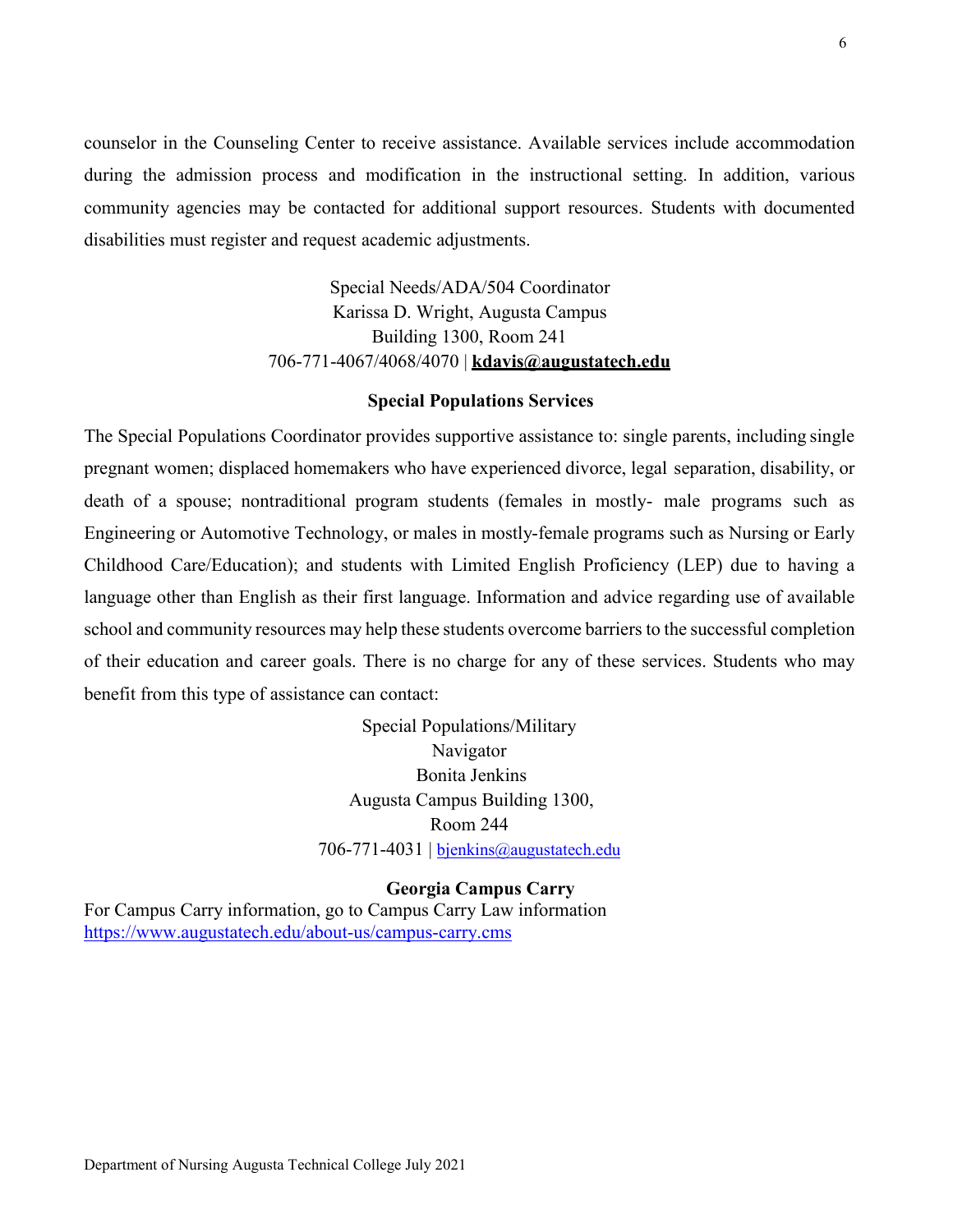### Section I

### Welcome to the Program

<span id="page-7-1"></span><span id="page-7-0"></span>Welcome to the Augusta Technical College Associate Degree Nursing (ADN) Program! We are excited and pleased that you have been selected to join our elite group of nursing students and are ready to continue your career in the ADN Program at Augusta Technical College. The profession of nursing continues to evolve and providing quality health care is becoming more complex. We, the faculty at Augusta Technical College, are committed to keeping up-to-date on the profession of nursing and utilizing all the resources available to provide you with a quality educational experience.

As a nursing student, you have been accepted into a very competitive program and are expected to function in an increasingly professional manner. Your education is designed specifically to integrate you into the role of the professional nurse. You are also expected to assume responsibility for your education as an independent learner and uphold the integrity of your school, your faculty, and your peers. The faculty in the ADN program will give you the support necessary for completing the program. Please read this handbook carefully and feel free to ask questions. It is the student's responsibility to be familiar with what is contained in this handbook so please sign the acknowledgement form in the back of the handbook. This handbook is to be utilized in coordination with the Augusta Technical College's catalog and Student Handbook.

### **Program Description**

<span id="page-7-2"></span>The ADN program is designed to prepare students to practice as a professional registered nurse in a variety of settings. The program is designed as a six-semester program of academic culminating in the ability to sit for the NCLEX-RN exam as a new nurse. It is a competitive program that requires an entrance exam and a core curriculum designed to provide foundational knowledge prior to a progressive, student-centered nursing curriculum in a learner-based environment. A variety of teaching techniques including simulation and web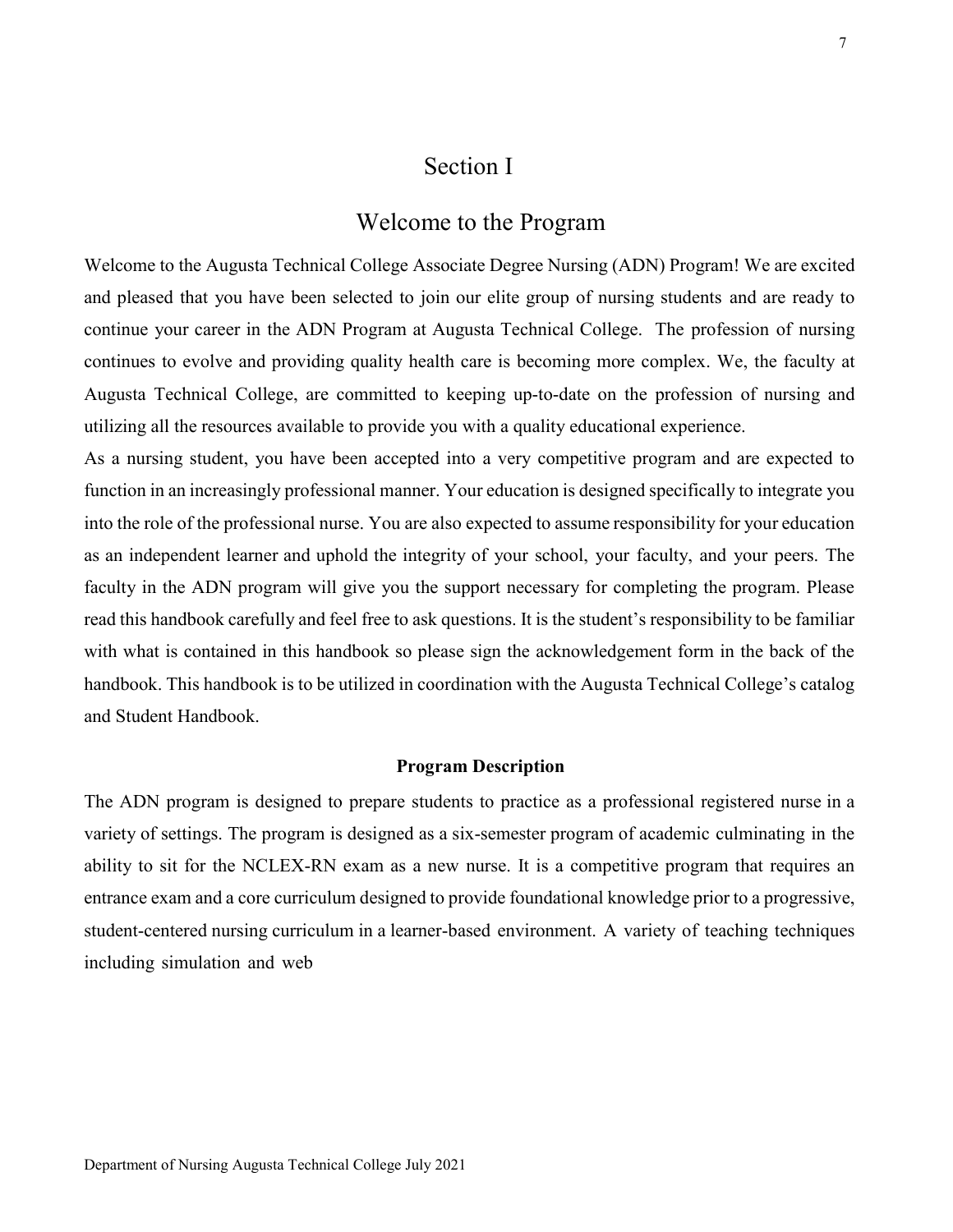enhancements as well as multiple clinical sites are used to develop the nursing student's skill level in a rapidly changing health care environment.

### **Accreditation**

<span id="page-8-0"></span>The Associate Degree nursing program at Augusta Technical College at the Augusta campus located in Augusta Georgia is accredited by the: Accreditation Commission for Education in Nursing (ACEN) 3390 Peachtree Road NE, Suite 1400 Atlanta, GA 30326 (404) 975-5000 The most recent accreditation decision made by the ACEN Board of Commissioners for the Associate Degree nursing program is initial accreditation. View the public information disclosed by the ACEN regarding this program at <http://www.acenursing.us/accreditedprograms/programSearch.htm> The Associate Degree Nursing Program is approved by the Georgia Board of Nursing (GBON), 237

Coliseum Drive, Macon, Georgia 31217, 478-207-2440 or 844-753-7825. The web site is

[http://sos.ga.gov/index.php/licensing/plb/45/contact\\_the\\_georgia\\_board\\_of\\_nursing](http://sos.ga.gov/index.php/licensing/plb/45/contact_the_georgia_board_of_nursing)

<span id="page-8-1"></span>

|                                                       | Department Chair and Nursing Faculty |                      |
|-------------------------------------------------------|--------------------------------------|----------------------|
| <b>Department Chair</b>                               | Email                                | <b>Office Number</b> |
| Mr. Terry H. Richardson,                              | trichardson@augustatech.edu          | 706-771-4184         |
| MSN, MBA, MHA, RN                                     |                                      |                      |
| <b>Faculty</b>                                        | Email                                | <b>Office Number</b> |
| Sonya Edwards, DNP, MSN, RN<br>Reshica Lewis, MSN, RN | sonya.edwards@augustatech.edu        | 706-771-4168         |
|                                                       | reshica.lewis@augustatech.edu        | 706-771-4846         |
| Elisehia Nesbitt, MSN, RN                             | elisehia.nesbitt@augustatech.edu     | 706-771-4166         |
| Sheilena Sanders, DNP, MSN,                           | sheilena.bryant@augustatech.edu      | 706-771-4183         |
| <b>MBA/HCM, RN</b>                                    |                                      |                      |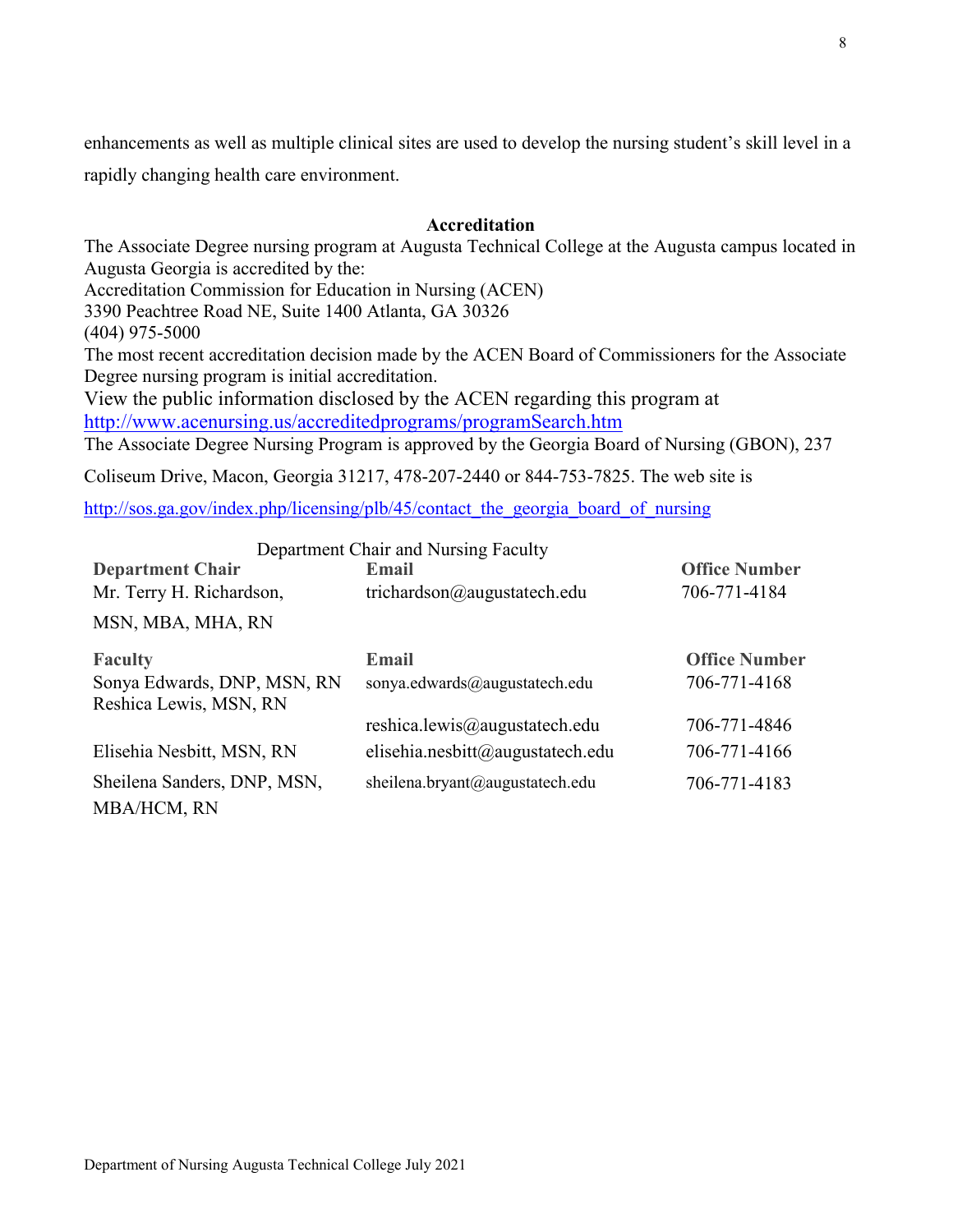### Mission of the Associate Degree in Nursing Program

<span id="page-9-0"></span>The primary mission of the Associate Degree Nursing Program of Augusta Technical College is to alleviate the shortage of registered nurses in our service area by preparing competent entry-level graduates who can pass the NCLEX-RN examination, and practice professional nursing in a variety of health settings.

Subsidiary missions are to:

- 1. Provide a nursing program that is grounded in the arts and sciences, and exemplifies contemporary thinking about education in associate degree nursing programs.
- 2. Prepare nurses who understand the significance of advances in nursing and medical science, technology, and informatics in contemporary health care delivery, and express a commitment to lifelong learning, and further career development.
- 3. Educate students in the core nursing values of respect for the dignity and value of all persons, regardless of age, sexual orientation, ethnicity, culture, disabilities, and religious preference.
- 4. Formulate a curriculum enabling the students to develop the various role competencies expected of associate degree graduates, and develop entry-level behaviors common in new graduates of a technical level nursing program.
- 5. Develop a caring and supportive academic environment for students so that they can access resources needed to successfully complete the nursing curriculum and pass the NCLEX-RN examination.

### **Philosophy of the Program**

<span id="page-9-1"></span>The philosophy of the Associate Degree Nursing Program is grounded in the core values of the nursing profession and derived from the following foundational documents of the American Nurses Association (ANA): (a) *Nursing's Social Policy Statement* (2010); (b) *Guide to the Code of Ethics for Nurses* (2015), and (c) *Nursing Scope and Standards of Practice* (2015). While the role functions of the associate degree nurse are commonly described as a provider of care and a manager of care, the faculty have adopted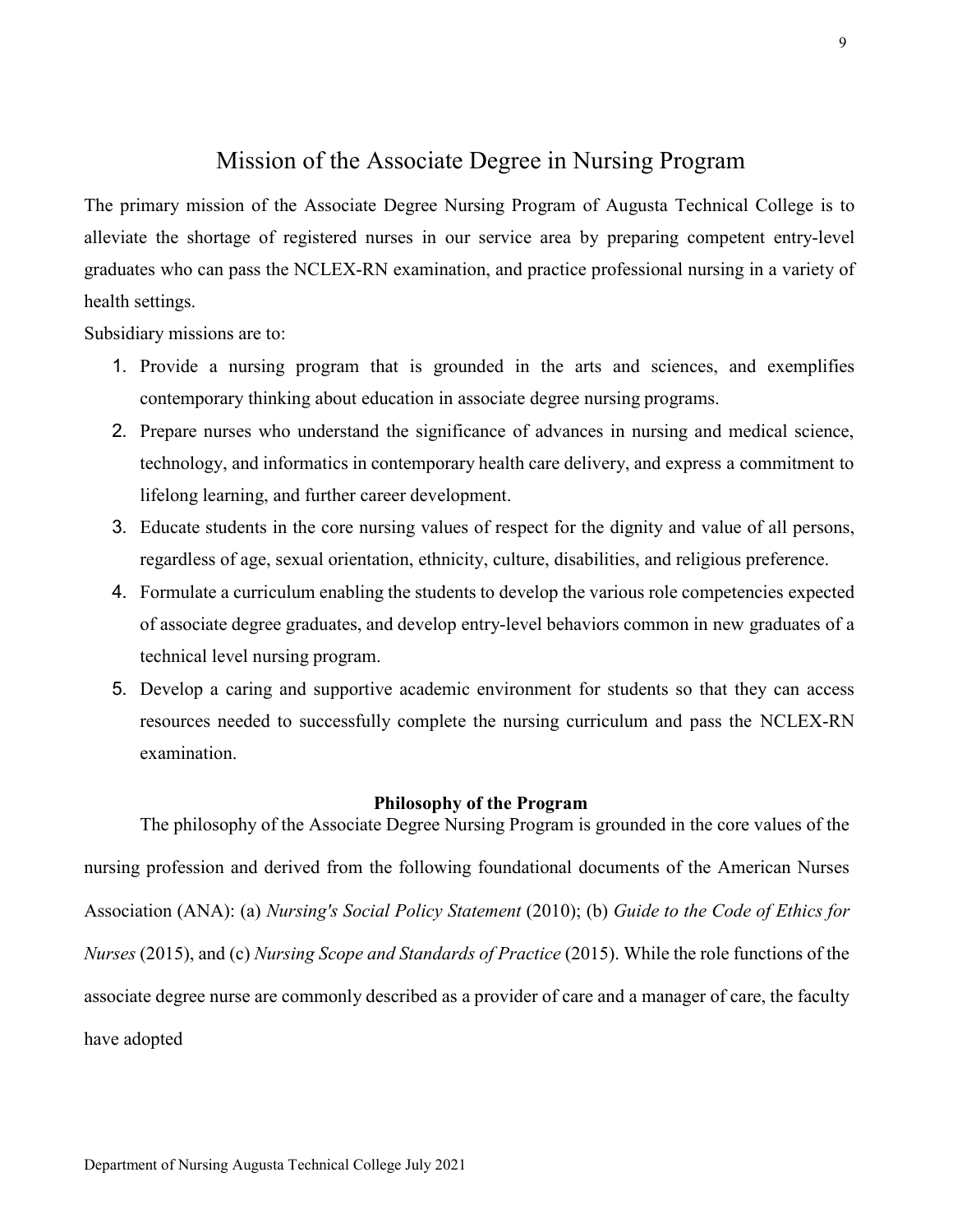contemporary beliefs related to the NLN Educational Competencies for Graduates of Associate Degree Nursing Programs (NLN, 2010), Quality Safety Education for Nurses (QSEN) competencies, and the ANA Standards of Practice.

The faculty of the Associate Degree Nursing Program of Augusta Technical College hold the following values and beliefs about nursing, nursing metaparadigm, nursing process, critical thinking, nursing education, the student and learning environment, professionalism, and evidenced based practice.

#### **Metaparadigm**

<span id="page-10-0"></span>The nursing metaparadigm (person, health, nursing, and environment) is the appropriate focus of professional nursing. The healthcare consumer is the person or collective recipient (individual, groups, families, communities, populations) "who is the focus of attention and to whom the registered nurse is providing services as sanctioned by the state regulatory bodies" (ANA, 2015, p.88). "Health is an experience of a continuum of well- being ranging from optimal health to illness and may occur in the presence or absence of disease or injury" (ANA, 2015, p. 87). "Nursing is the protection, promotion, and optimization of health and abilities, prevention of illness and injury, alleviation of suffering through the diagnosis and treatment of human responses, and advocacy in the care of individuals, families, communities, and populations" (ANA, 2015, p. 88). "The atmosphere, milieu, or conditions in which an individual lives, works or plays" (ANA, 2015, p. 87) is the environment. The faculty support the contemporary systems theory perspective of the environment as an open system with semipermeable boundaries enabling information, and energy to freely enter, and leave a given environment.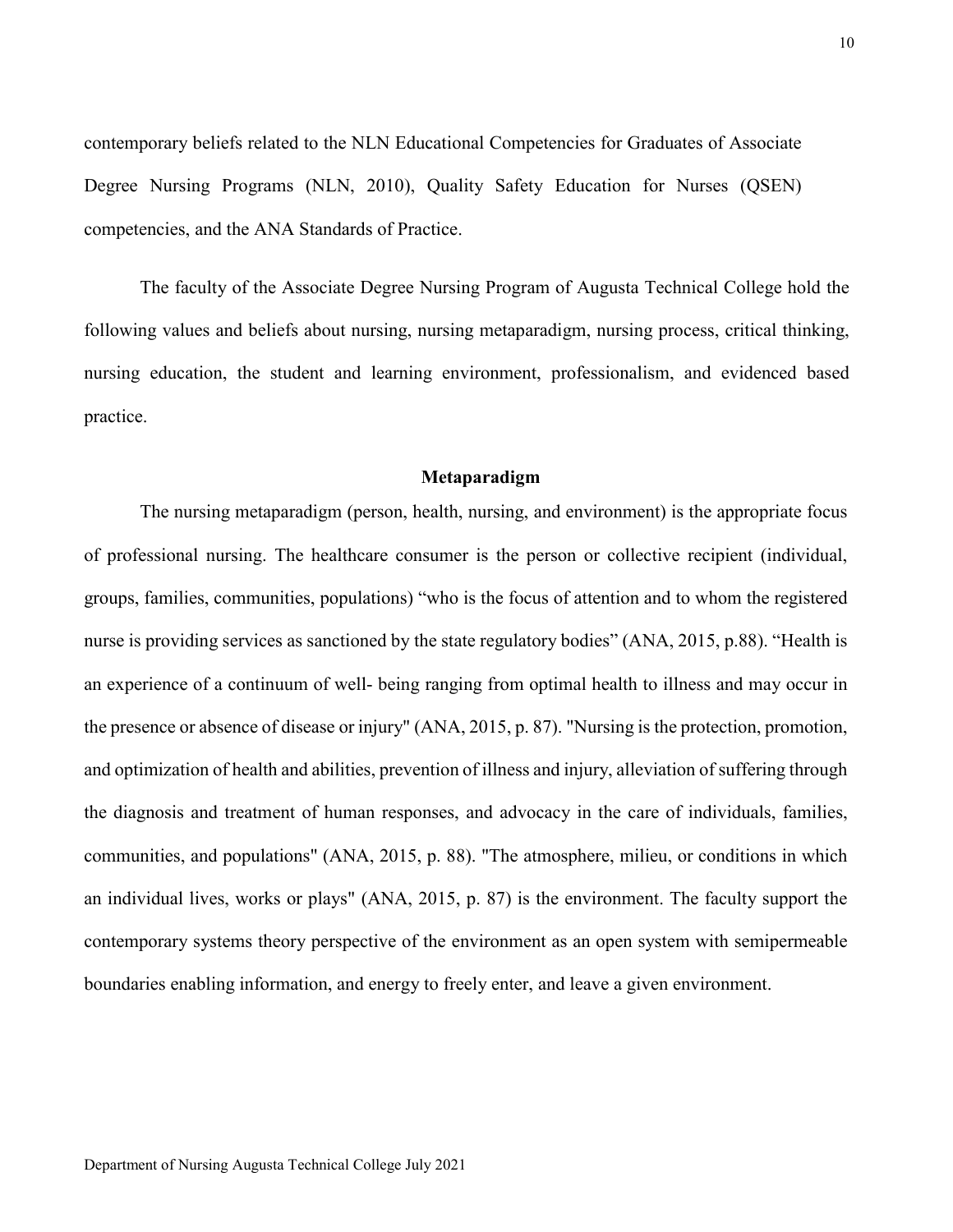### **Nursing Process**

<span id="page-11-0"></span>The scientific method applied to nursing practice is the nursing process and it encompasses the following steps: assessment; diagnosis; planning outcomes; implementation; and evaluation. The faculty believe that the family should be included in the nursing process as feasible and our graduates will endeavor to provide family centered nursing care. Inclusion of the family in using the nursing process was recommended by the ANA Congress for Nursing Practice (1975) in *A Plan for Implementation of the Standards of Nursing Practice* (as cited in ANA, 2010).

### **Critical Thinking**

<span id="page-11-1"></span>Critical thinking skills are required to effectively use the nursing process. Critical thinking is both an attitude and a rational reasoning process involving several intellectual skills including conceptualization, reflection, cognitive (thinking) skills, and attitudes (feelings), creative thinking, and knowledge. The faculty believe that critical thinking is required to make sound clinical decisions and to deliver safe competent patient care.

#### **Caring**

<span id="page-11-2"></span>One of the distinguishing characteristics of nursing involves caring behaviors, which are nurturing and protective. According to Watson (2012), "caring is the moral ideal of nursing consisting of human-to-human attempts to protect, enhance, and preserve humanity and human dignity, integrity, and wholeness by assisting a person to find meaning in illness, suffering, pain and existence" (as cited in ANA, 2015, p 85).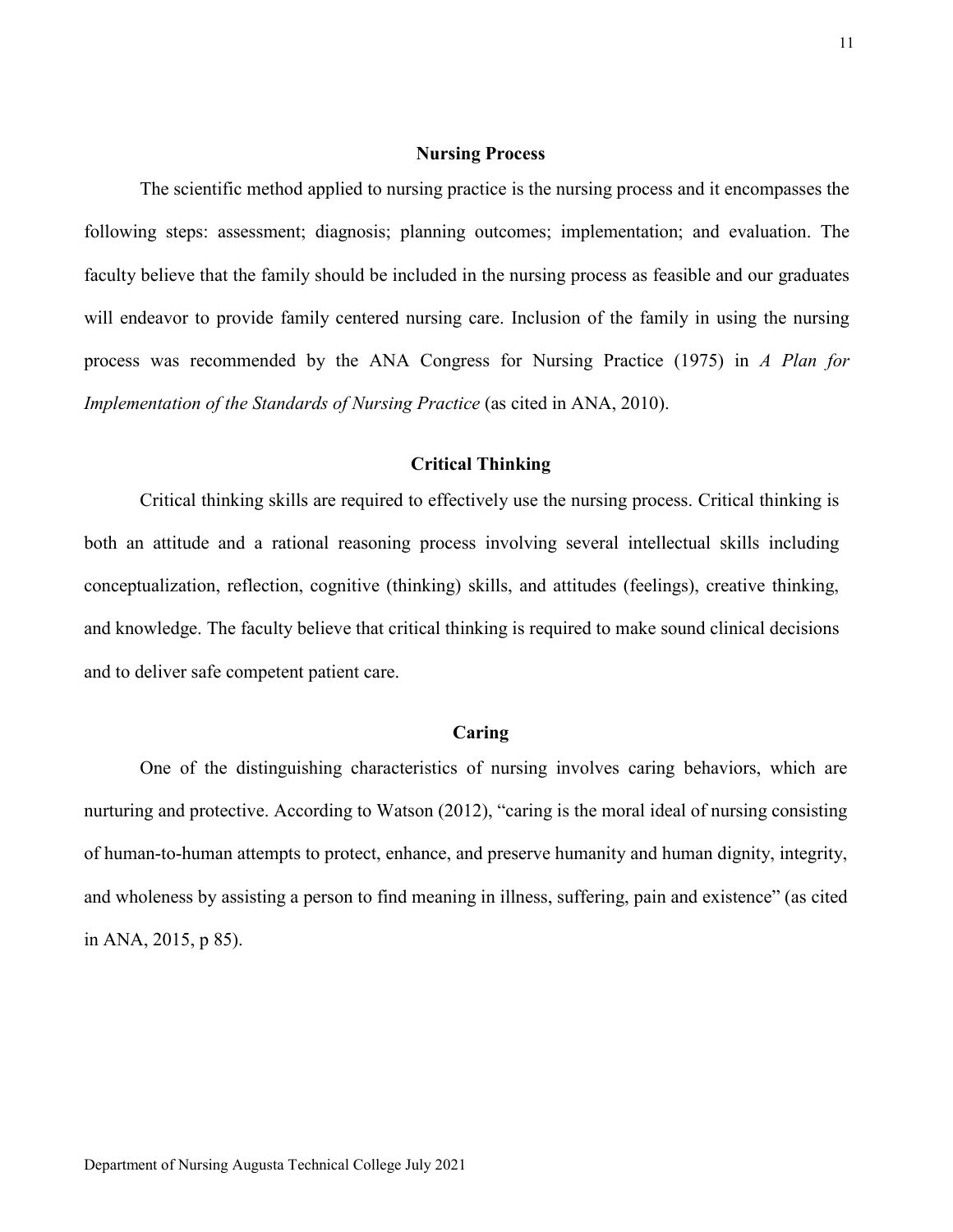### **Nursing Education**

<span id="page-12-0"></span>Nursing education involves the logical organization and delivery of a series of courses and clinical experiences fostering the progressive development of theoretical knowledge, and clinical skills enabling students to achieve career goals by passing the NCLEX-RN examination. Faculty beliefs of moving from simple to complex when delivering instruction aligns with tenets of Benner's Novice to Expert Theory in clinical practice. Associate degree nursing education prepares a professional nurse. This education primarily takes place in community colleges, technical colleges, or in two-year programs offered on campuses also awarding higher degrees.

An associate degree in nursing program offers foundational academic courses in the arts and sciences, upon which the nursing curriculum builds. An associate degree in nursing further provides the graduate with many opportunities for future education, and career development. For many families, the acquisition of an associate degree in nursing by a family member provides an economically stabilizing influence because of secure employment prospects, and improves the quality of life of the entire family. The associate degree nursing faculty believes that the curriculum which we have developed will provide graduates with a strong foundation for future career development and education.

#### **Student/Learner and Learning Environment**

<span id="page-12-1"></span>Students who enroll in the associate degree nursing program at Augusta Technical College come from socio-economically diverse, age diverse and culturally diverse backgrounds and possess the characteristics of the adult learner as cited in Malcolm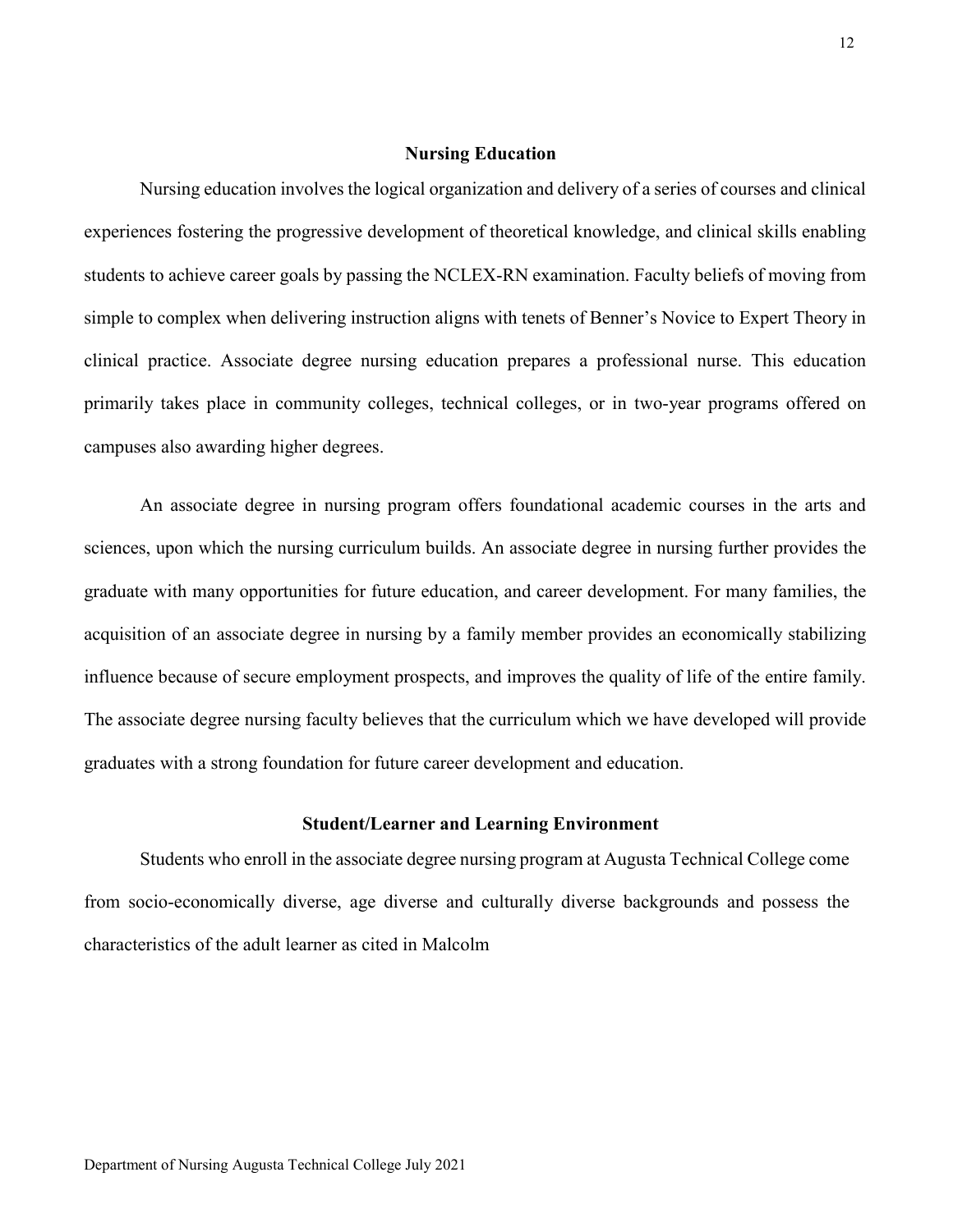Knowles Theory. Usually these students have wanted to become registered nurses for years and may be first generation college graduates.

The faculty believe that the teaching and learning environment should be student centered, providing appropriate supportive services in a caring, sensitive, and encouraging educational setting. The faculty support Knowles' Adult Learning Theory. Knowles' (1968) Adult Learning Theory identifies five assumptions of adult learners: self-concept, past learning experiences, readiness to learn, practical reasons to learn, and internal motivation. The faculty consider the adult learner's need to be self-directed in their learning. Discussions allow learners to draw on previous experiences while gaining new nursing knowledge. For many students, entry in the program represents a lifelong goal or a career change, thus students are internally motivated and are focused on practical learning. The faculty believe that we need to be responsive to the learning and personal needs of disadvantaged, socioeconomically diverse, and culturally and age diverse students if we are to maximize their educational potential.

#### **Professionalism**

<span id="page-13-0"></span>The faculty believe that integrity, ethical values, and community involvement are behavioral characteristics of professional persons and responsible citizens. We believe that the nursing program will provide experiences enabling the students to understand these concepts, further develop in these areas, and reflect these values in their future professional and personal activities.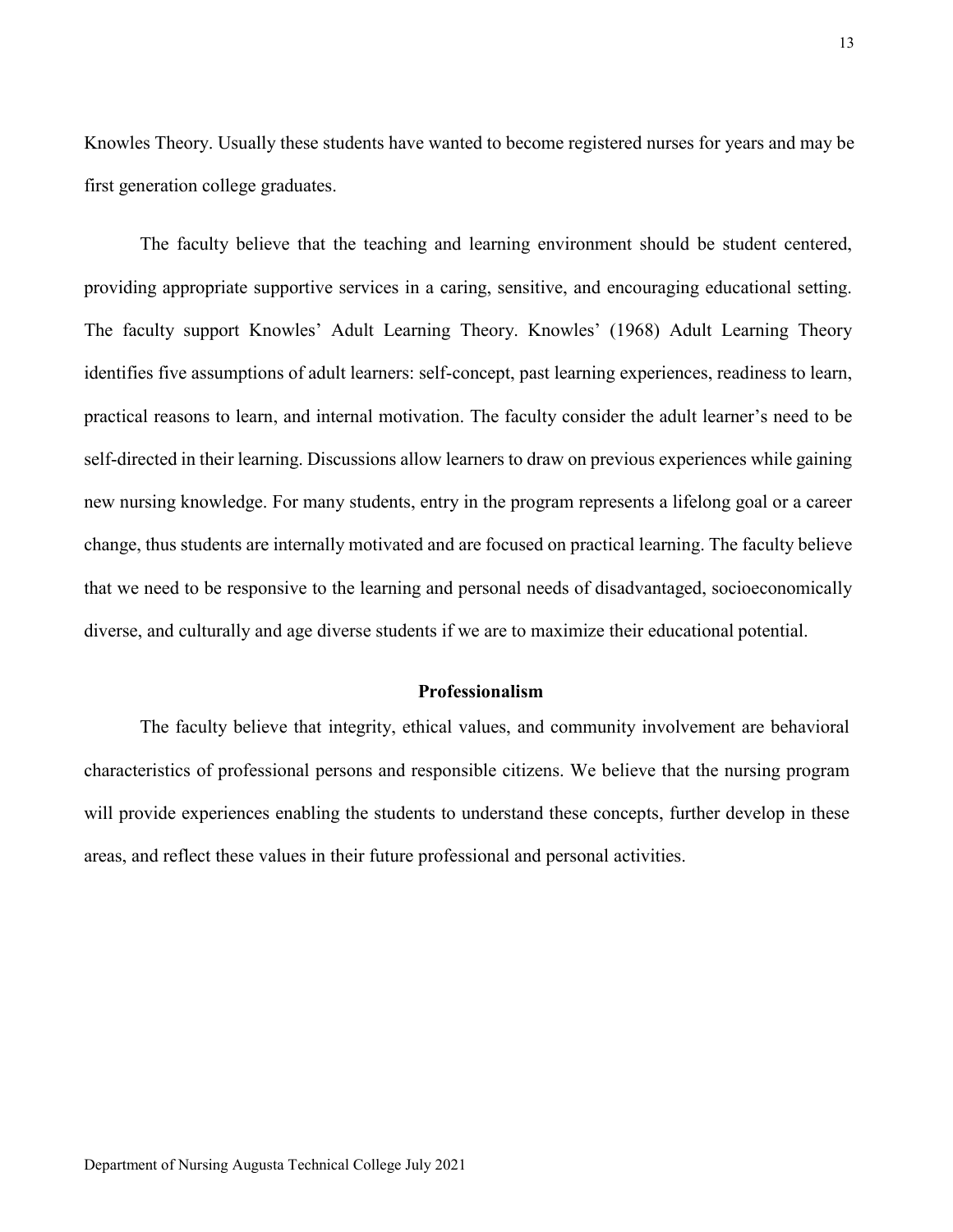### **Evidence Based Practice**

<span id="page-14-0"></span>The faculty support the trend of introducing the concept of evidence-based practice at the associate degree level. This would include using current evidence as the scientific rationale for making clinical decisions**.** 

<span id="page-14-1"></span>

The Augusta Technical College Associate Degree Nursing Program philosophy is rooted in concepts from the National League for Nursing (NLN), Quality and Safety Education for Nurses (QSEN), and the Nursing Scope and Standards of Practice. From the philosophy the end of program outcomes that students are expected to exhibit upon program completion are formulated. The End of Program Learning Outcomes encompasses the values and beliefs of person, health, and environment; learner characteristics; professional behaviors; caring; utilization of evidence-based practice; and critical thinking in nursing education.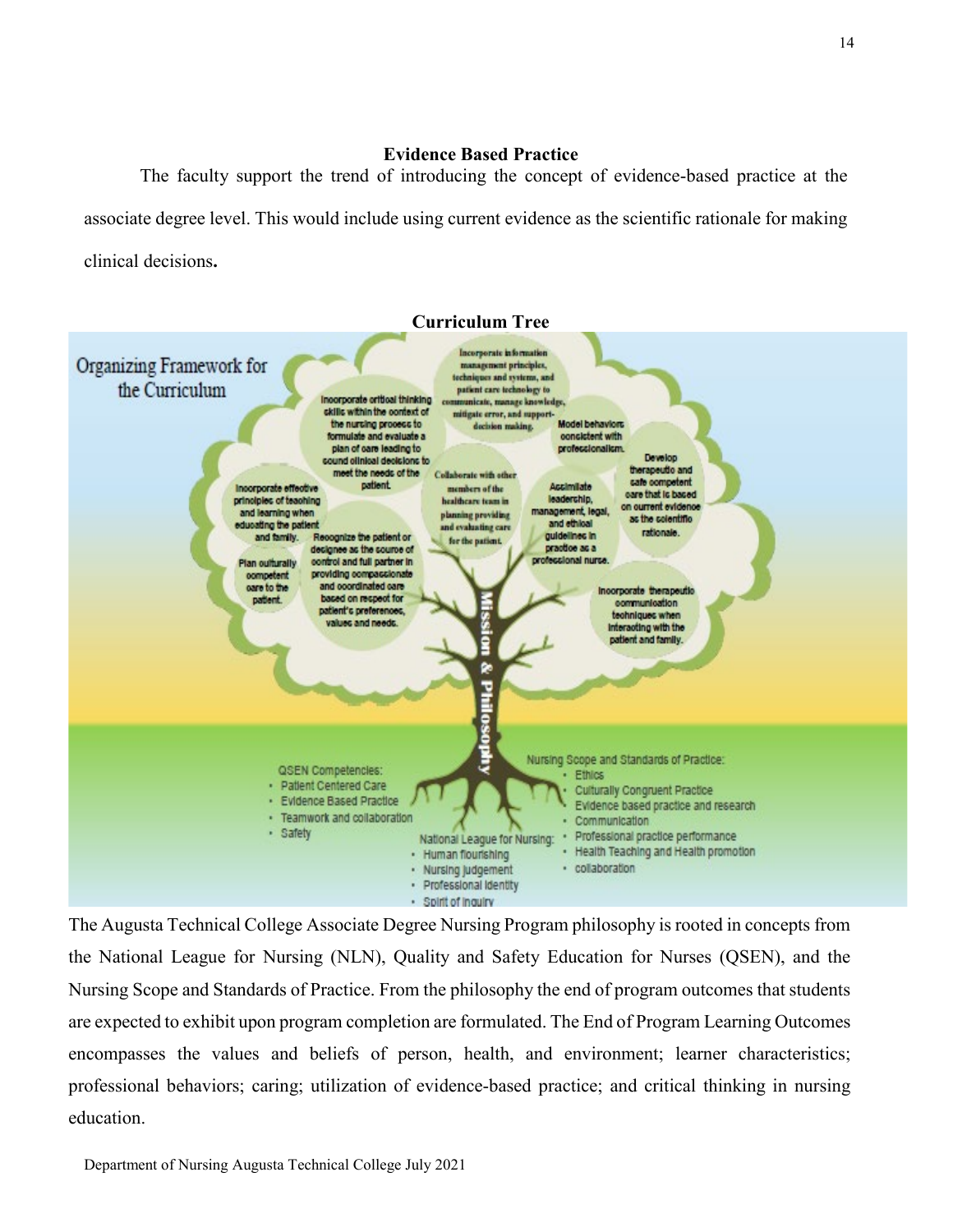# End-of-Program Student Learning Outcomes

<span id="page-15-0"></span>Graduates of the Augusta Technical College Associate Degree Program will:

1. Assimilate leadership, management, legal, and ethical guidelines in practice as a professional nurse.

2. Incorporate critical thinking skills within the context of the nursing process to formulate and evaluate a plan of care leading to sound clinical decisions to meet the needs of the patient.

3. Recognize the patient or designee as the source of control and full partner in providing compassionate and coordinated care based on respect for patient's preferences, values and needs.

4. Incorporate therapeutic communication techniques when interacting with the patient and family.

5. Plan culturally competent care for the patient.

6. Develop therapeutic and safe competent care that is based on current evidence as the scientific rationale.

7. Collaborate with other members of the healthcare team in planning, providing, and evaluating family centered care.

8. Incorporate effective principles of teaching and learning when educating the patient and family.

9. Model behaviors consistent with professionalism.

10. Incorporate information management principles, techniques and systems, and patient care technology to communicate, manage knowledge, mitigate error, and support-decision making.

### **Core Performance Standards**

<span id="page-15-1"></span>The Southern Regional Education Board (SREB) (2020) defined nursing as "a practice discipline with cognitive, sensory, affective, and psychomotor performance requirements" (para 6). Core performance standards are essential in the delivery of safe patient care. In compliance with the American Disabilities Act, students currently enrolled in the ADN program must be able to with or without accommodations meet the core performance standards. Students who determine that they may have a cognitive, sensory, affective, or psychomotor limitation that would interfere with meeting the core performance standards should contact the Disabilities Services Coordinator (Karissa Wright), Building 1300, Room 241, Phone Number (706) 771-4067. The core performance standards listed in Table-1 (one) were adapted from SREB (2020).

| <b>Performance Standard</b> | <b>Examples of Functional Abilities (The</b> |
|-----------------------------|----------------------------------------------|
| Table-1                     | examples are an inclusive list)              |
|                             | The student must be able to:                 |

Department of Nursing Augusta Technical College July 2021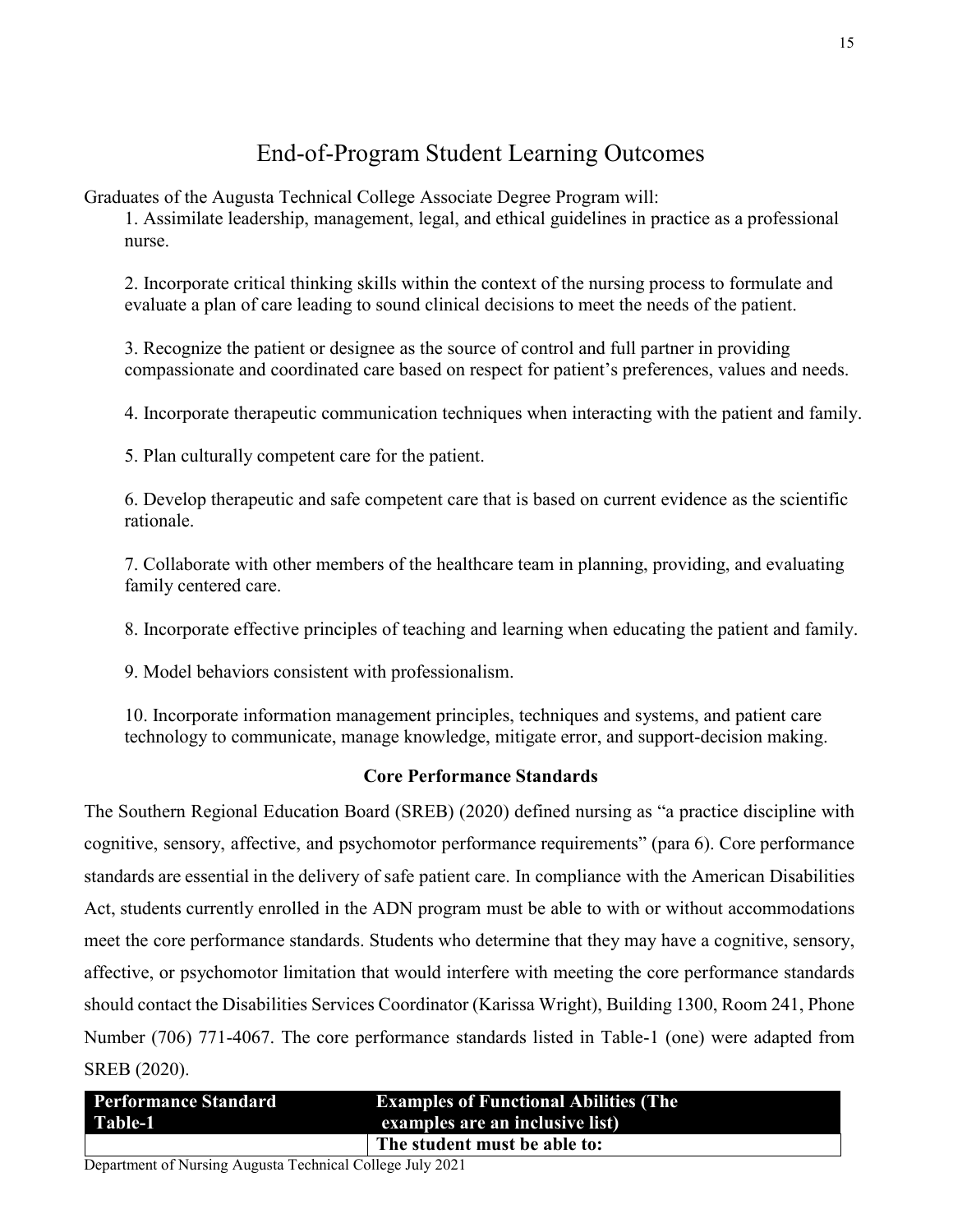| <b>Gross Motor Skills</b>  | Sit and maintain balance                                        |
|----------------------------|-----------------------------------------------------------------|
|                            | Stand and maintain balance                                      |
|                            | Reach above and below waist                                     |
| Fine Motor Skills          | Grasp small objects with hands such as pencil, and<br>$\bullet$ |
|                            | IV tubing                                                       |
|                            | Squeeze with fingers                                            |
|                            | Write using a pencil<br>$\bullet$                               |
| Physical Endurance         | Work an 8 to 12 hours shift<br>$\bullet$                        |
|                            | Sustain repetitive movements (i.e. CPR)                         |
|                            | Stand (i.e. during a procedure)                                 |
| Physical Strength          | Push and pull 25 pounds<br>$\bullet$                            |
|                            | Lift 25 pounds                                                  |
|                            | Use upper body strength<br>٠                                    |
|                            | Transfer patients in and out of bed safely                      |
| Mobility                   | Stoop, bend, or twist to respond quickly to an<br>$\bullet$     |
|                            | emergency                                                       |
|                            | Maintain balance when sitting or standing                       |
|                            | Climb                                                           |
|                            | Walk                                                            |
| Hearing                    | Hear normal speaking sounds<br>٠                                |
|                            | Hear faint body sounds (i.e. blood pressure, bowel<br>$\bullet$ |
|                            | sounds)                                                         |
|                            | Hear auditory alarms (i.e. heart monitors, fire                 |
|                            | alarms, call bells)                                             |
| Visual                     | Visualize objects more than 20 feet away<br>$\bullet$           |
|                            | Distinguish colors and color intensity                          |
| Tactile                    | Feel sensations or vibrations (i.e. pulses)<br>$\bullet$        |
| Smell                      | Detect various odors (i.e. foul-smelling drainage)<br>$\bullet$ |
| Reading                    | Read, and comprehend documents (i.e. policies,<br>$\bullet$     |
|                            | textbooks)                                                      |
| Arithmetic Competence      | Tell time                                                       |
|                            | Add, subtract, multiply, and divide numbers                     |
|                            | Compute fractions                                               |
|                            | Write numbers                                                   |
|                            | Read instrument marks                                           |
| <b>Emotional Stability</b> | Focus on tasks                                                  |
|                            | Establish therapeutic relationships                             |
|                            | Adapt to environmental stress                                   |
|                            | Practice emotional awareness                                    |
| Analytical Thinking        | Prioritize tasks<br>$\bullet$                                   |
|                            | Problem solves                                                  |
|                            | Transfer knowledge from one situation to another                |
| <b>Critical Thinking</b>   | Sequence information<br>$\bullet$                               |
|                            | Identify cause, and effect relationships                        |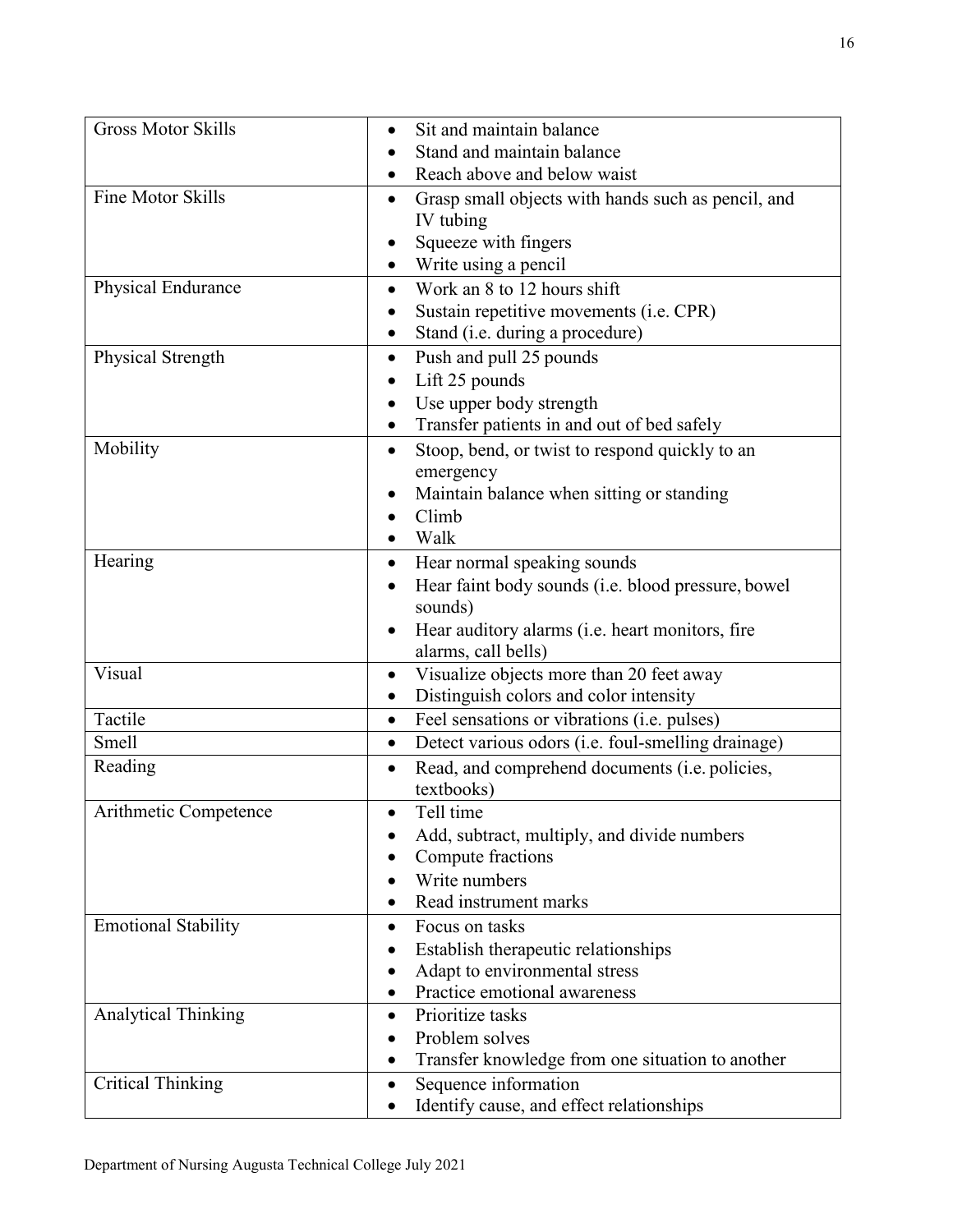| Interpersonal Skills        | Establish rapport with patients         |
|-----------------------------|-----------------------------------------|
|                             | Respect cultural diversity              |
|                             | Establish rapport with co-workers       |
| <b>Communication Skills</b> | • Conduct patient teaching              |
|                             | • Give verbal report                    |
|                             | Interact with other health care workers |

<span id="page-17-0"></span>Nursing Program Curriculum Outline

Completion of the nursing courses listed below is required to complete Associate Degree Nursing Program.

Courses must be completed with a grade of "C" or higher.

<span id="page-17-1"></span>Award: Associate Degree Nursing, Campus: Augusta

### **First Semester Year 1**

| <b>Subject</b> | Course $#$ | <b>Course Title</b>                | <b>Credits</b> |
|----------------|------------|------------------------------------|----------------|
| <b>ENGL</b>    | 1101       | Composition and Rhetoric           |                |
| <b>MATH</b>    | 1111       | College Algebra                    |                |
| <b>BIOL</b>    | 2113       | Human Anatomy and Physiology I     |                |
| <b>BIOL</b>    | 2113L      | Human Anatomy and Physiology I Lab |                |
| <b>PSYC</b>    | 1101       | <b>Introductory Psychology</b>     |                |

### **Second Semester Year 1**

<span id="page-17-2"></span>

| <b>Subject</b> | Course $#$ | <b>Course Title</b>                 | <b>Credits</b> |
|----------------|------------|-------------------------------------|----------------|
| <b>BIOL</b>    | 2114       | Human Anatomy and Physiology II     |                |
| <b>BIOL</b>    | 2114L      | Human Anatomy and Physiology II Lab |                |
| <b>BIOL</b>    | 2117       | Introductory Microbiology           |                |
| <b>BIOL</b>    | 2117L      | Introductory Microbiology Lab       |                |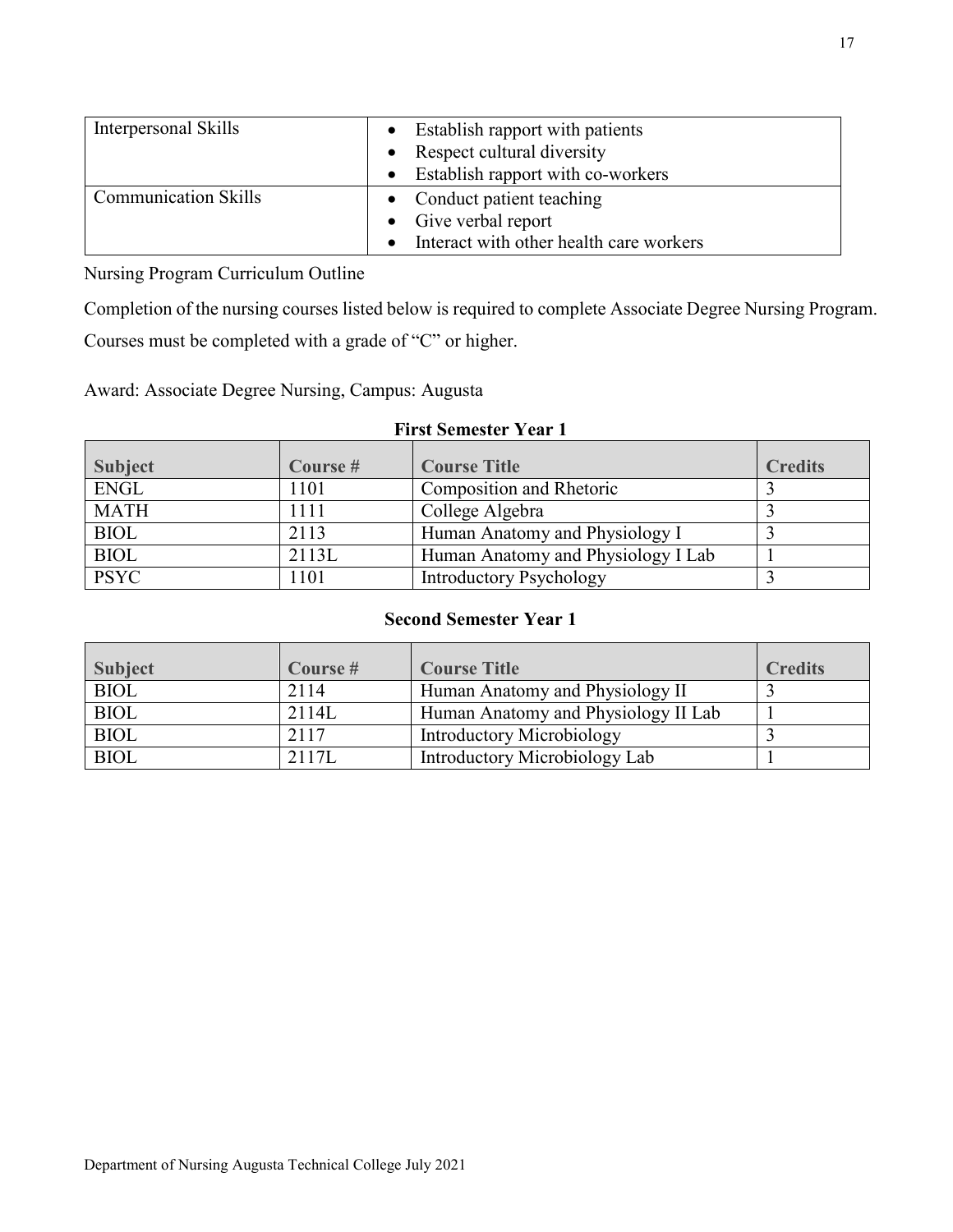| <b>Subject</b> | Course $#$ | <b>Course Title</b>               | <b>Credits</b> |
|----------------|------------|-----------------------------------|----------------|
| <b>HUMN</b>    | 1101       | Introduction to Humanities $(OR)$ |                |
| <b>ARTS</b>    | 1101       | Art Appreciation (OR) American    |                |
| <b>ENGL</b>    | 2130       | Literature $(OR)$                 |                |
| <b>MUSC</b>    | 1101       | Music Appreciation $(OR)$         |                |
| <b>THEA</b>    | 1101       | Theatre Appreciation              |                |

### **Third Semester Year 1**

<span id="page-18-0"></span>Students are evaluated and selected for advancement into their RNSG prefix courses. Note: Students must score at proficient level (cut score of 58.7) or higher on the TEAS Test for Associate Degree Nursing.

### **First Semester Year 2**

<span id="page-18-1"></span>

| <b>Subject</b> | Course $#$ | <b>Course Title</b>                  | <b>Credits</b> |
|----------------|------------|--------------------------------------|----------------|
| <b>RNSG</b>    | 1210       | The Nursing Profession: Foundational |                |
|                |            | Concepts                             |                |
| <b>RNSG</b>    | 1230       | Pharmacology and Dosage Calculation  |                |
| <b>PSYC</b>    | 2130       | Human Growth and Development         |                |

### **Second Semester Year 2**

<span id="page-18-2"></span>

| <b>Subject</b> | Course # | <b>Course Title</b>    | <b>Credits</b> |
|----------------|----------|------------------------|----------------|
| <b>RNSG</b>    | 1250     | <b>Adult Nursing I</b> |                |
| <b>RNSG</b>    | 1270     | Mental Health Nursing  |                |
| <b>SPCH</b>    | 101      | Public Speaking        |                |

### **Third Semester Year 2**

<span id="page-18-3"></span>

| <b>Subject</b> | Course # | <b>Course Title</b>     | <b>Credits</b> |
|----------------|----------|-------------------------|----------------|
| <b>RNSG</b>    | 2210     | <b>Adult Nursing II</b> |                |
| <b>RNSG</b>    | 2270     | Pediatric Nursing       |                |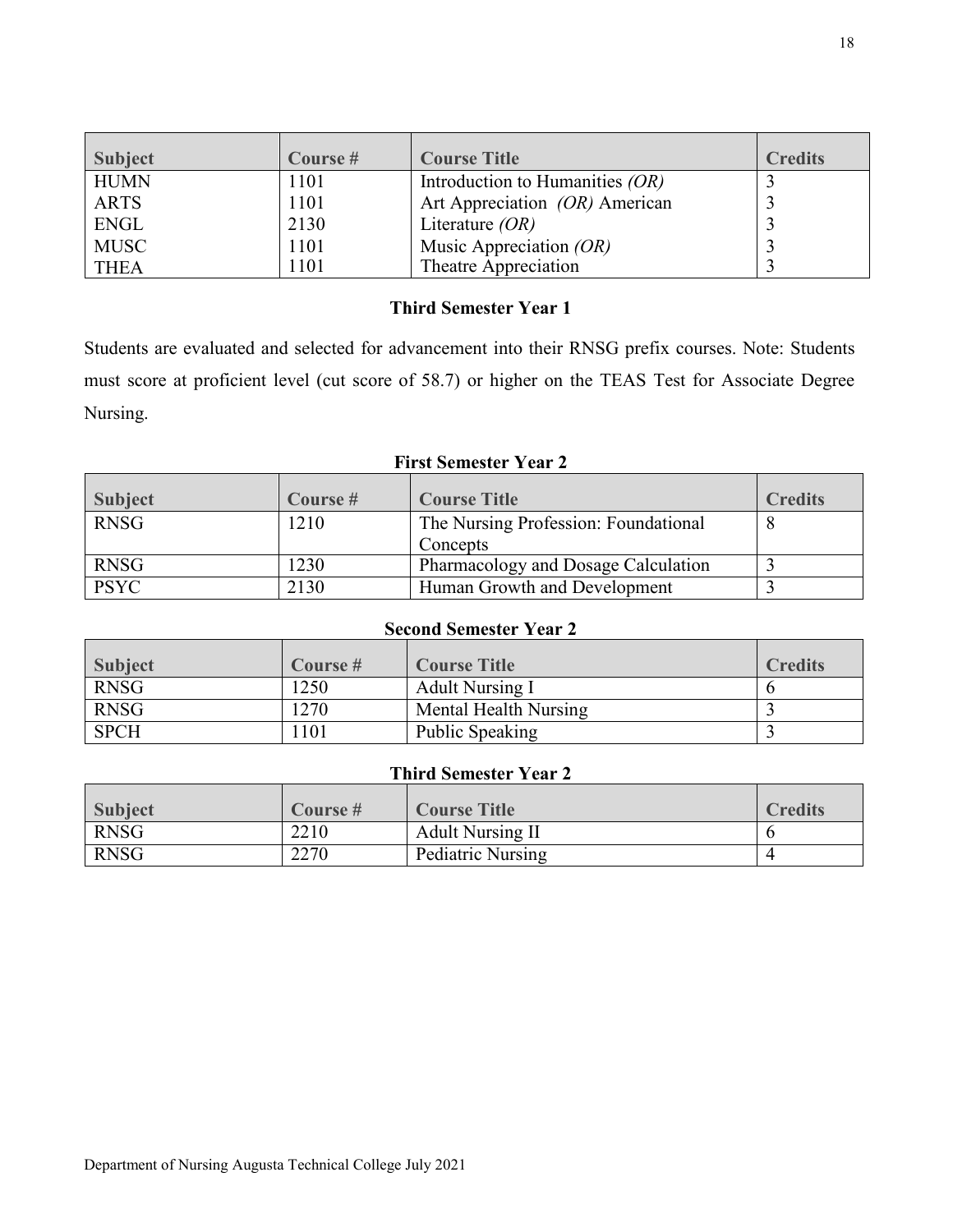<span id="page-19-0"></span>

| гим эспементсан э |         |                          |                |
|-------------------|---------|--------------------------|----------------|
| <b>Subject</b>    | Course# | <b>Course Title</b>      | <b>Credits</b> |
| <b>RNSG</b>       | 2250    | <b>Adult Nursing III</b> |                |
| <b>RNSG</b>       | 2230    | Maternal-Child Nursing   |                |
| __ _ _ _ _ _      |         |                          |                |

**First Semester Year 3**

<span id="page-19-1"></span>Total Credits 72

### Section II

### Admission, Progression, and Graduation Requirements

<span id="page-19-2"></span>Admission, Progression, and Graduation requirements for the Associate Degree Nursing (ADN) student at Augusta Technical College are specified in the college catalog. A copy of the catalog may be viewed online at Augusta Technical College's website: [www.augustatech.edu.](http://www.augustatech.edu/)

Students admitted to the ADN program will be expected to comply with the general policies and procedures for the College and specific policies as outlined in this handbook. It is the student's responsibility to be aware of and meet all the requirements for progression and graduation from the Associate Degree Nursing program at Augusta Technical College.

All students must complete an application for graduation by the designated deadline. Students must complete all courses in the nursing curriculum with a grade of a "C" or higher and have a minimum of a 2.0 cumulative grade point average on a 4.0 scale to be eligible to graduate from the associate degree in nursing program. In addition to the grade and cumulative GPA requirement, students must complete an exit portfolio, and take the ATI Comprehensive Achievement Exam. The maximum length of the completion of the nursing program (RNSG prefix courses) shall not exceed 5 years from the initial start date of the student in the program.

### **Program Selection Process**

<span id="page-19-3"></span>1. A ranking system is used to evaluate the students for progression. The ranking criteria for the program include:

GPA in the courses listed below  $-70\%$ 

| Courses Included in GPA Ranking |      |                                 |
|---------------------------------|------|---------------------------------|
| <b>BIO</b>                      | 2113 | Human Anatomy and Physiology I  |
| <b>BIO</b>                      | 2114 | Human Anatomy and Physiology II |
| <b>BIO</b>                      | 2117 | Introduction to Microbiology    |
| <b>MAT</b>                      | 1111 | College Algebra                 |
| <b>PSY</b>                      | 1101 | Introduction to Psychology      |

Department of Nursing Augusta Technical College July 2021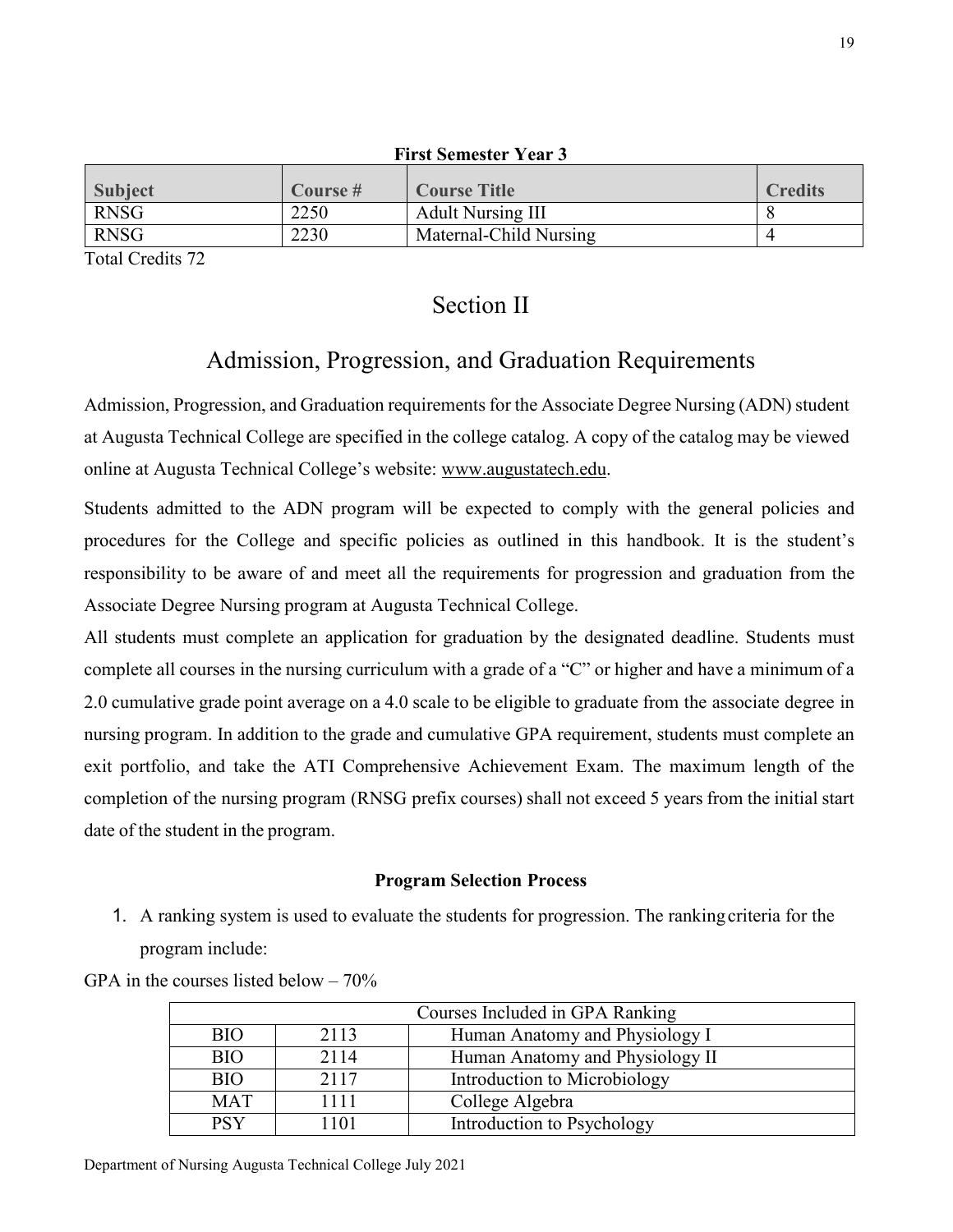| <b>ENG</b> | Composition and Rhetoric                  |
|------------|-------------------------------------------|
| HUMN       | Introduction to Humanities/Area IV Option |

### 2. TEAS will represent 30% of the ranking.

The student will not be eligible for admission to the ADN program with a composite percentile score of less than 58.7%. The ATI-TEAS examination includes four sections: Reading, Mathematics, Science, and English and Language Usage. Additional information about the examination can be obtained from the ATI website at<https://www.atitesting.com/Solutions/PreNursingSchool/TEAS.aspx> Note: Students must score at proficient level (cut score of 58.7) or higher on the TEAS Test. The exam dates will be posted on the program webpage and will be available in student services.

<span id="page-20-0"></span>Academic Standing, Grading, and Readmission Policies

The ADN program complies with policies and procedures established by the College for academic standing. The following policies and procedures have been developed specifically for the program.

**Program Suspension:** If a student does not successfully complete a course, he or she will have to wait for the term in which the course is offered. Student must reapply to the College if he or she has not been enrolled for two consecutive semesters. Readmission is based on space and resource availability.

**Program Expulsion:** If a student receives two failures (<70%) in a nursing course (RNSG prefix), then the student will be dismissed from the nursing program for academic reasons. The two failures in any combination will prevent the student from returning to Augusta Technical College's ADN Nursing Program. They will not be eligible for remediation or readmission.

#### <span id="page-20-1"></span> **Course Grades**

Students will be awarded academic grades for each course. The College academic grading scale will be used to award grades. All nursing students must achieve Content Mastery throughout the curriculum. Therefore, students MUST maintain a unit exam average of 70% or higher to pass the course. You will receive a failing grade for the course if you unit exam average is not 70% or higher. This average does not include outside assignments such as: ATI modules and assessments, NCLEX practice questions, Case Studies and other similar assignments. These outside assignments must be completed and will be added to your final grade. Failure to complete all of your outside assignments will result in a zero (0) assignment grade. It is the policy of the Associate Degree Nursing program **not** to round grades. For example; If a student's course grade or test average is 69.1 to 69.9, the grade

will not be rounded to a 70. The student will receive a "D", thus failing the course. If a student receives Department of Nursing Augusta Technical College July 2021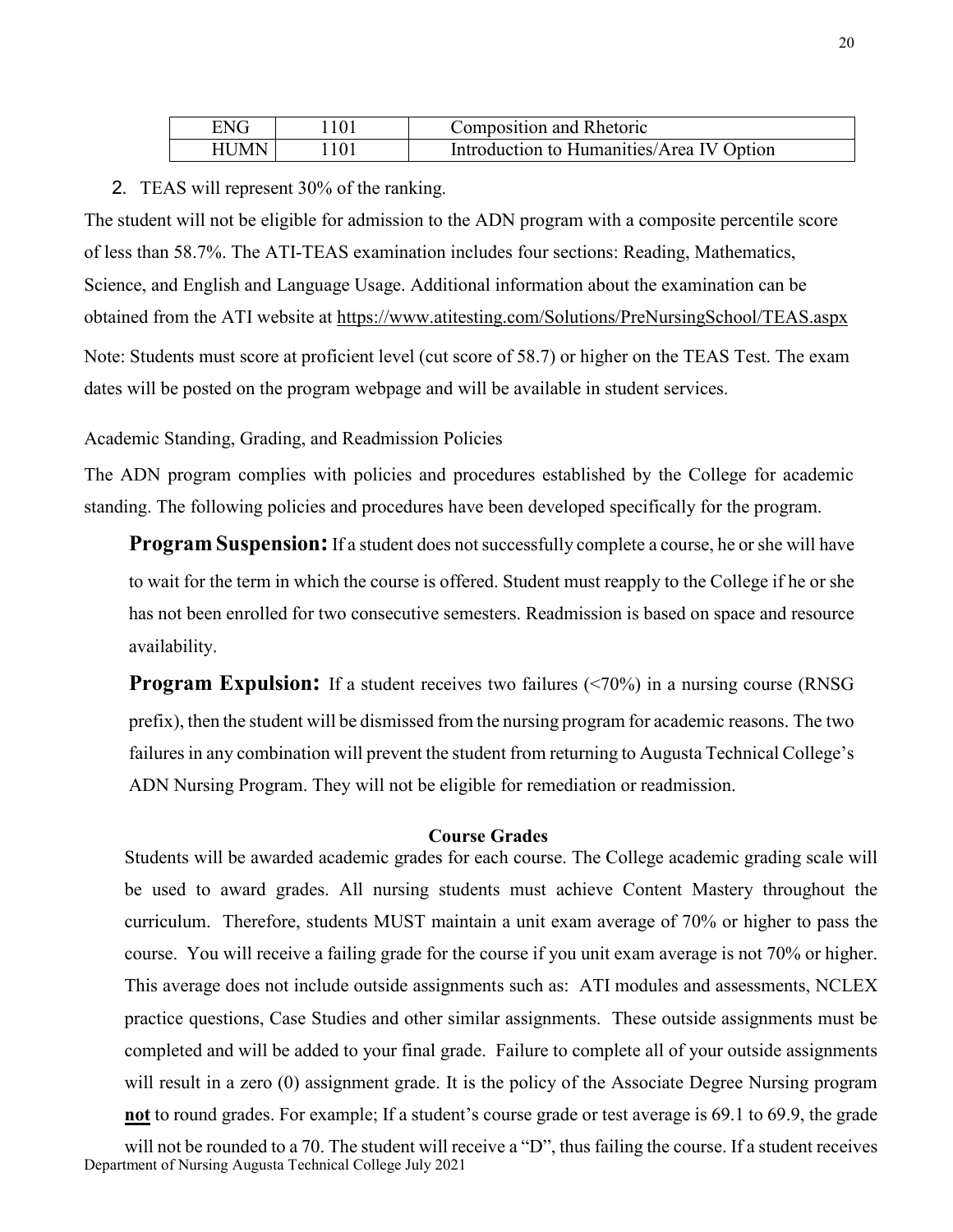two failures (<70%) in any nursing course (RNSG prefix), then the student will be dismissed from the nursing program for academic reasons. The two failures in any combination will prevent the student from returning to Augusta Technical College's ADN Nursing Program. They will not be eligible for remediation or readmission.

### **Work Ethics Grades**

<span id="page-21-0"></span>A work ethics grade will be assigned in all courses. Therefore, students are encouraged to apply appropriate work ethics in class using the following determining factors: attendance, productivity, punctuality, teamwork, character traits, leadership, personal organizational skills, communication, respect, confidence, and appearance. The instructor will monitor these skills, and will document those situations in which students exceed or fail to meet these factors.

### **Work Ethics Traits:**

- <span id="page-21-1"></span>1. Attendance**:** Attends class; arrives/leaves on time; notifies instructor in advance of planned absences.
- 2. Productivity: Follows safety practices; conserves materials; keeps work area neat and clean; follows directions and procedures; makes up assignments punctually; participates.
- 3. Teamwork**:** Respects the rights of others; respects confidentiality; is a team worker; is cooperative; is assertive; displays a customer service attitude; seeks opportunities for continuous learning; demonstrates mannerly behavior.
- 4. Character: Displays loyalty, honesty, trustworthiness, dependability, reliability, initiative, selfdiscipline, and self-responsibility.
- 5. Leadership: Displays leadership skills; appropriately handles criticism, conflicts, and complaints; demonstrates problem-solving capability; maintains appropriate relationships with supervisors and peers; follows chain of command.
- 6. Organization: Manifests skill in prioritizing and management of time and stress; demonstrates flexibility in handling change.
- 7. Communication: Displays appropriate nonverbal (eye contact, body language) or oral (listening, telephone etiquette, grammar) skills.
- 8. Respect: Deals appropriately with cultural/racial diversity; does not engage in harassment of any kind.
- 9. Self-Esteem: Demonstrates a positive attitude; appears self-confidant; has realistic expectations of self.
- 10. Appearance: Displays appropriate dress, grooming, hygiene and etiquette.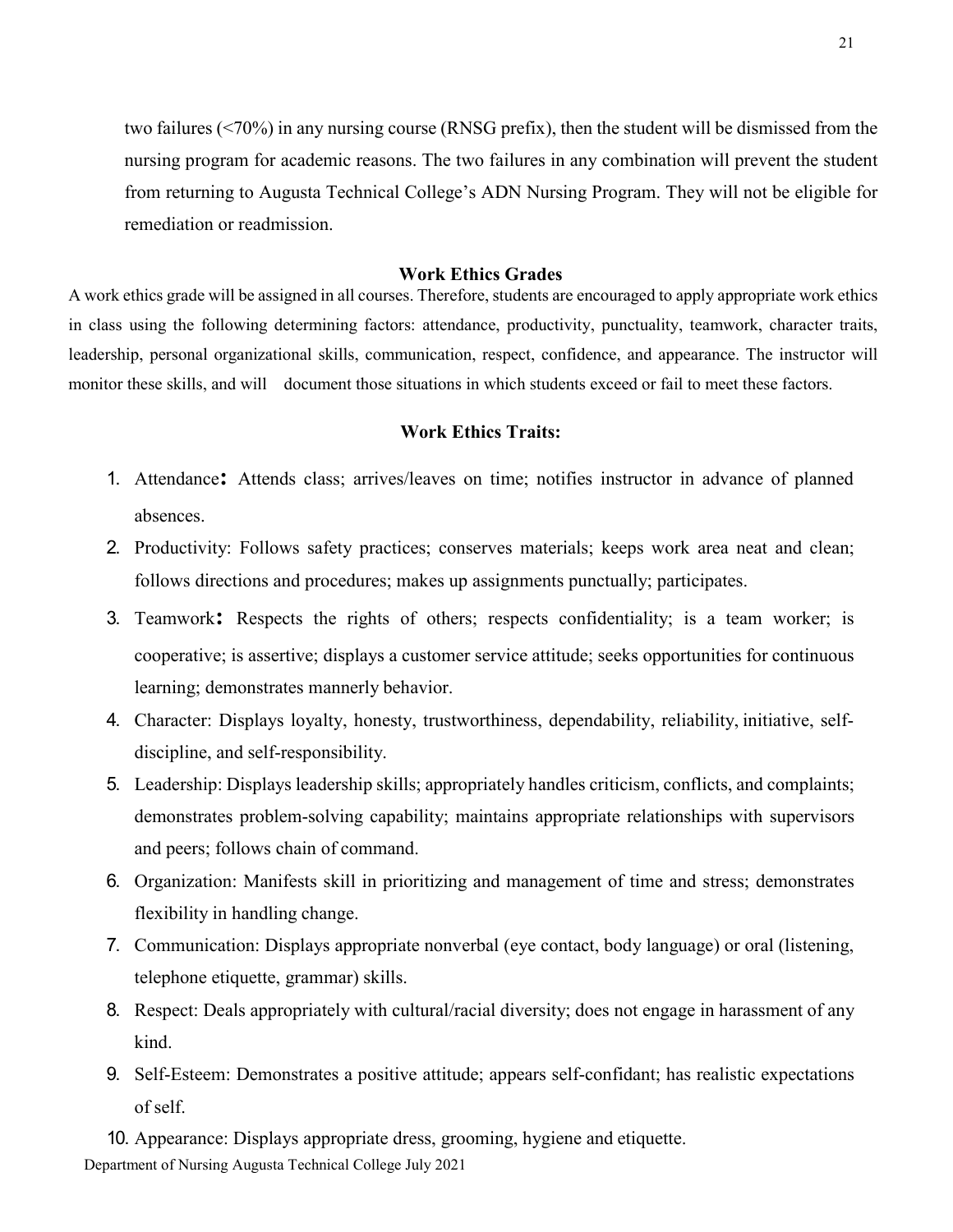At mid-term students will receive a rating that reflects these documented situations. If a student has been deficient in a certain area, the student will be given the opportunity to bring his or her performance up to industry standards before grades are issued at the end of the semester.

The work ethics grade will be placed on the student's permanent record. The work ethics grade does not affect the academic grade point average. The numerical scale for work ethics is as follows:

> Exceeds Expectations – 3 Meet Expectations – 2 Needs Improvement – 1 Unacceptable  $-0$

#### **Standardized Testing**

<span id="page-22-0"></span>All students in the ADN program are required to take and complete nationally normed tests in each semester (ATI Achievement Exam). Percentage awarded for scores is identified in the syllabus for each course. The standardized testing system assists the nursing department in providing consistency in education of common concepts with national standards. The use of the ATI testing system assists the nursing department in making improvement and the development of academic achievements. Students are asked to purchase additional materials in support of their education and achieving their certification of ability to sit for the NCLEX. A board review of the course isstipulated at the end of the fourth semester and students cannot be awarded letters of certification to sit for the NCLEX without it. Special accommodations are available if needed by contacting our disability coordinator, Karissa Wright at 706- 771-4067.

#### **Chain of Command**

<span id="page-22-1"></span>Students should notify instructor and proceeds as follows:

- 1. Current instructor begins the chain of command
- *2.* Department Chair of Associate Degree Nursing Program *(Mr. Terry Richardson)*
- 3. Dean, Allied Health Sciences and Nursing (*Dr. Gwendolyn Taylor*)
- 4. Executive Vice President for Academic Affairs, and Institutional Effectiveness and Research (*Dr. Melissa Frank-Alston*)

It is your right as a student to voice your concerns and to follow the chain of command, as listed. Verbalizing concerns in the appropriate manner will in no way affect your academic

standing. Please refer to the online Student Handbook and Wellness Guide and the College Catalog for Department of Nursing Augusta Technical College July 2021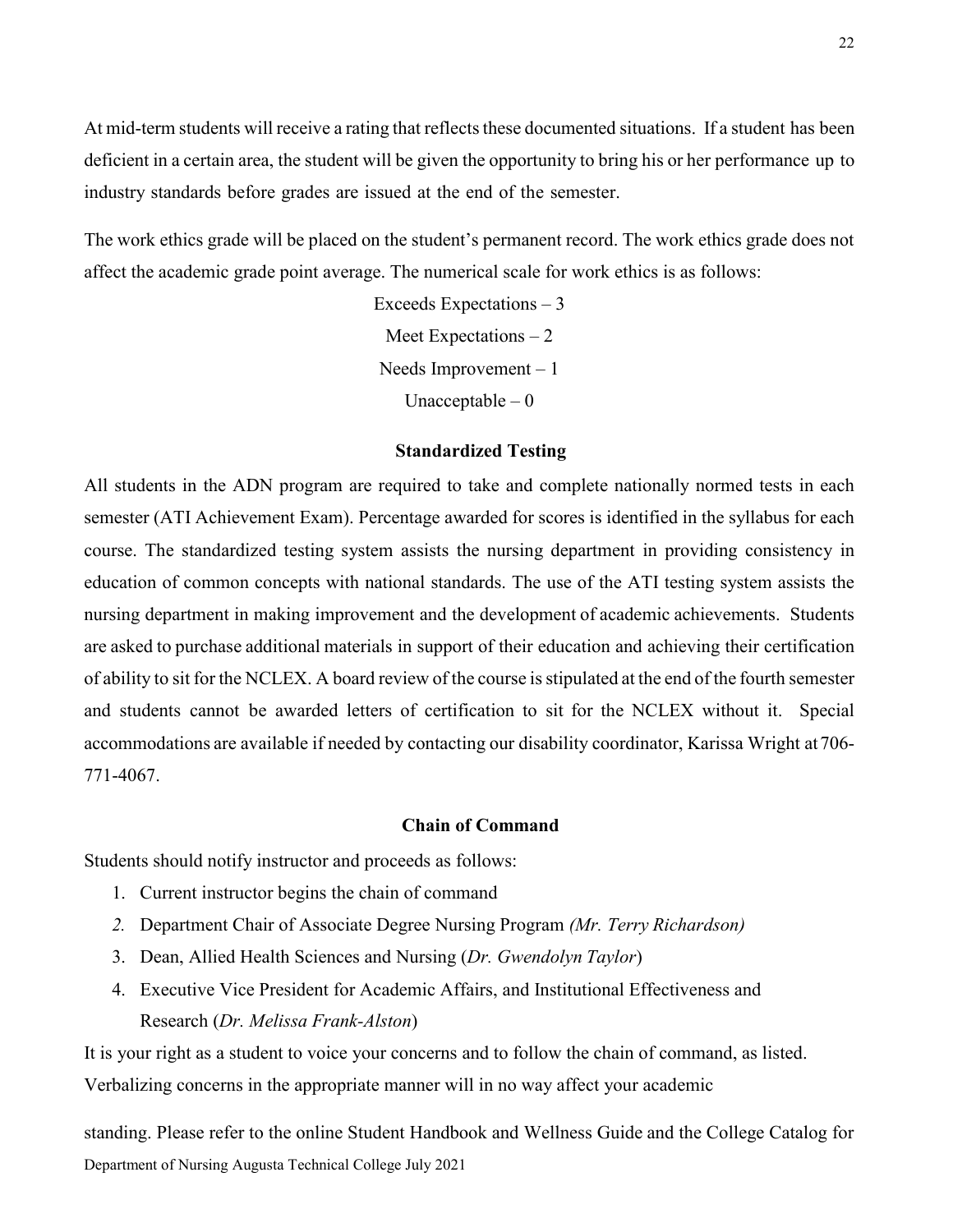<span id="page-23-0"></span>the procedure for filing a grievance or complaint.

#### **Grade/Academic Decision Appeals**

A student may appeal a final grade or any other academic decision. The student should first discuss the issue with the instructor who awarded the grade or made the academic decision. This appeal should take place within two weeks. If the consultation with the instructor does not satisfy the student, he or she may appeal in writing to the Department Chair. This must occur within three weeks of the contested grade or decision. If the student is not satisfied with the decision of the Department Chair, he or she may appeal to the academic dean (form available in the Dean's office). A written submission of the form must be completed before an appointment will be established. This appeal should occur within four weeks of the contested grade or decision. If the student is not satisfied with the decision of the academic dean, the student may appeal in writing to the Executive Vice President, Academic Affairs and Institutional Effectiveness and Research. This appeal should occur within six weeks of the contested grade or decision. The decision of the Executive Vice President, Academic Affairs and Institutional Effectiveness and Research concerning the approval of a grade change is final.

#### **Readmission to the Program**

<span id="page-23-1"></span>You will be required to repeat the semester you completed prior to the semester you failed or withdrew from the program; this is inclusive of the nursing clinical rotation. Due to limited space students will be accepted for reentry based on GPA, completion of the requirements, and clinical availability. Returning students meeting the following qualifications listed below will be allowed one re-entry into the Associate Degree Nursing program without being reranked based on space availability. If the student attempts the course and withdraws, they must be reranked to reenter the program.

To be considered for readmission to the ADN Program a student must:

- Have been enrolled at least 50% of one course in the Associate Degree program. If the student fails or withdraws from the Foundational nursing course you must complete a ranking form and be reranked for admission.
- Have been unsuccessful in one course of the Associate Degree Nursing program.
- Have at least an overall 2.75 grade point average (GPA) on a four-point scale.
- Reapply to the College if he or she has not been enrolled for two consecutive semesters or enrolled in a nursing course within a time frame greater than a year.
- Have been accepted into the Associate degree program.
- Complete a nurse aide course (NAST1100) with a "C" or better and/or provide employment verification for a minimum of 105 hours in the medical field as a Nurse Aide, Tech, or similar role during the remediation course.
- Read Saunders Strategies for Test Success for your original admission year.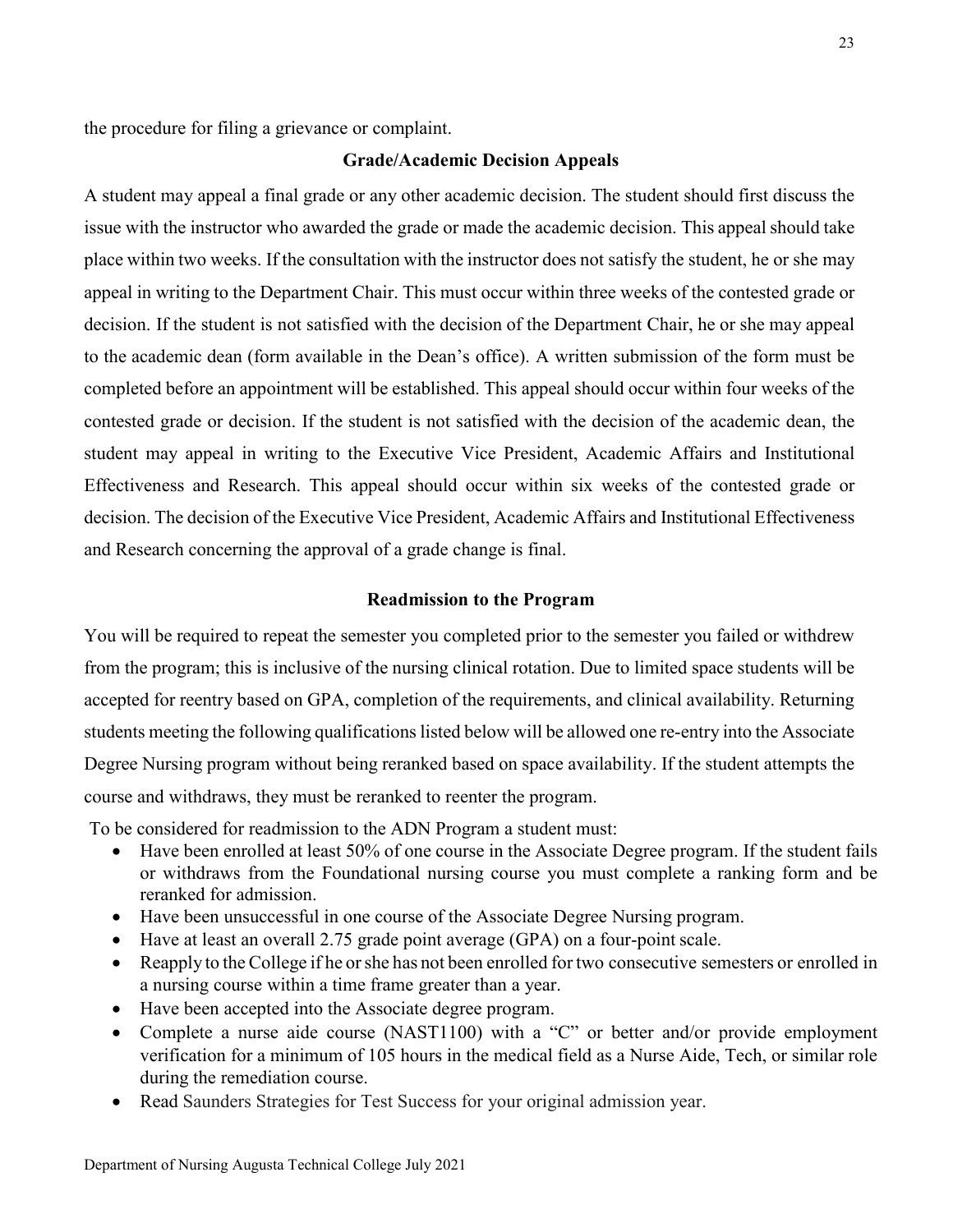- The student will answer all the questions in the textbook above. The answers with the rationales will be typed, placed in a notebook, and turned into the Department Chair before starting the semester of reentry.
- The student will also complete 500 ATI practice questions before being granted readmission. The student must achieve a 70% or above on these practice questions. If the student does not achieve the 70% or above, they must complete a focused review on the missed items. This focus review will be completed directly on the ATI website.
- The Department Chair will register the student for the required remediation course(s). The student must repeat the course prior to the course they failed or withdrew. The student must repeat the theory portion only (i.e., students that fail or withdrew from RNSG1250 they are required to complete foundations of nursing RNSG1210 as a remediation course). Your readmission will be granted based on space availability and completion of the above criteria.
- Attend mandatory orientation and complete all sections of the orientation course.
- Clinical immunizations, background checks and drugs screens must be completed annually. Login into precheck to check compliance. CPR card must have sufficient time to allow completion of the course prior to expiration. If not, you must get a CPR recertification.
- The curriculum in effect at the time of re-entry must be completed by the student for graduation.
- The student will pay for the classes with the CRN# of the course(s) within continuing education system. You will attend class(s) based on the attendance policy specified in the student handbook and in your syllabi. You will receive a Pass or Fail grade in Banner.
- Students will not automatically be considered for readmission into the program if they have been out of the program for more than two (2) semesters. Any student who is out more than 2 semesters or greater than one year must reapply to the program for re-ranking. The student must contact the Admissions Department.
- A student who has withdrawn from a class or been withdrawn from a class may request reinstatement subject to the approval of and conditions set by the department chair. To be reinstated, the student must provide the department chair with evidence that the extenuating circumstances which necessitated the withdrawal will no longer be a problem. The reinstatement will be based on space availability.
- Sign the readmission acknowledgement form and return it to the Department Chair with the aforementioned remediation requirements.

### **Transfers**

<span id="page-24-0"></span>The ADN Program defines a transfer student as a student who has been enrolled in anursing program at the ADN or BSN level for at least one semester or quarter at another college or university. Students must meet the admission criteria for Augusta Technical College and the ADN program to be considered for admission/progression as a transfer student.

Student must complete the following actions for a transfer admission:

- 1. Apply for admission to the College.
- 2. Submit official transcripts for all postsecondary institutions attention to the Registrar's office, to be reviewed by the Nursing Department Chair.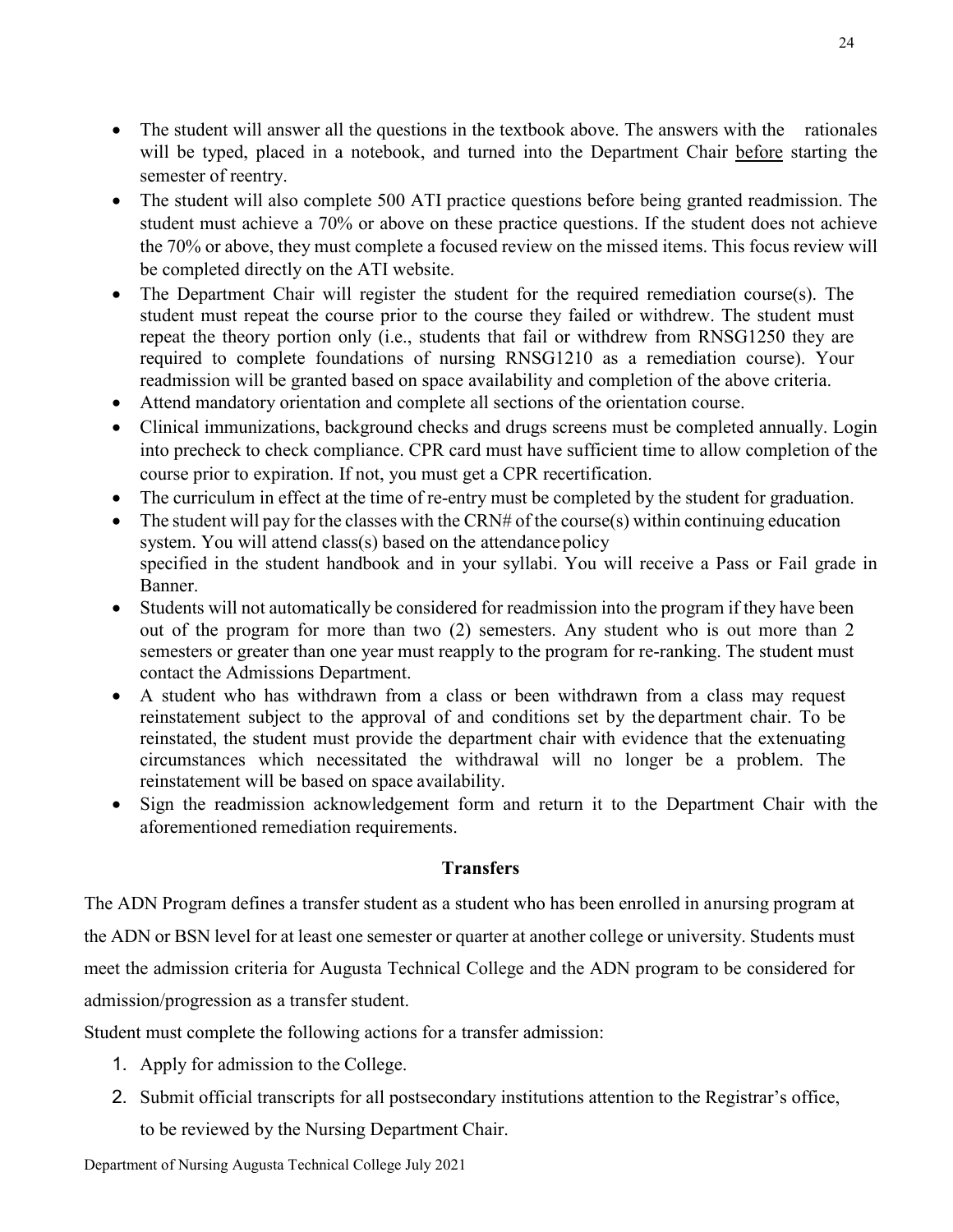- 3. Submit an official transcript showing successful completion of high school or GED;
- 4. Students will not be considered for admission into the program if they have been out of a program for more than two (2) semesters. Any student out for more than 2 semesters must apply to the program through the admission process and be ranked with other qualified students. The student must contact the Admissions Department.

### **Class Attendance**

<span id="page-25-0"></span>It is essential that educational programs meet requirements and standards necessary for successful employment in businesses and industries. In view of the intensive nature of the educational program, it is necessary for every student to be present and on time every day for all classes as is required in the "world of work." Therefore, there are no excused absences from any course(s). Attendance is counted from the first scheduled class meeting of each

semester. If a student misses more than 10 percent of the total lecture hours in any course during a semester, the student will fail the course(s) involved. All clinical hours must be completed. A student will receive a written warning after the first absence. All work missed due to tardiness or absences must be made up at the discretion of the instructor. Three (3) tardies equals one (1) absence for the course involved. Once a student is counted as present in class, the student is not allowed to leave the classroom without informing the instructor ahead of time. All efforts should be made not to disrupt the class when departing. The time missed will be recorded in the instructor's grade book.

### **Student Disciplinary Policy and Procedure**

<span id="page-25-1"></span>Augusta Technical College exists to educate its students; to advance, preserve, and disseminate knowledge; and to advance the public interest and the welfare of society as well. In order to achieve these ends the college reserves the right to maintain a safe and orderly educational environment for its students and staff. Therefore, when in the judgment ofcollege officials, a student's conduct disrupts or threatens to disrupt the college community, appropriate disciplinary actions will be taken to restore and protect the atmosphere of collegiality and mutual respect on campus.

Students are also subject to all laws, the enforcement of which is the responsibility of duly constituted authorities. When students violate laws, they may incur penalties prescribed by legal authorities. In such instances, college discipline will be initiated if the presence of the student on campus is considered a possible threat to persons or property, or if that person's presence may disrupt the educational process of the college. See [Student Code of Conduct.](http://augustatech.smartcatalogiq.com/2021/Student-Handbook-and-Wellness-Guide/Student-Code-of-Conduct)

Any student found to have committed any of the following types of misconduct is subject to the Department of Nursing Augusta Technical College July 2021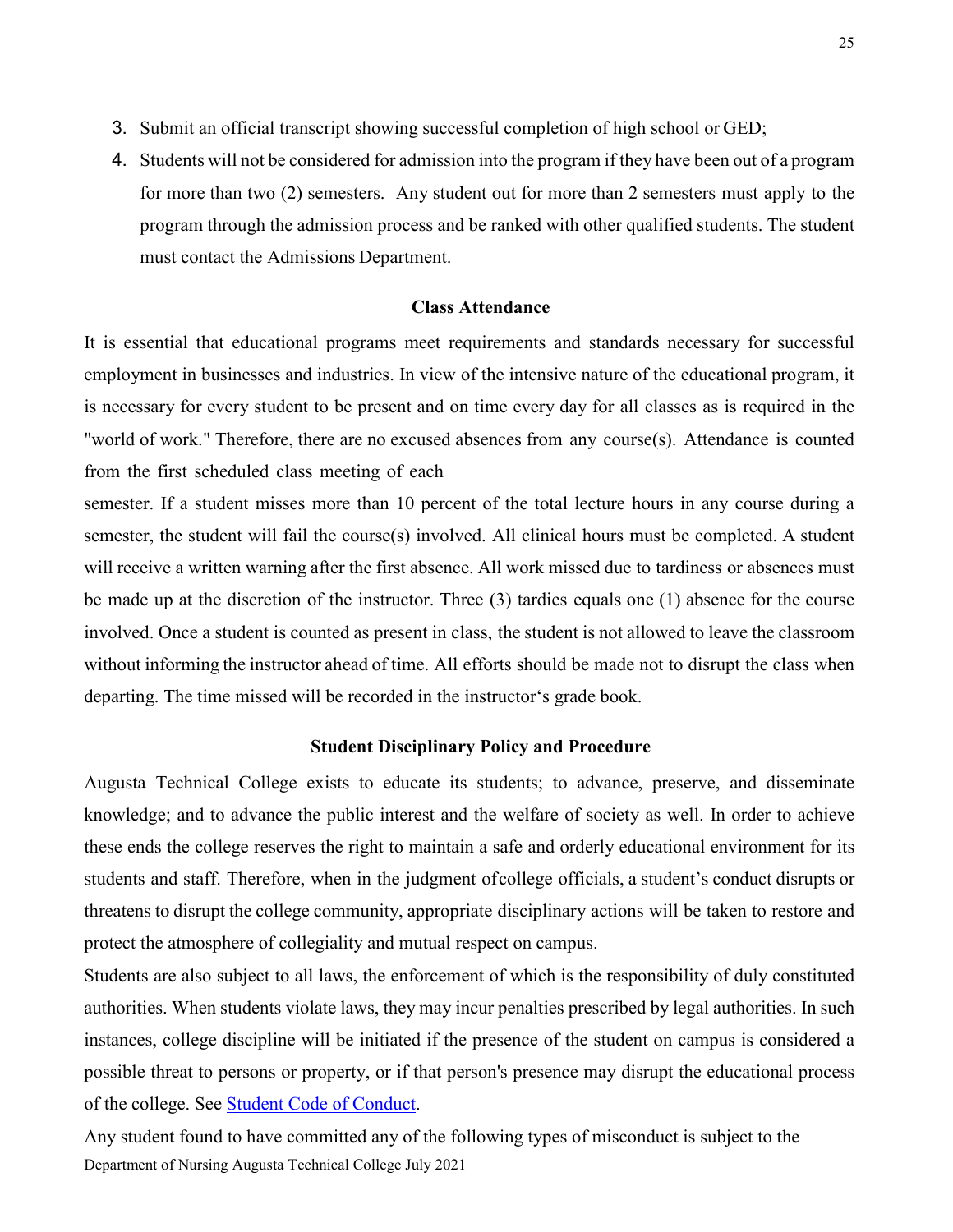<span id="page-26-0"></span>disciplinary sanctions outlined in the Student Disciplinary Policy and Procedure.

### **Academic Misconduct includes not limited to, the following, but is:**

- 1. Aiding and Abetting Academic Misconduct:
	- a. Knowingly helping, procuring, encouraging or otherwise assisting another person to engage in academic misconduct.
- 2. Cheating:
	- a. Use and/or possession of unauthorized material or technology during an examination, or any other written or oral work submitted for evaluation and/or a grade, such as recorders, notes, tests, calculators, computer programs, cell phones, and/or smart phones, smart watches, or other electronic devices.
	- b. Obtaining assistance with or answers to an examination or any other written or oral work submitted for evaluation and/or a grade from another person with or without that person's knowledge.
	- c. Furnishing assistance with or answers to an examination or any other written or oral work submitted for evaluation and/or a grade to another person.
	- d. Possessing, using, distributing or selling unauthorized copies of an examination, computer program, utilizing unauthorized resources (i.e. e-test banks), or any other written or oral work submitted for evaluation and/or a grade.
	- e. Representing as one's own an examination or any other written or oral work submitted for evaluation and/or a grade created by another person.
	- f. Taking an examination or any other written or oral work submitted for evaluation and/or a grade in place of another person.
	- g. Obtaining unauthorized access to the computer files of another person or agency and/or altering or destroying those files.
	- h. Obtaining teacher edition textbooks, test banks, or other instructional materials that are only intended to be accessed by technical college officials, college administrator or faculty member.
- 3. Fabrication:
	- a. The falsification of any information or citation in an examination or any otherwritten oral work submitted for evaluation and/or a grade.
- 4. Plagiarism: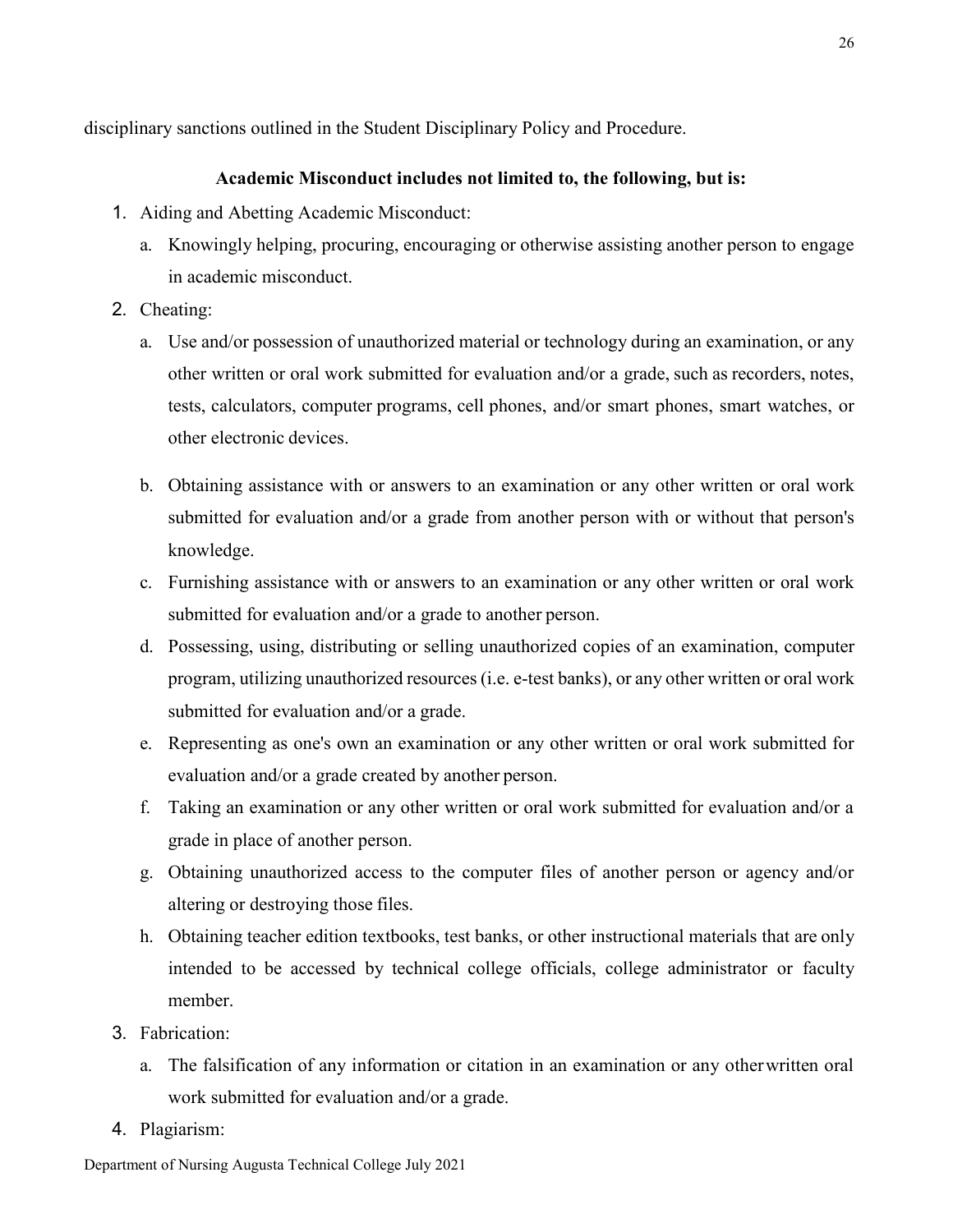- a. Submitting another's published or unpublished work in whole, in part, or in paraphrase, as one's own, without fully and properly crediting the author with footnotes, quotation marks, citations, or bibliographical reference.
- b. Submitting as one's own original work, material obtained from an individual or agency without reference to the person or agency as the source of the material.
- c. Submitting as one's own original work material that has been produced through unacknowledged collaboration with others without release in writing from collaborators.

### **Probation**

<span id="page-27-0"></span>The student can be placed on probation for disciplinary action prior to further action for poor academic performance, discipline problems in clinical or the classroom, attendance issues,or any other academic related issues as determined by the faculty of record. This is a written notification to the student of academic related issues that threaten performance.

### **College Honor Code**

<span id="page-27-1"></span>"It is my honor to be an Augusta Technical College student. I pledge to do honor to my classmates, the College, and myself by doing my best and by following the College Honor Code. I will not dishonor the College or myself by lying, cheating, stealing, or doing harm to another person or property. I understand that following an honor code reflects my work ethics which is important to my success on the job and in life."

### **Code of Ethics**

<span id="page-27-2"></span>The Code of Ethics of the Associate Degree Nursing program is derived from the American Nurses Association Guide to the Code of Ethics for Nurses: Interpretation and Application (ANA, 2015).

#### **Academic Honesty Policy**

<span id="page-27-3"></span>The primary goal of education is to increase individual student knowledge. Healthcare is a profession in which comprehensive and accurate knowledge is vital for appropriate performance. Therefore, academic dishonesty will not be tolerated in the Associate Degree Nursing program at Augusta Technical College. The objective of corrective action isto address performance or behavior concerns and is not designed to be punitive in nature. Corrective action may include verbal and/or written warnings. A verbal warning is intended to help the student maintain academic success and to correct any inappropriate behavior. Department of Nursing Augusta Technical College July 2021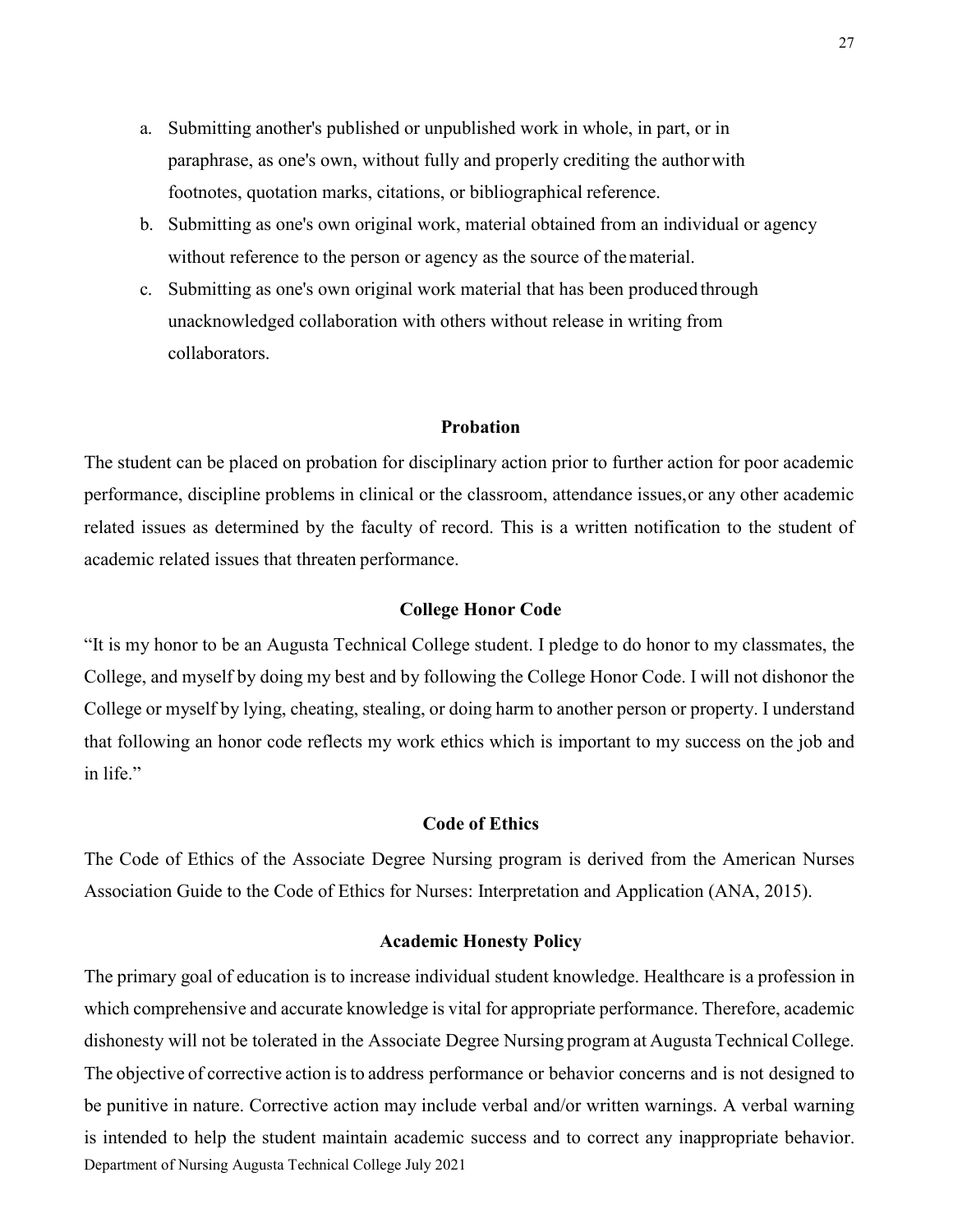Violation of academic integrity (i.e. academic dishonesty) will warrant the appropriate faculty member issuing a written warning. The student will also receive a "zero" on the assignment or examination. In addition, the student will receive a "zero" on their ethics grade for the grading period. The faculty member will document that a written warning was given to the student.

Documentation will include the date, issues discussed, recommendations made, and student's response. The student will sign the document to indicate understanding. Documentation will then be forwarded to the Department Chair for endorsement and retained in the student's file for one year. Documentation will not be placed in the student's college academic file under these circumstances.

If a written warning was given to a student and the student did not correct their behavior (in cases where a faculty member believes that more significant corrective action is appropriate), then the student will be referred to the Disciplinary Officer for the College.

### <span id="page-28-0"></span>Procedure for Exam Reviews

The purpose of this policy is to allow students the opportunity to have faculty members review examination questions on unit exams. Items on the final examination or ATI are not subject to this policy. Examinations are administered electronically during a specified timeframe. After students complete the unit exam they are provided an opportunity to review questions or any given rationales. In the event a student disagrees with the exam item or options, they will be given an opportunity to submit a request for individual item review. The following guidelines are to be utilized when submitting an Exam Question Review.

- 1. Item reviews are to be submitted no more than 24 hours after the scheduled examination. Discussion and review of items after 24 hours is not permitted.
- 2. Students will complete and submit the Exam Question Review form and include the requested information. (See Appendix E)
- 3. Upon receipt of the Exam Question Review faculty will review the question and make any decisions related to the validity of the student concern. Faculty will provide a brief explanation regarding the concept in question and the outcome.
- 4. In order to maintain the integrity of the examination, students will not share Exam Question Review information with other students. Sharing of Exam Question Reviews or exam items is in violation of the Department of Nursing Education Academic Integrity Policy and subject to disciplinary action outlined in the policy.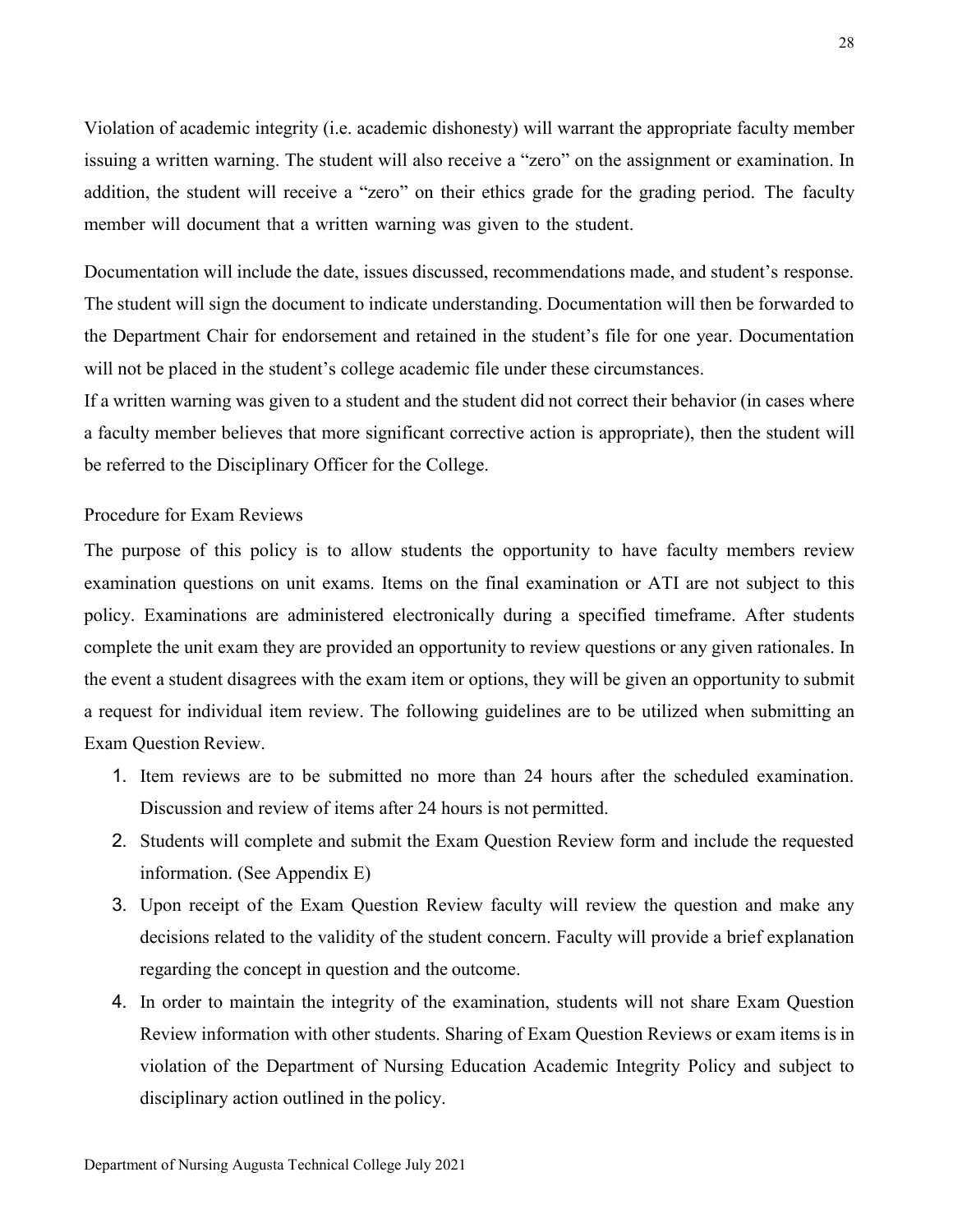### **Confidentiality**

<span id="page-29-0"></span>Health Insurance Portability and Accountability Act of 1996 (HIPAA) is a law that mandates patient confidentiality. This law is strictly enforced, and penalties are attached for non- adherence. Compliance and adherence by Augusta Technical College ADN students is mandatory. The following guidelines will be enforced:

- 1. All personal client information will be on a "need to know" basis.
- 2. All personal client information with which the student is entrusted with will be maintained in a confidential manner at all times.
- 3. Any student discussion regarding clients, including procedures, diagnosis, symptoms, etc., will be limited to the learning environment (clinical conference, lab, or classroom).
- 4. Client names must never be utilized in discussion or written assignments (initials only).
- 5. Taping of class activities is not allowed in any clinical facility.
- 6. ADN students will respect the rights of others at all times. This includes colleagues, other students, college faculty and staff, facility staff, etc. This includes but is not limited to, information, discussions, computer or paper data.
- 7. Photocopying client records is prohibited. All computer-generated records must be destroyed according to facility policy prior to the student leaving the clinical site.

### **Social Media**

<span id="page-29-1"></span>Many students use various forms of social media, including but not limited to wikis, blogs, websites, and social networking sites. Facebook, Instagram, Tik Tok, Snapchat, and Twitter are specific and frequently used examples of these media. When using social media, students are expected to act with courtesy and respect toward others. Health Insurance Portability and Accountability Act of 1996 (HIPAA) applies to the use of social media too.

HIPPAA is a law that mandates patient confidentiality. This law is strictly enforced, and penalties are attached for non-adherence. Compliance and adherence by Augusta Technical College ADN students is mandatory. Regardless of where or when students make use of these media, students are responsible for the content they post or promote. No student shall abuse or violate confidentiality of any member of the faculty, staff, student body, or off campus activity (clinical).

Use of social media is prevalent among students. Students should be aware that unwise or inappropriate use of social media could negatively influence educational and career opportunities. Using social media to discuss any information regarding patients will not be tolerated in the Associate Degree Nursing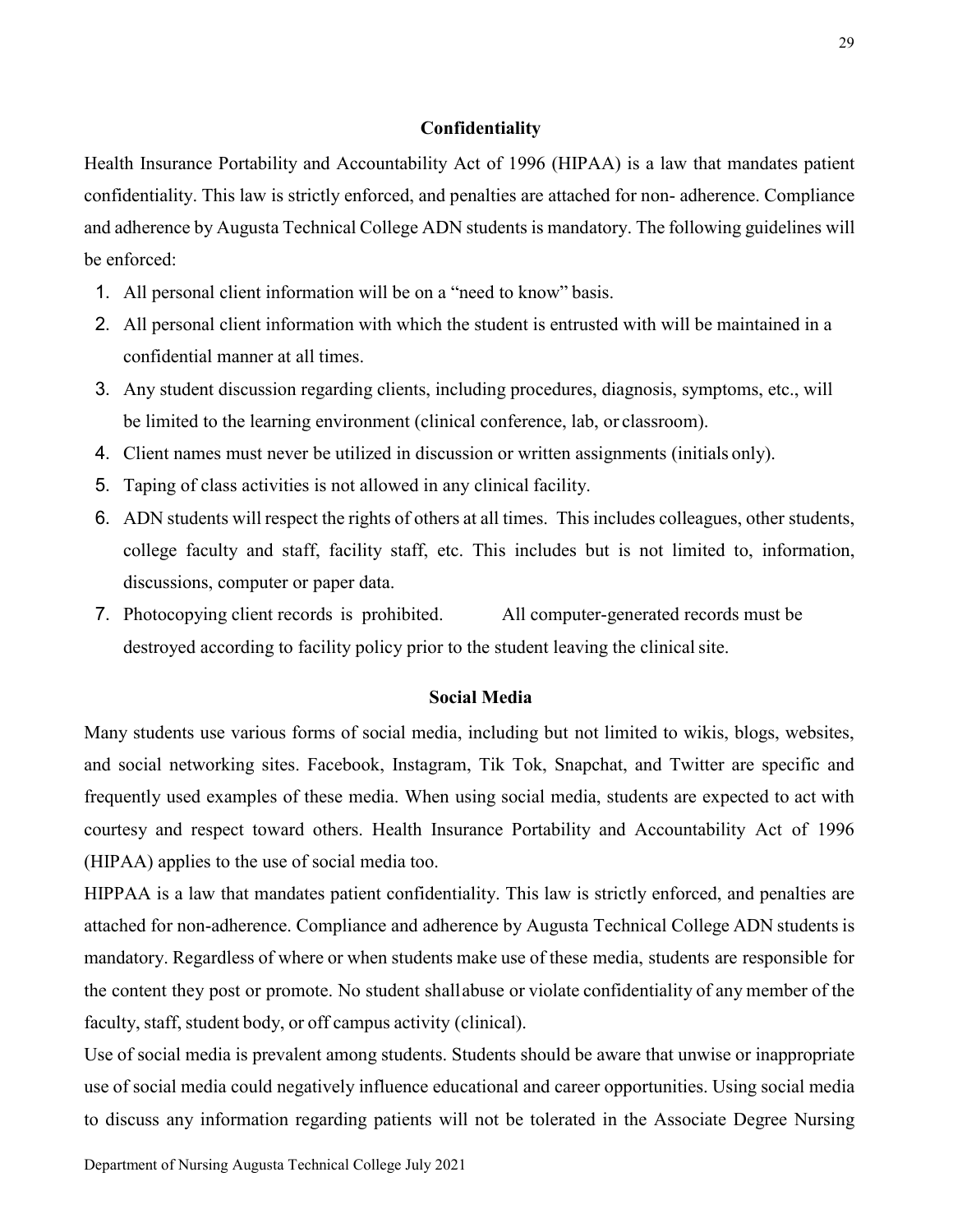program at Augusta Technical College. Your program involves confidential information. Do not disclose this information. Any student, acting individually or in concert with others, who violates any part of this policy shall be subject to disciplinary procedures including dismissal from a class session by the instructor and/or suspension or expulsion by the supervising dean, director, or duly authorized administrator. All personal client information with which the student is entrusted will be maintained in a confidential manner at all times.

### **To avoid these negative impacts, students should consider the following:**

- <span id="page-30-0"></span>• Post content that reflects positively on you and the College. Be aware not only of the content that you post, but of any content that you host (e.g., comments posted by others on your site). Content you host can have the same effect as content you post.
- Though you may only intend a small group to see what you post, a much larger group may actually see your post. Be aware that your statements may be offensive to others, including classmates or faculty members who may read what you post.
- Employers and others may use social media to evaluate applicants. Choosing to post distasteful, immature, or offensive content may eliminate job or other opportunities.
- Once you have posted something via social media, it is out of your control. Othersmay see it, repost it, save it, forward it to others, etc. Retracting content after you have posted it is practically impossible.
- If you post content concerning the College, make it clear that you do not represent the College and that the content you are posting does not represent the views of the College.
- Make sure the content you post is in harmony with the ethical or other codes of the ADN program.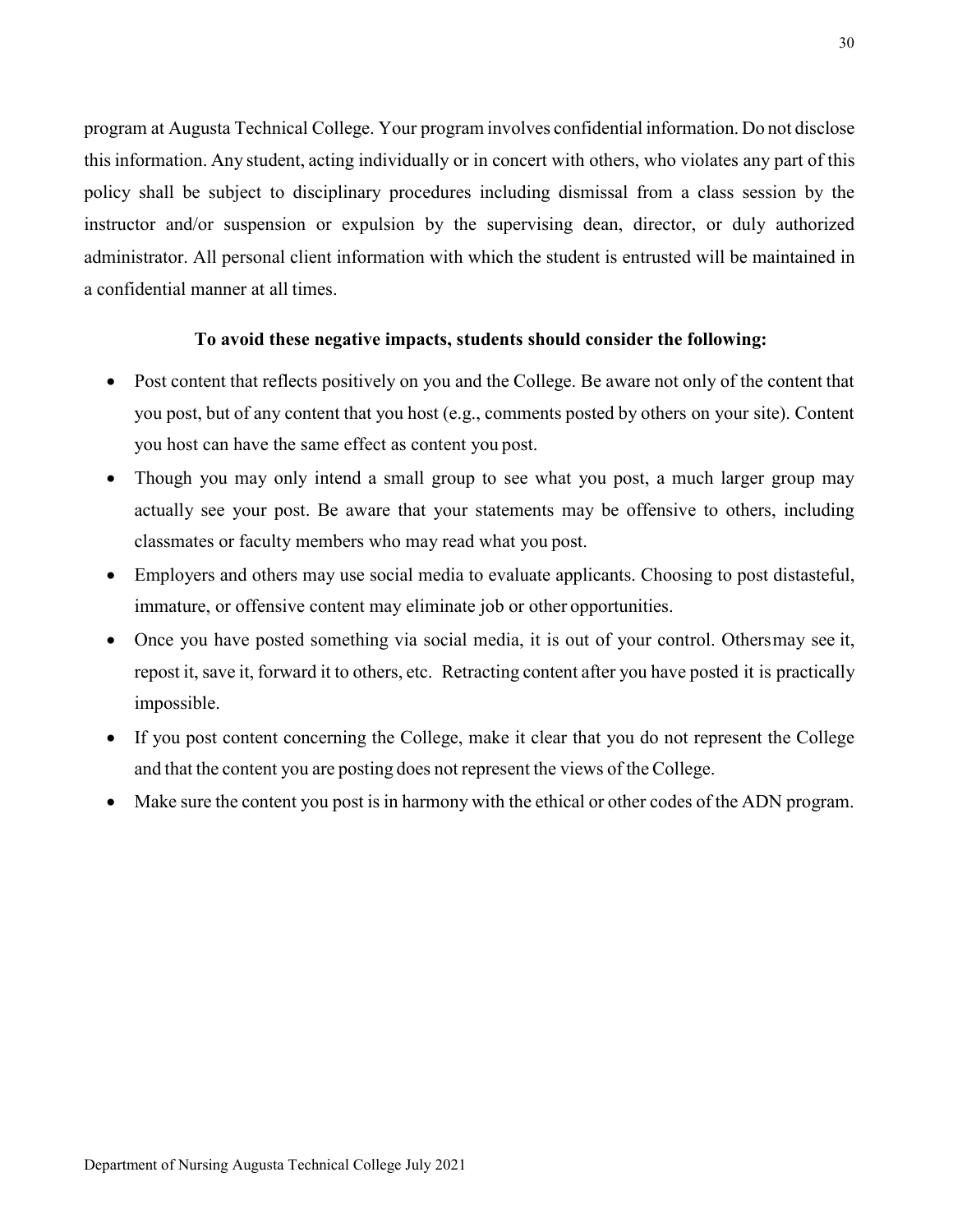### Section III

### Health Requirements

<span id="page-31-1"></span><span id="page-31-0"></span>Students are required to sign an authorization to allow the Augusta Tech faculty member to release health information to clinical sites. Students are responsible for all costs related to the health requirements for clinical. The following health/other requirements must be met before beginning the nursing core:

### **Upon acceptance into the ADN program**

- <span id="page-31-2"></span>1. ALL students are required to have a 2-step TB Skin test. A chest x-ray is needed if a TB Skin test or PPD results are positive. A 2-step TB Skin test is completed using the following guidelines:
	- a) The initial TB skin test is administered, and in 48-72 hours the healthcare practitioner interprets results.
	- b) The second step is completed 7-21 days AFTER the initial test is completed and in 48- 72 hours, the healthcare practitioner interprets the results.
- 2. Hepatitis B Vaccine series (3 doses), OR a titer reflecting an "immune status", OR declination form.
- 3. Diphtheria/Tetanus within ten years. TDAP preferred.
- 4. Mumps, Measles, Rubella vaccine (2 doses) OR a titer reflecting an "immune status."
- 5. Varicella vaccine (2 doses), OR documented history of disease, OR a titer reflecting an "immune status."
- 6. Flu Vaccine to be completed during the first week of October.
- 7. Physical (signed by the physician, NOT a nurse practitioner or physician's assistant).
- 8. Drug Screen and Background Check (Administered by PreCheck). Submit actual reports.
- 9. Obtain the American Heart Association Basic Life Support Certification or Recertification and maintain certification throughout the ADN program.
- 10.Copy of active Medical Insurance Card or letter from carrier reflecting coverage. Annual Requirements
- 1. A one-step Mantoux Tuberculin Skin Test or PPD is required annually. A chest x-ray is needed if TB Skin test or PPD results are positive.
- 2. Drug Screen and Background Check (Administered by PreCheck). Submit actual reports in a sealed manila envelope.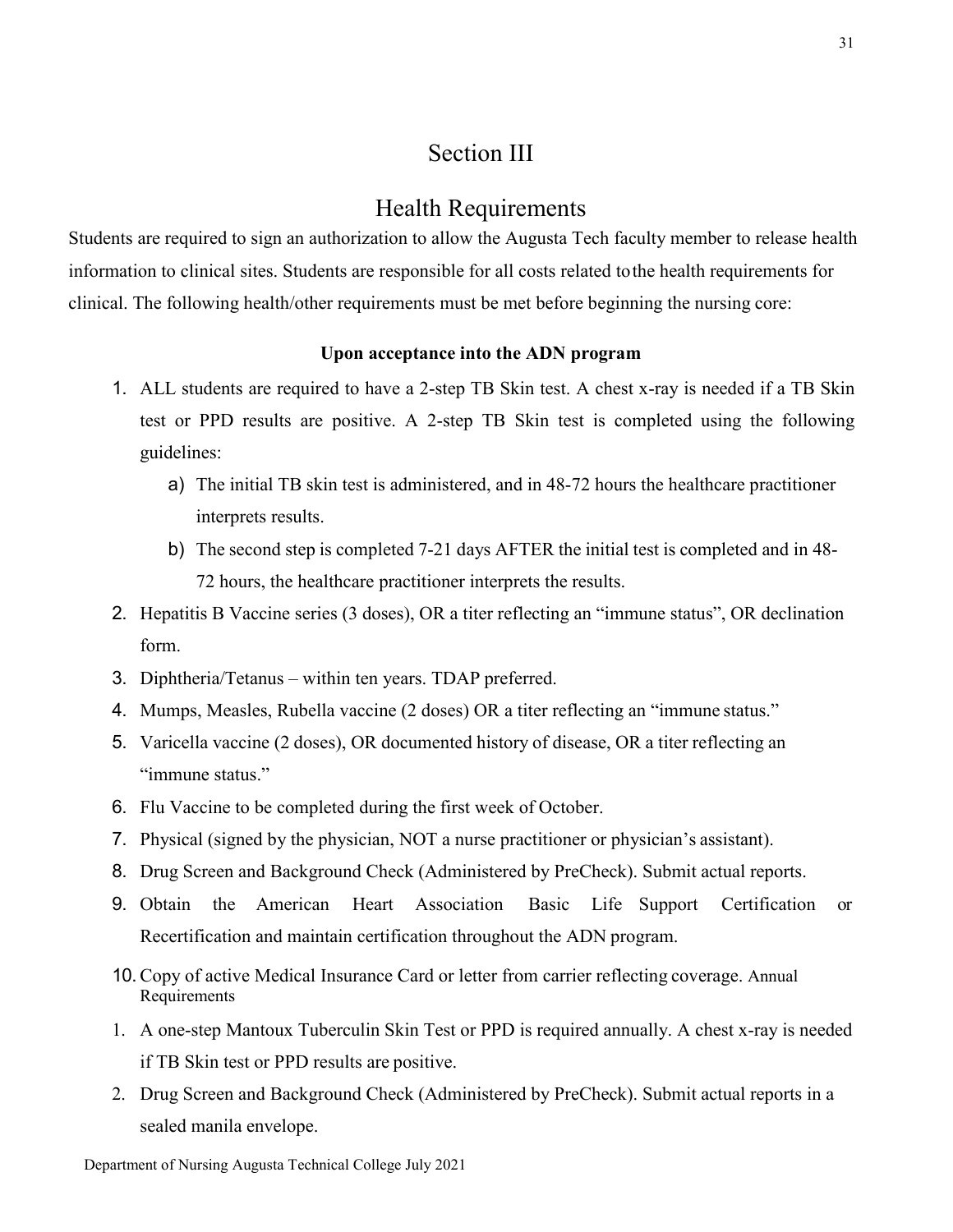<span id="page-32-0"></span>3. Flu Vaccine to be completed during the first week of October.

### **Criminal Convictions**

Conviction of a felony or gross misdemeanor may prohibit employment in the nursing field and may make a student ineligible to participate in clinical rotations and take the licensing exam. The Georgia Board of Nursing requires a "state and federal criminal history/background records check for all applicants by examination, endorsement and reinstatement" before issuing licenses. Successful completion of the Associate Degree Nursing Program at Augusta Technical College does not guarantee licensure or employment. Students should contact the Georgia Board of Nursing for further details related to personal background issues.

### **Background Checks and Drug Screens**

<span id="page-32-1"></span>A background check and drug screen are required by clinical agencies before a student attends a clinical practicum. Students must accept clinical sites as assigned by the College instructor. Students' failure to consent to background checks, drug screens, or release of personal information will result in failure of placement in a clinical facility, thereby causing the student to be unable to complete the program.

The College uses PreCheck to secure criminal background checks, drug screens, and immunizations. Students are responsible for securing their own background checks (scheduling and cost). Students will receive the PreCheck instruction sheet outlining the steps to obtain a background check and a drug screen. Each clinical site is responsible for reviewing student background checks and drug screens. Augusta Technical College does not assume any responsibility for evaluation of background checks and drug screens. The designated representative at the clinical site will make the final decision related to background checks and drug screens. Students who cannot attend clinical because of issues within their background check or drug screen will not be able to complete the program requirements. College faculty members do not handle, deliver, or review drug screen results. A second background check will need to be completed if there is a break in enrollment.

### **Conduct Code**

<span id="page-32-2"></span>To provide a harmonious learning environment at Augusta Technical College, the following student conduct code has been formulated. Any student, acting individually or in concert with others, who violates any part of the student conduct code shall be subject to disciplinary procedures including dismissal from a class session by the instructor and/or suspension or expulsion by the supervising dean, director, or duly authorized administrator. Additional rules or regulations may be initiated under established procedures during the year. If approved will become effective as a part of the official code Department of Nursing Augusta Technical College July 2021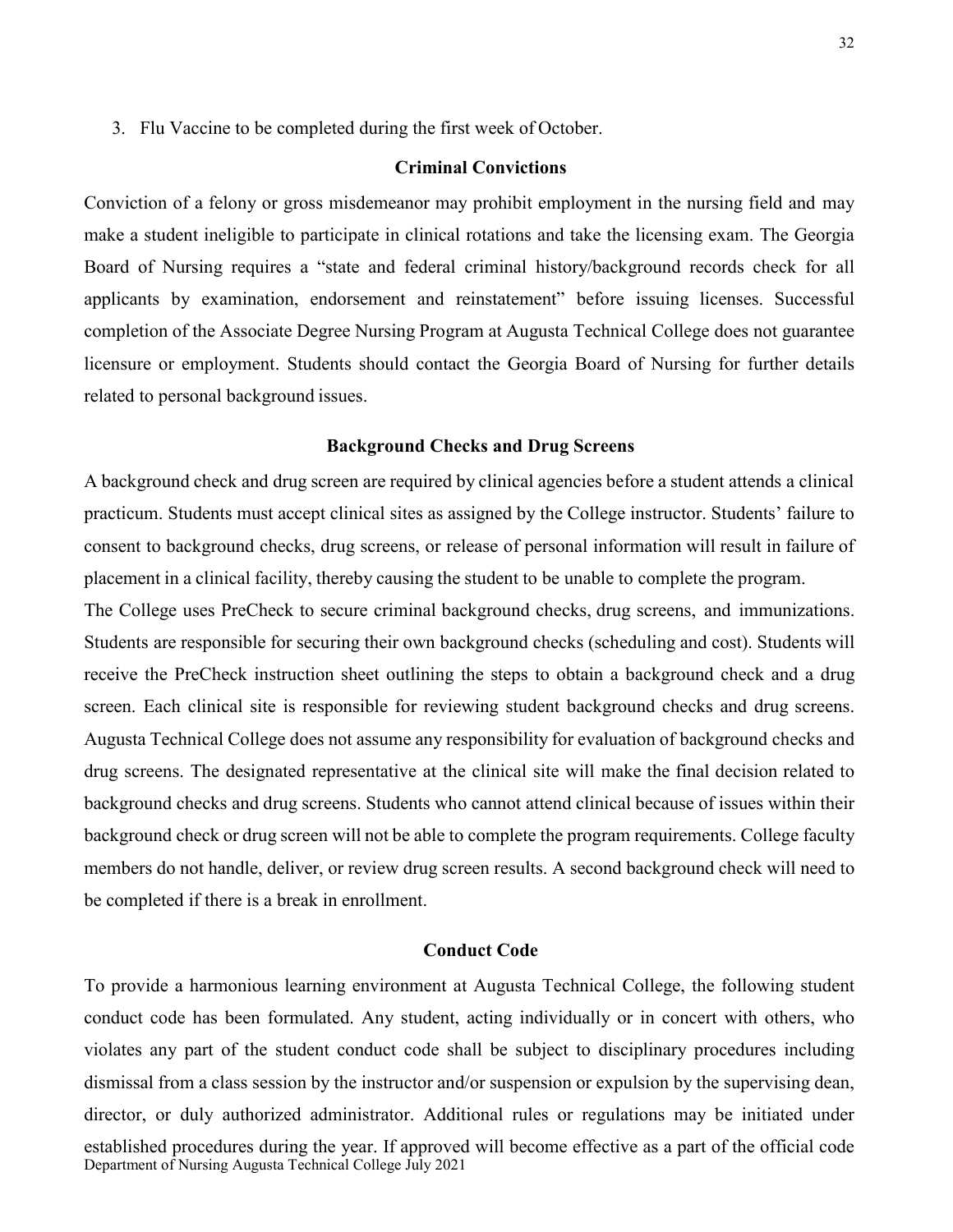at the time of inclusion.

A student is responsible for the observance of all Federal, State, and Local laws. The Institution, as a member of the community, is responsible for contributing to the enforcement of all laws. The College has a very deep concern for those students experiencing educational or personal difficulties and provides counseling or referral to appropriate agencies to aid those students. However, when a student's continued presence on campus may create a danger to the educational process of the College community, the College may find it necessary to take disciplinary action. The Institution considers that students are adults and expects students to obey the law and to take personal responsibility for their conduct.

### **Employment of Unlicensed Student**

<span id="page-33-0"></span>Practicing as a registered professional nurse without a license is prohibited and is in violation of the Georgia Registered Professional Nurse Practice Act: Article 1, Code Section 43-26-10. As a student nurse, you cannot be employed as a professional registered nurse. You shall not use any words, abbreviations, figures, letters, title, sign, card, or device implying that you are a registered professional nurse. Doing so can result in expulsion from the program and or criminal charges as indicated in the Georgia Registered Professional Nurse Practice Act.

### Section IV

### Clinical Performance

<span id="page-33-2"></span><span id="page-33-1"></span>Clinical performance is graded as Satisfactory or Unsatisfactory. Unsatisfactory (U) clinical performance will result in failure of the course, regardless of the theory grade. Clinical failure is defined as failure to achieve clinical requirements that demonstrate a level of competency in the clinical setting. Unsatisfactory evaluations for any two clinical days will result in failure of the course.

#### **Clinical Make-up Hours**

<span id="page-33-3"></span>All clinical hours that are missed must be made up. Guidelines for clinical make-up time are as follows:

- 1. All clinical hours must be made up in the semester in which they are missed.
- 2. Sites for clinical make-up hours will be left up to the discretion and approval of the instructor(s).
- 3. Clinical make-up experiences should be compatible with required clinical competencies.
- 4. Make-up hours must be completed in the area missed. Ex. Medical-Surgical, Obstetrics, Pediatrics and Mental Health.

Department of Nursing Augusta Technical College July 2021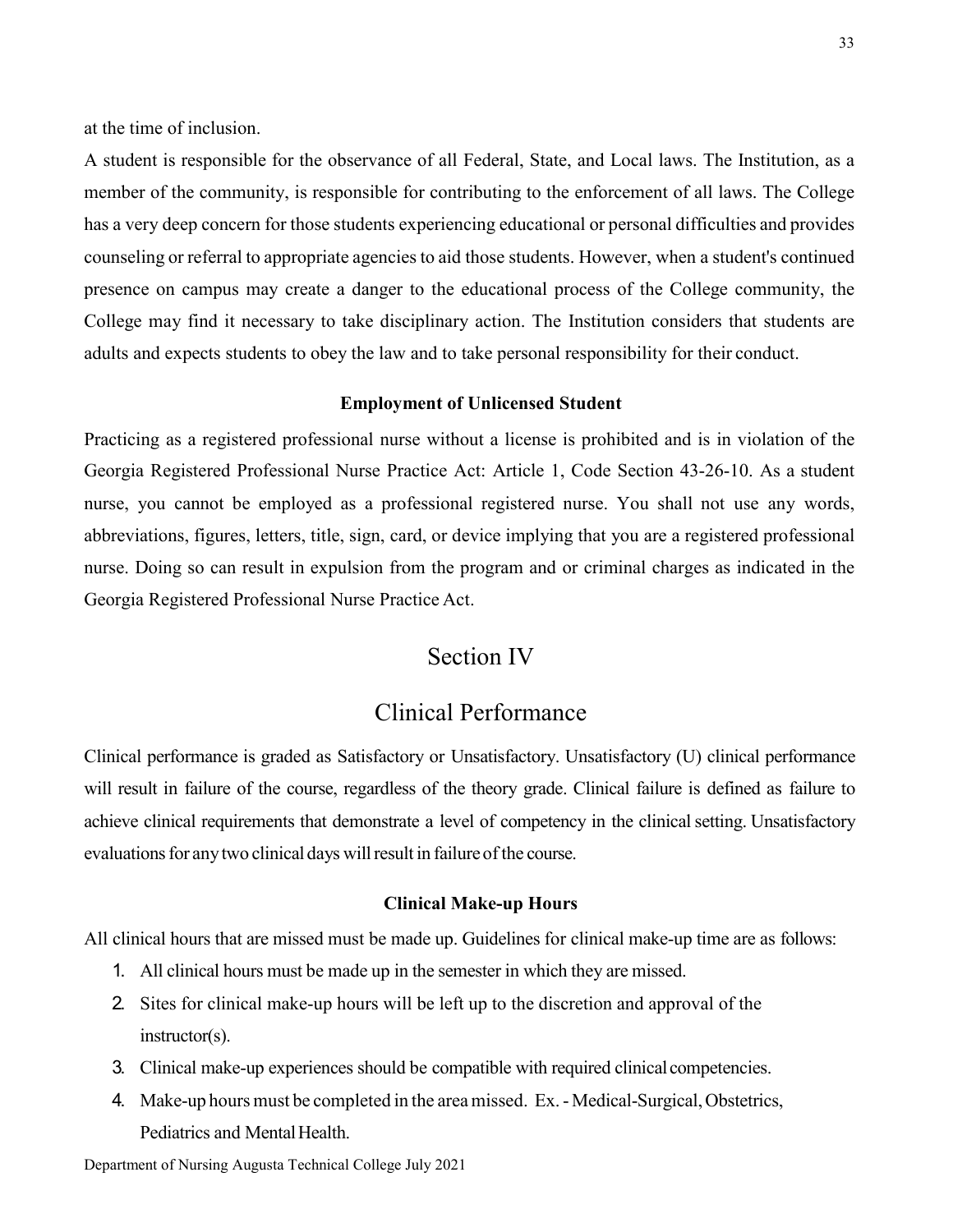### **Dress Attire**

<span id="page-34-0"></span>Students in the Associate Degree Nursing program are expected to be professional in appearance. To arrive at a consistent standard of appearance, the following guidelines have been developed. Students who do not adhere to the standard of appearance will be excused from lab or clinical and a U (Unsatisfactory) grade will be given.

- 1. Uniforms must be of washable, permanent-press fabric, and always clean and in good repair.
- 2. They must be purchased through [Meridy's.](https://meridyspro.com/)
- 3. Bandage scissors, penlight, stethoscope, and blood pressure cuff will be required prior to your first clinical rotation and may be purchased at the store of your choice.
- 4. Uniforms are to be worn in ALL labs and simulated clinical environments.

### **Uniform**

- <span id="page-34-1"></span>1. The student should arrive at the scheduled clinical facility in a clean, well-pressed uniform.
- 2. The uniform should be well fitting with proper undergarments that do not draw attention through the pants.
- 3. White hosiery without designs should be worn with uniform dresses and white socks or kneehigh hose with pants. Plain white socks must cover the ankle and with no visible skin when sitting or standing. Support hose are recommended.
- 4. Only white shoes that enclose the entire foot should be worn without colored designs. Shoes must be kept clean and polished. Shoestrings should be bleached or replaced as needed.
- 5. No smoking/use of e-cigarettes while in uniform [this includes travel to or from school/clinical assignments]. Many facilities will refuse to allow students in clinical areas that have smell of smoke on hair, breath or uniform.
- <span id="page-34-2"></span>6. No drinking of alcoholic beverages while in uniform.

### **School Picture Identification**

1. The Augusta Tech student name pin and/or picture ID will be always visible whether in class, lab, or clinical. Student identification should be transferred to the outside if wearing a lab coat or hospital scrubs.

### **Lab Coat**

<span id="page-34-3"></span>1. Lab coats and student uniform tops must have school patch on left upper sleeve.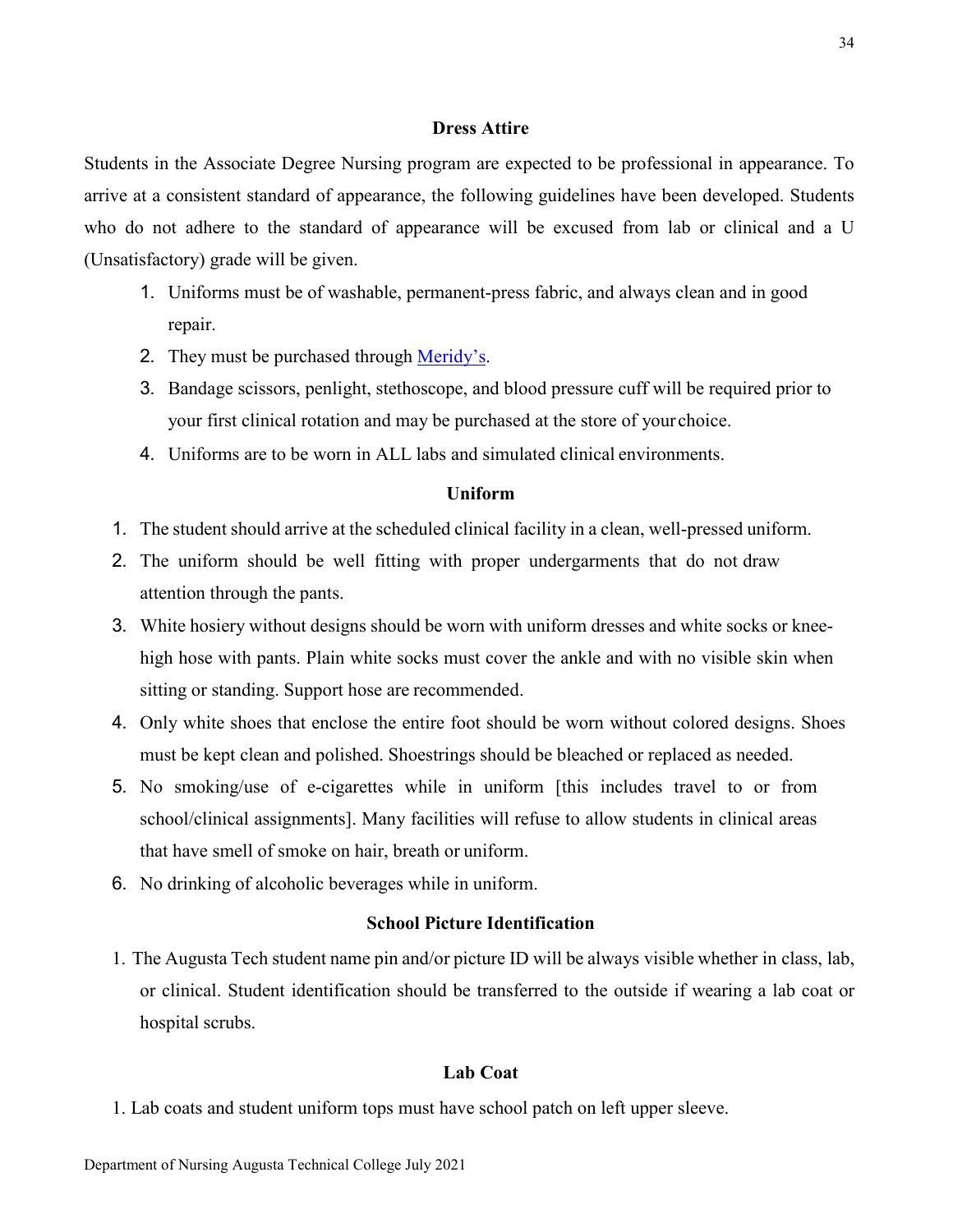### **Professional Attire**

<span id="page-35-0"></span>1. When visiting the clinical facilities for workshops or orientations, students should present themselves in professional dress-- no jeans, shorts, tee shirts, tennis shoes, or provocative outfits. Students may wear a White Polo Shirt with the Augusta Tech logo and Black Pants/Slacks as their business dress attire.

### **Jewelry/Adornments**

- <span id="page-35-1"></span>1. Nursing students may only wear a watch with a second hand and wedding ring (when appropriate). Jewelry and adornments for tongue, nose, and other visible body piercings are prohibited in the clinical area [including earrings].
- <span id="page-35-2"></span>2. Tattoos must be covered and not visible through clothing.

### **Hair**

1. Hair must be clean, neat, and styled to give a professional image. It must be off the collar. Minimal and hair color matching hairpins, barrettes, etc. should be used. No bright colored headbands are allowed. Buns, braids, and secured ponytails work best for long hair. Beard/mustache must be neatly groomed. Extreme hair color is not allowed, (i.e. orange, green, blue, etc.)

### **Cosmetics**

<span id="page-35-3"></span>1. Perfume, perfumed lotion, or cologne is not allowed. Effective hygiene is mandatory to assure no body odors are present. Gum chewing is not permitted at any time during clinical rotations. Make up should not be excessive. Breath mints should be kept discreet.

### **Nails**

<span id="page-35-4"></span>1. Fingernails should be clean and well-manicured. They may not be longer than the fingertips. Fingernail polish is not allowed. Artificial nails are not allowed, (i.e. gel nails, acrylic nails, etc.)

### **Electronic Devices**

<span id="page-35-6"></span><span id="page-35-5"></span>1. Electronic devices (i.e., music players, wireless earbuds, Smartwatches, and cell phones) are not allowed in the clinical area. Use of electronic devices in clinical areas may be grounds for an "Unsatisfactory" for the day. Recording devices are not allowed in the classroom unless approved by the instructor.

### **Emergencies**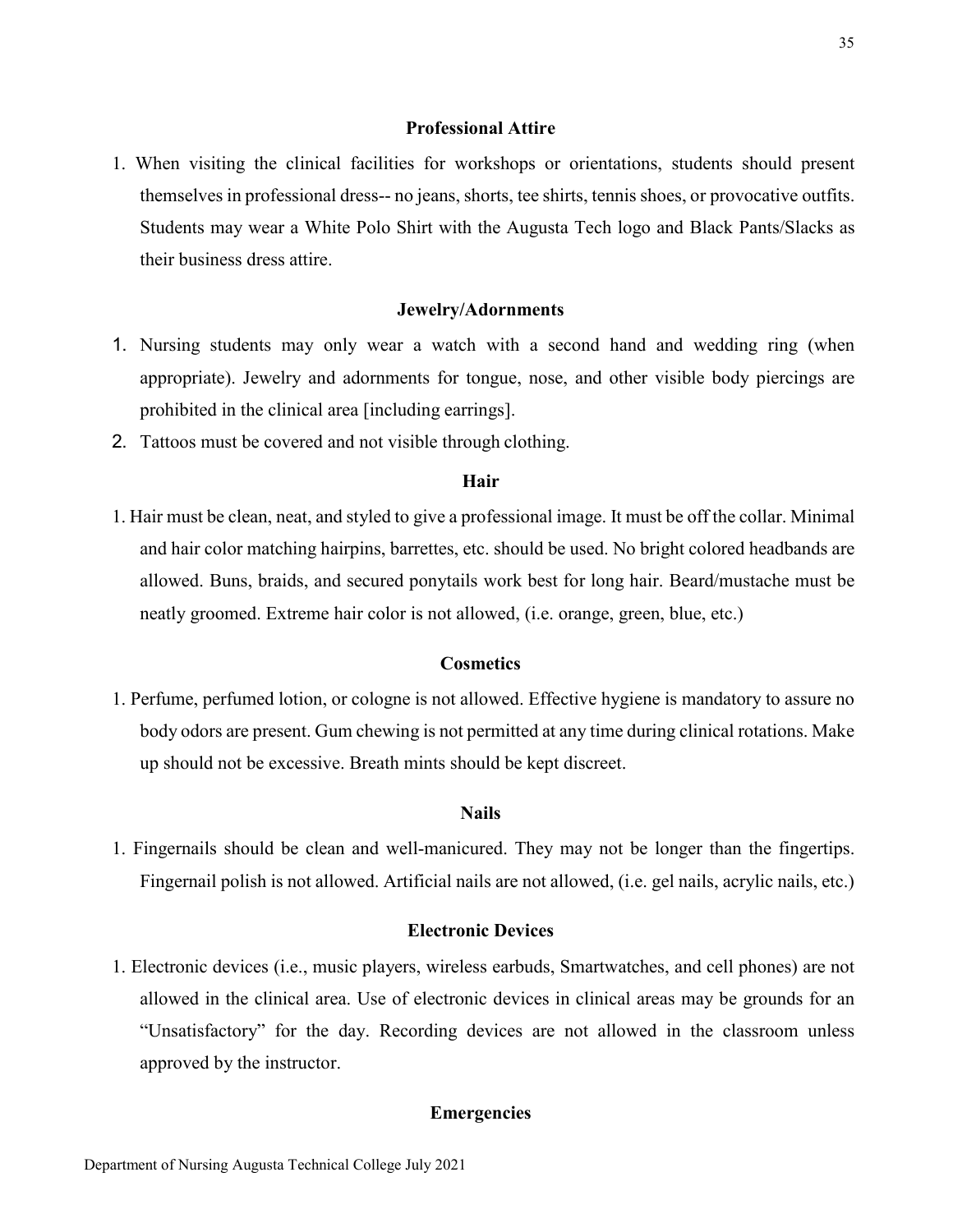1. Please advise your family members to call the division secretary at (706) 771-4175 for emergencies during clinical rotations. To save time in case of an emergency, please provide family members with a copy of your schedule and names of your clinical instructor (s). The secretary will make every attempt to contact you through your instructor.

### **Miscellaneous**

- <span id="page-36-0"></span>1. Supplies and tools for clinical depend on your program. Please refer to course syllabi for clinical tools and supplies.
- 2. It is recommended to carry a small coin purse (instead of a book bag or purse) that would fit in your uniform pocket for incidentals. Clinical sites generally do not provide a safe place for storing personal items.
- 3. Anytime you are wearing your student uniform, all policies apply. You should not come to school or go out in public wearing your uniform with prohibited accessories.

### **Conduct While in Clinical**

- <span id="page-36-1"></span>1. Students will obey the rules and regulations of the clinical facility or office where they are assigned. A review of hospital or office policy will be provided during orientation or by the instructor. All students for each facility or office will be familiar with hospital safety and emergency codes and infection control practices. Many facilities require testing prior to attending clinical. You should remember this information!
- 2. Students are not allowed in the clinical area unless assigned. Visiting of classmates should be limited to meeting for lunch or after clinical hours - not during the course of the day. In addition, visitors picking you up from clinical should meet you in the lobby. If you are being picked up from an office, they should remain outside. They should not come into the clinical area.
- 3. If a student should experience an exposure to blood or airborne pathogens through a needle stick or some other patient care procedure, the student must notify the clinical facility and clinical instructor immediately. You will be instructed to go to Urgent MD at 2011 Walton Way if blood testing or other medical care is needed. This follows the Augusta Tech Exposure Control Plan protocol. The instructor will telephone the office at 706-798-1700 to let them know you are coming to receive services. Upon arriving, identify yourself as an Augusta Tech student. Fees for services provided there should be covered by the student accident insurance policy. If another facility is used, the students will bear the responsibility for filing their own insurance and assuming costs of any service not covered under student accident insurance policy. Accident forms must be filled out and the Instructor will turn the form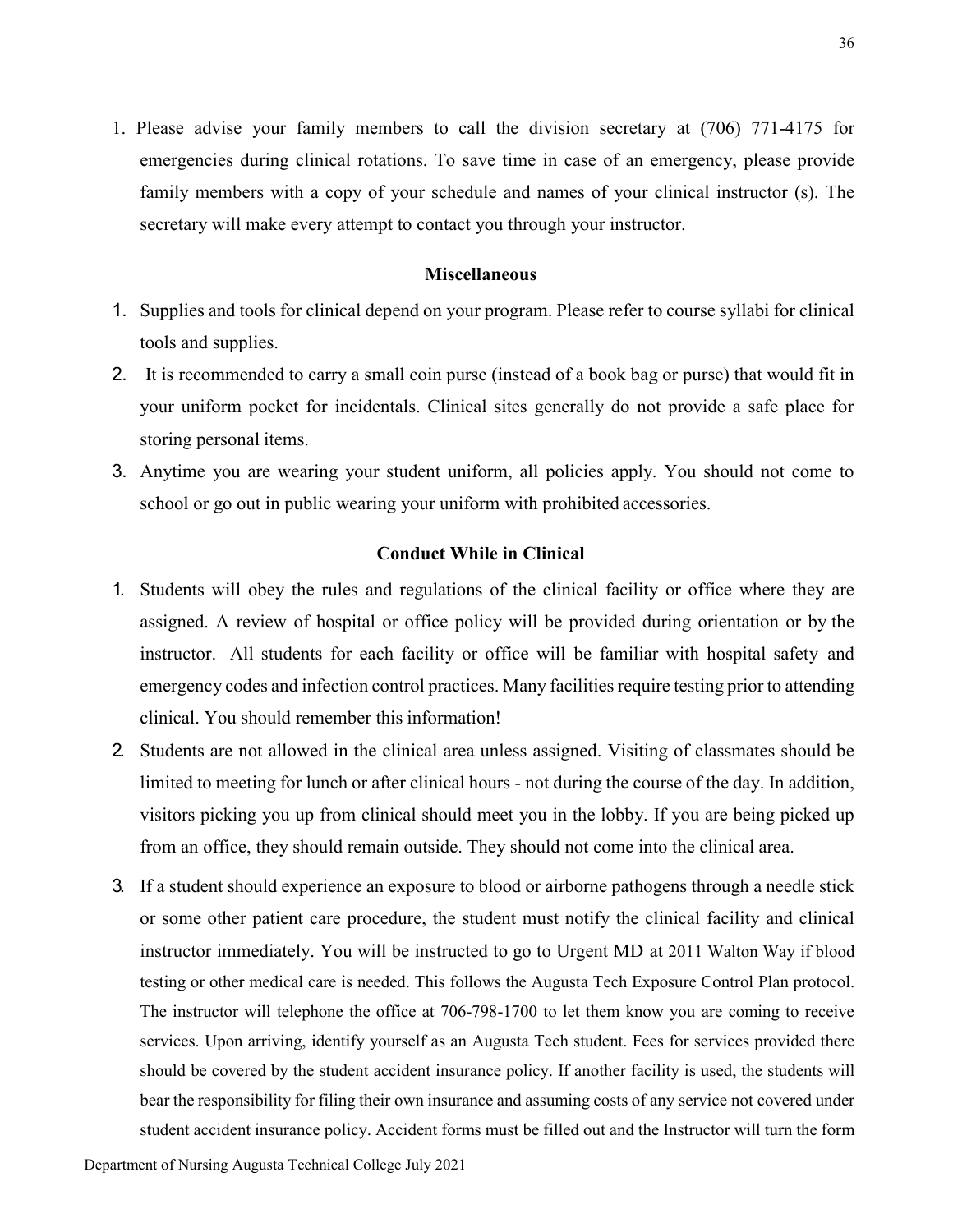into the Business Office at Augusta Technical College the next business day.

- 4. Obey all parking regulations for students at clinical facilities. Students will be held accountable for parking violations received for not following parking regulations at clinical facilities.
- 5. If disciplinary action is required during a clinical rotation, the student will be asked to leave the clinical area immediately, not to return. A meeting will be set up the next business day with the clinical instructor and Department Chair.
- 6. Students will not be allowed in clinical without required health forms being complete. Students under the care of a physician for a medical condition must provide written documentation of activity limitations**.** If your activity limitations prevent you from meeting the clinical competencies, you will not be able to complete your clinical course. Please schedule an appointment with your instructor to discuss any activity limitations that may influence your ability to achieve the clinical competencies.
- 7. While at the hospital for rotation, you cannot leave clinical for lunch. Most areas do not allow enough time to leave and return to your area without being late. You may bring your lunch or eat in the hospital cafeteria.
- 8. Tobacco (including cigarettes, snuff, dip, or chew), Vapes, or *e*-cigarettes are not allowed in any clinical facility. Do not request a smoke break during the course of a clinical day. SMOKING is not permitted in uniform. You may be sent home if your uniform or hair smells of smoke.
- 9. No student shall abuse, threaten or intimidate any member of the faculty, staff, or student body or any off-campus official. There will be no tolerance for physical or verbal abuse, disorderly/disruptive behavior, and infliction of emotional distress, theft or destruction of personal property or sexual harassment. Taping of any individual without their permission is a violation of the college and TCSG policies and grounds for dismissal.
- 10. **Clinical Attendance Policy:** To complete this program successfully, students are required to participate in clinical, complete assignments on time, and attend all scheduled clinicals. Students are expected to arrive on time and remain in clinical for the entire session. Failure to follow the attendance policy will result in failure in the class. Withdrawal from a class may affect a student's present and future academic and financial aid status as well as the class work-ethics grade. Students are allowed to miss 10 percent of their theory class. If a student misses a day of clinical, they must make it up as determined by the clinical instructor. If an absence or tardy occurs, it is the responsibility of the student to notify the lead instructor prior to the start of clinical. Tardy is defined as one minute late or greater according to the classroom clock or the instructor's watch.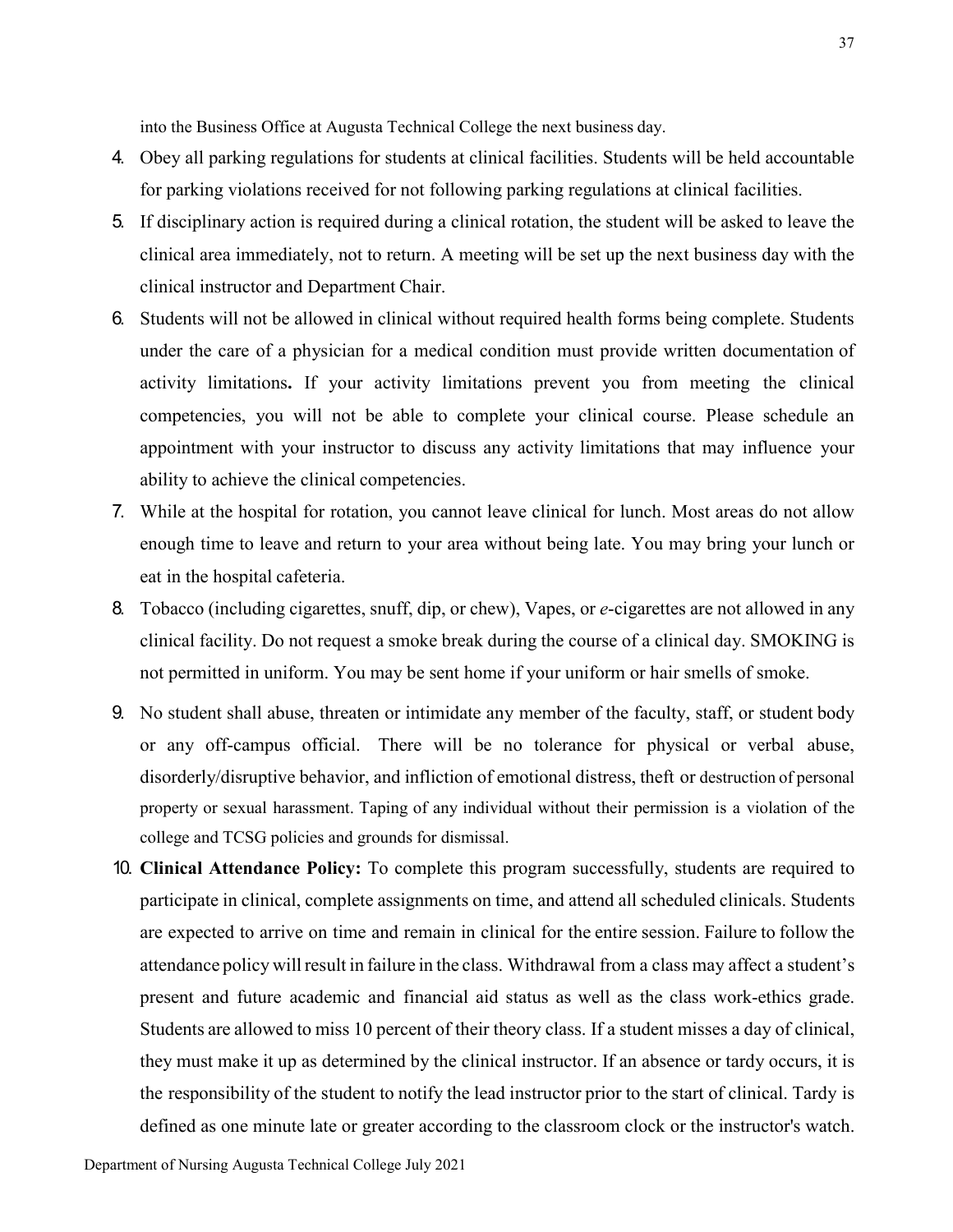Grading of Clinical will be weekly with a grade of an S/U noted. Grading will be returned the following week whenever possible. Please note that 2 U's in clinical constitute failure of the course.

- 11. The student may earn a possible 100 points. All Care Plans/Concept Maps and must be submitted on time and an overall average grade of 70% or better is required to pass clinical. Late assignments will not be accepted.
- 12. All clinical documentation must be received by the clinical instructor to pass clinical.
- 13. If a student has a documented Critical Incident, he or she may receive an automatic unsatisfactory (U) for the day.

### **CRITICAL INCIDENT**

<span id="page-38-0"></span>A critical incident is defined as a potentially life-threatening event that compromises a patient's health or safety. A critical incident includes, (but is not limited to):

- The performance of an illegal act
- Acting outside the scope of the student's practice
- Falsifying medical records
- Repeated occurrences of unsafe practice after correction
- Unprofessional behaviors (inappropriate dress; tardiness; inappropriate cell phone use or conduct deemed inappropriate by Instructor and/or others; posting unprofessional comments/pictures on e-mail or social media sites; violation of agency, and/or Augusta Technical College policy. This includes health requirements, CPR Certification, Drug Screen and Background Check.
- Dependent nursing interventions, for example: failure to carry out physician orders safely and competently, failure to comply with instruction of agency staff or clinical instructor).
- Independent nursing interventions, for example: failure to perform patient care safely and completely, including administering medications safely with clinical instructor.

### **CRITICAL INCIDENT PROCEDURE**

- <span id="page-38-1"></span>• The instructor completes the appropriate documentation and notify the clinical facility and Augusta Technical College.
- A follow-up meeting is scheduled with the student, the instructor and DepartmentChair within 48 hours.
- The instructor completes the Critical Incident Form (Appendix D) detailing the event. The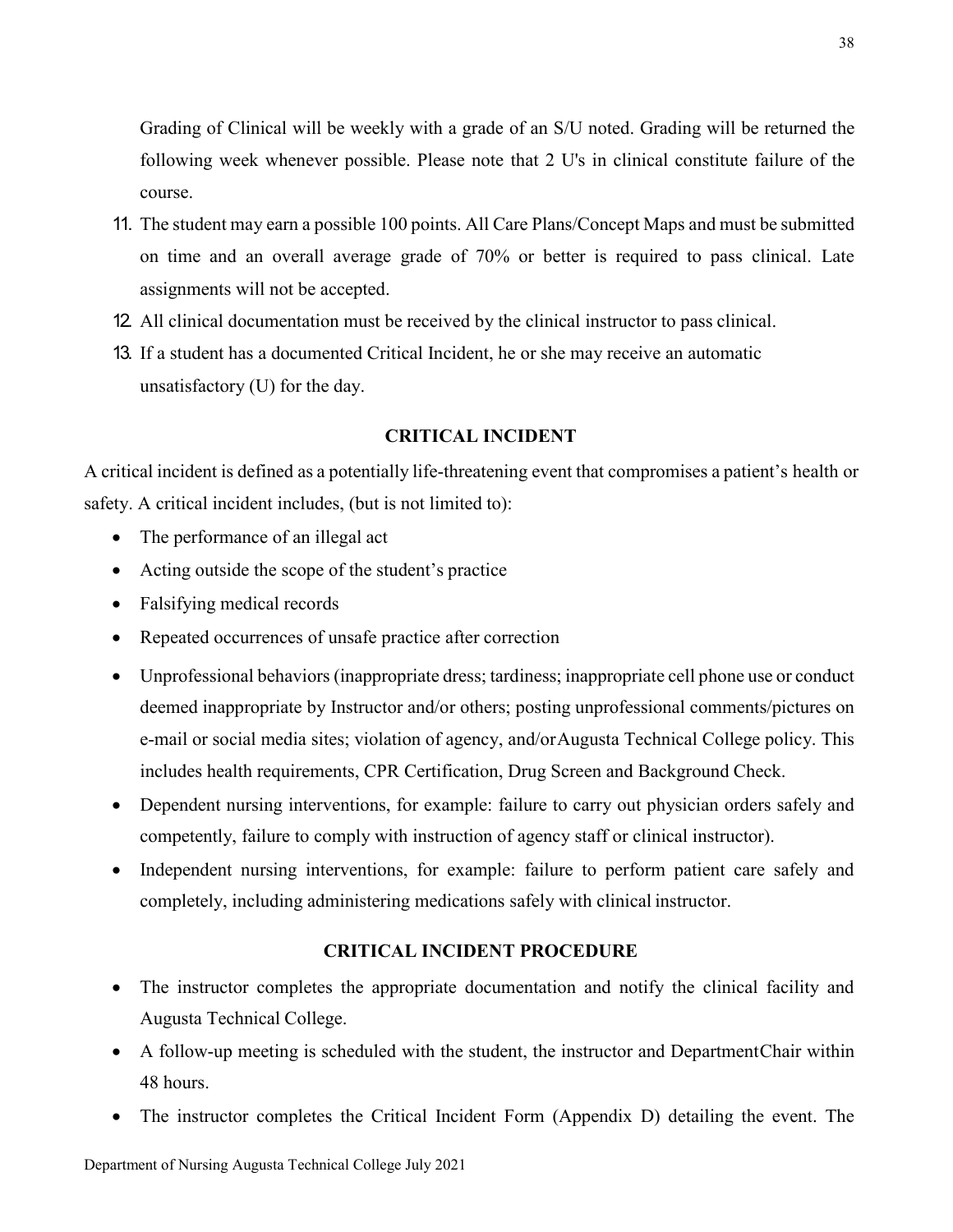instructor, the student, and the Department Chair sign this form.

• Final documentation is placed in the student's permanent file.

<span id="page-39-0"></span>A student may appeal a final grade or any other academic decision in accordance with Augusta Technical College's appeal process, which is included on page 20 of this handbook. The student should first discuss the issue with the instructor who awarded the grade or made the academic decision before advancing up the chain-of-command.

### Section V

### Health Insurance

<span id="page-39-1"></span>All Nursing Students are required to provide their own Health Insurance and submit a copy of their insurance card with their medical clearance packet.

#### **Liability Insurance**

<span id="page-39-2"></span>All Early Childhood Care and Education, Cosmetology, and Allied Health students are required to obtain professional liability insurance for coverage in the internship and clinical education and training areas that are a required part of each of these programs.

### **Accident Insurance**

<span id="page-39-3"></span>All credit students are required to purchase accident insurance at the time of registration. In case of an accident, the student is responsible for any expenses not paid by this accident insurance. Accident insurance provides partial (supplemental) coverage for medical expenses related to accidents (accidental injury or death) as specified below.

1. College — Time Coverage protects students while engaged in college activities during the quarter.

2. Traveling — To or from the student's residence and the College to attend classes or as a member of a supervised group (not as a spectator), traveling in a college-furnished vehicle or chartered transportation going to or from a college-sponsored activity.

3. On the College Premises — During the hours on the days when the College is in session or any other time while the student is required to participate in a college-sponsored activity (not as a spectator).

4. Away from the College Premises — As a member of a supervised group participating in a collegesponsored activity requiring the attendance of the student (not as a spectator). Students are responsible for reporting claims to the Vice President for Administrative Services.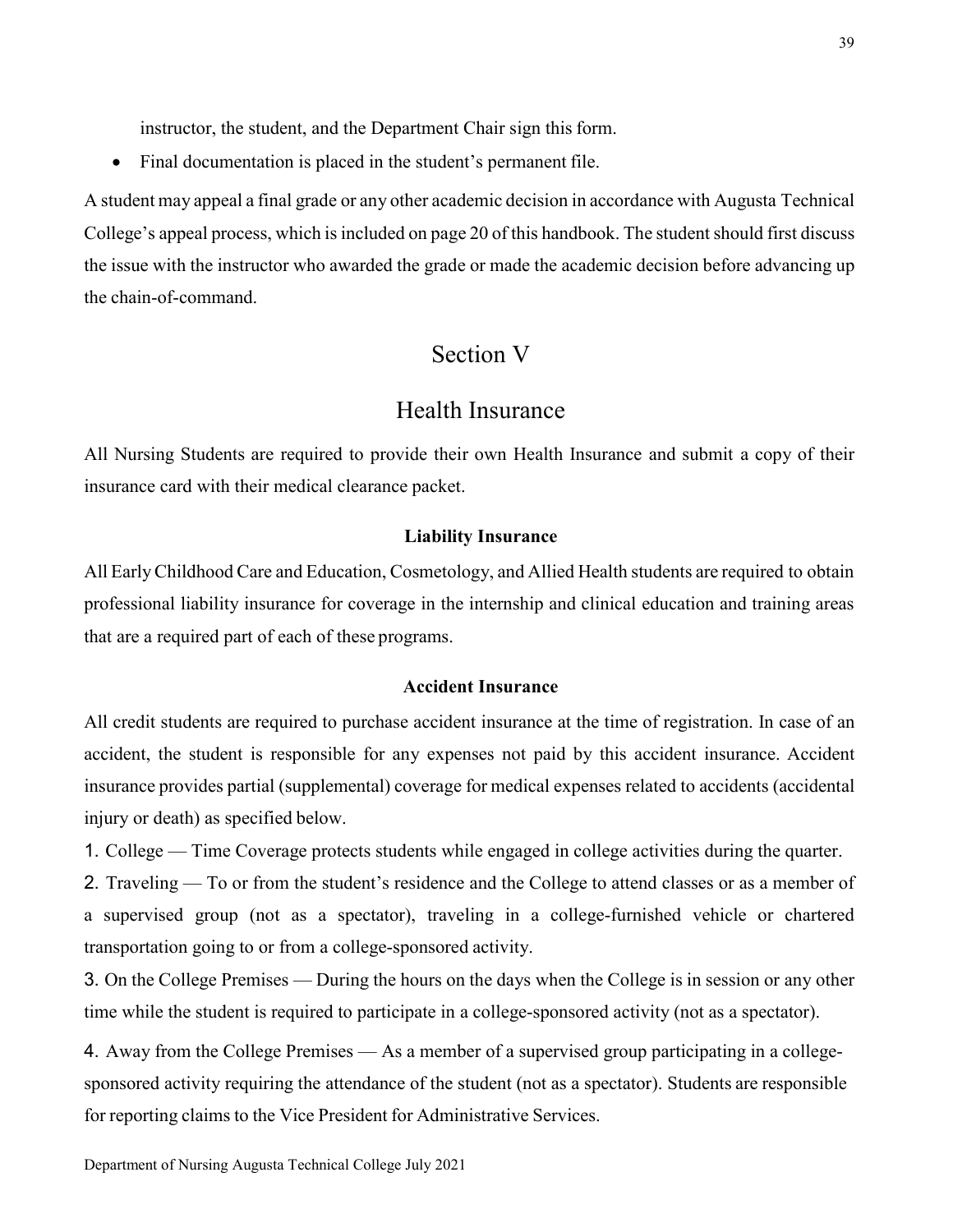### 5. Classroom and Laboratory Safety

Classroomand laboratory organization and operationwillreflect as closelyas possible standards in the health facilities. Neatness and orderliness will be expected in these areas. Everyone will be expected to obtain their supplies and clean work areas. It is important for you to use good safety practices at all times. Safety and operational instructions will be discussed with you prior to your performance of any procedure or skill. Any malfunction or loss of equipment should be reported immediately to your instructor who will then notify the Department Chair. Equipment and supplies should be used in the same manner as you would use them in the clinical areas. No student should be in the lab area without an instructorpresent.

### **Grievance Procedure Policy**

<span id="page-40-0"></span>It is the policy of the Augusta Technical College to maintain a grievance process available to all students that provides an open and meaningful forum for their grievances, the resolution of these grievances, and is subject to clear guidelines. This procedure does not address grievances related to the unlawful harassment, discrimination and/or retaliation for reporting harassment/discrimination against students. Those complaints are handled by the Unlawful Harassment and Discrimination of Students Procedure. See the Augusta Technical College Student Handbook for additional guidance. DEFINITIONS:

A. Grievable issues: Issues arising from the application of a policy/procedure to the student's specific case is always grievable. Specifically, grievable are issues related to student advisement, improper disclosure of grades, unfair testing procedures and poor treatment of students; this is a representative list and is not meant to be exhaustive.

B. Non-grievable issues: Issues which have a separate process for resolution (i.e., disciplinary sanctions, FERPA, financial aid, academic grades, discrimination, harassment etc.) are not grievable and a student must take advantage of the process in place.

### **Grievance Procedures**

<span id="page-40-1"></span>Informal Grievance Procedure: Students with grievable issues should resolve those issues, if possible, on an informal basis without the filing of a formal grievance.

1. A student has 10 business days from the date of the incident being grieved to resolve the matter informally by approaching their instructor, department chair or any other staff or faculty member directly involved in the grieved incident.

2. Where this process does not result in a resolution of the grievable issue, the student may proceed to the formal grievance procedure below.

Formal Grievance Procedure: where a student cannot resolve their grievance informally, he or she may use this formal grievance procedure.

1. Within 15 business days of the incident being grieved, the student must file a formal grievance to the office of the Dean, School of Health Sciences with the following information: a) Name,

Department of Nursing Augusta Technical College July 2021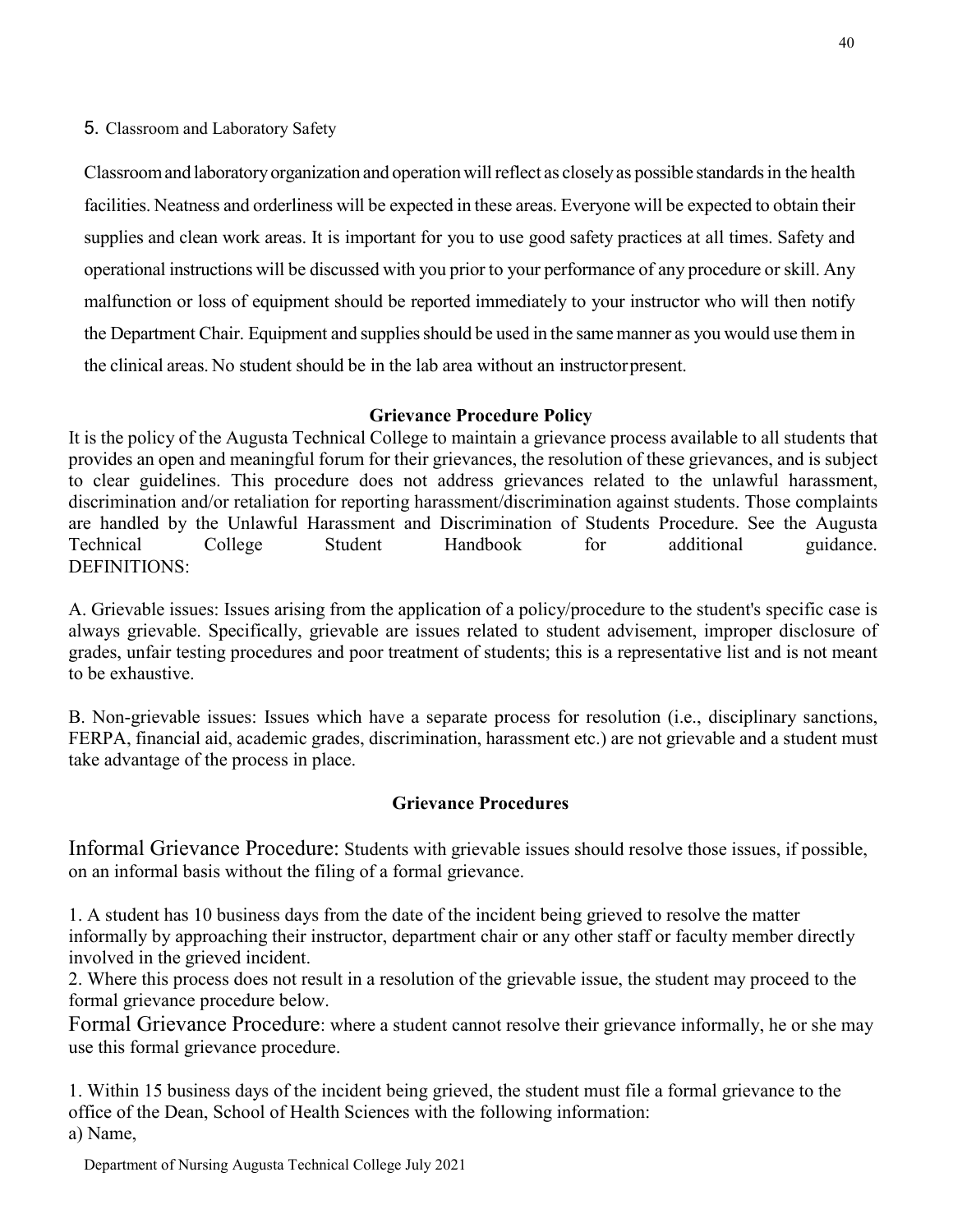b) Date,

- c) Brief description of incident being grieved,
- d) Remedy requested
- e) Signed and dated.
- f) Informal remedy attempted by student and outcome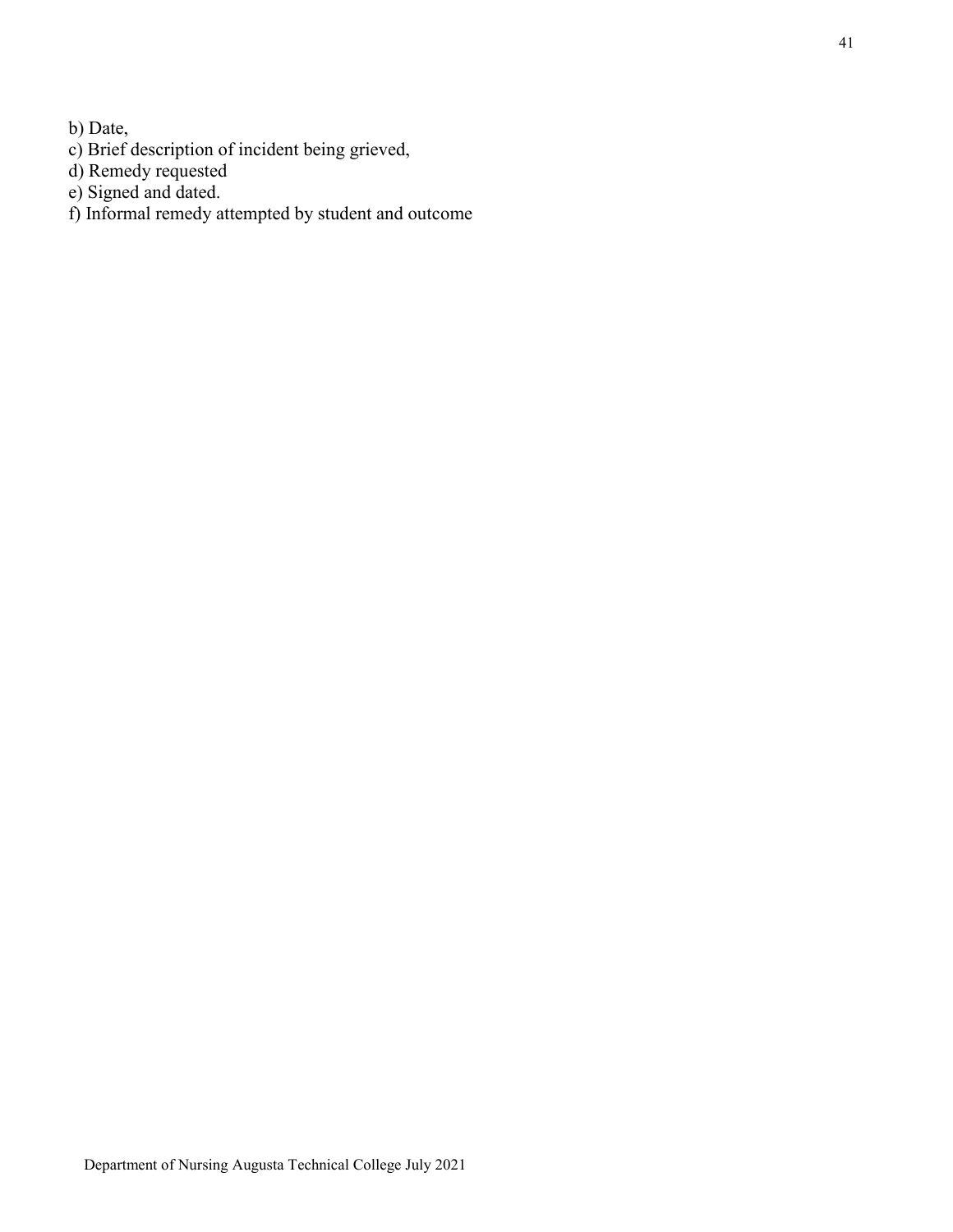### References

Alfaro- LeFevre, R. (2016). *Critical thinking, clinical reasoning and clinical judgment: A practical approach to outcome-focused thinking.* (6th Ed.). Philadelphia, PA: Elsevier.

American Nurses Association (2015). *Nursing scope, and standards of practice*. (3rd Ed.). Silver

Springs, MD: American Nurses Association.

- American Nurses Association (2010). *Nursing's social policy statement.* (2<sup>nd</sup> Ed.). Silver Springs, MD: Nurse books. Augusta Technical College Catalog (2019). Retrieved December 06, 2018 from [www.augustatech.edu](http://www.augustatech.edu/)
- Fowler, M. (2015). *Guide to the code of ethics: Interpretation, and application*. Silver Springs, MD:

American Nurses Association.

- Knowles, M. S. (1975). *Self-directed learning: A guide for learners and teachers.* New York: Association Press.
- National League for Nursing. (2010). *Outcomes and competencies for graduates of practical/vocational, diploma, baccalaureate, master's practice doctorate, and research doctorate programs in nursing.* Washington DC: Wolters Kluwer
- Southern Regional Education Board. (2017). Americans with Disabilities Act: Implications for

Nursing Education. Retrieved August 2, 2017 from

<https://www.sreb.org/publication/americans-disabilities-act>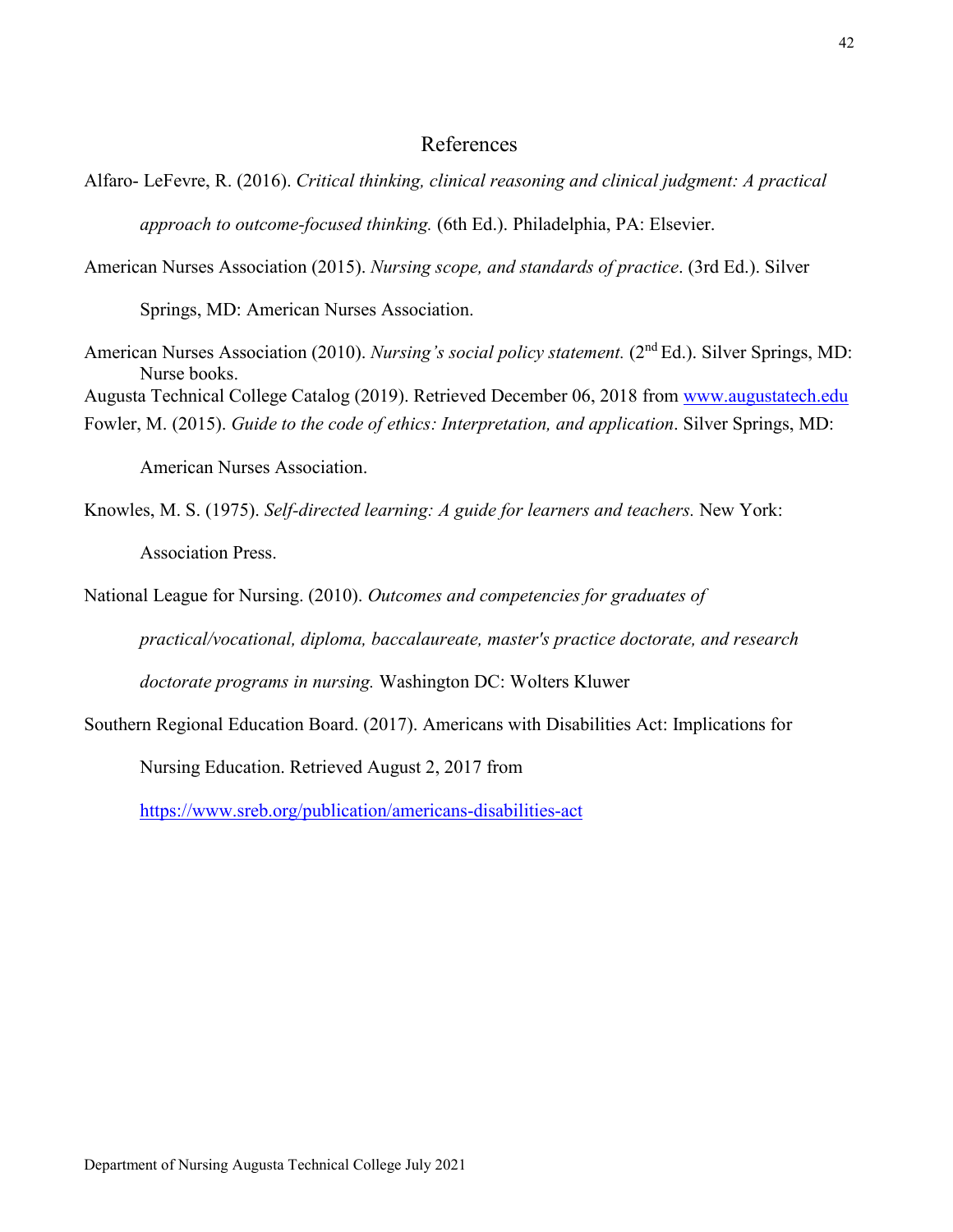# Appendix A

## <span id="page-43-0"></span>**Definitions**

| <b>Advanced</b><br><b>Placement</b> | Returning to the nursing program at a level higher than a first semester<br>nursing course.                                                                                                                                                                                                                                                                                                                                                                                                                                                                 |
|-------------------------------------|-------------------------------------------------------------------------------------------------------------------------------------------------------------------------------------------------------------------------------------------------------------------------------------------------------------------------------------------------------------------------------------------------------------------------------------------------------------------------------------------------------------------------------------------------------------|
| <b>Clinical Day</b>                 | One shift in which a student is assigned the care of at least one patient,<br>observation experience, or lab activities.                                                                                                                                                                                                                                                                                                                                                                                                                                    |
| <b>Critical Incident</b>            | A critical incident is defined as a potentially life-threatening event which<br>compromises a patient' health or safety. This includes performance of<br>an illegal act, intentionally acting outside the scope of the student's<br>practice, falsifying medical records, and/or repeated occurrences of<br>unsafe practice after written correction. Any student who fails a nursing<br>course due to a critical incident will be terminated from the program<br>without the option of returning. Termination from the nursing program<br>due to acritical |
|                                     | incident shall be by majority vote of the nursing faculty.<br>Second admission through the general application pool to the first semester                                                                                                                                                                                                                                                                                                                                                                                                                   |
| <b>Readmission</b>                  | nursing courses.                                                                                                                                                                                                                                                                                                                                                                                                                                                                                                                                            |
| <b>Tardy</b>                        | Tardy is defined as one minute late or greater according to the<br>instructor's watch. Leaving class early or returning to class late after a<br>break is counted as tardy. Three tardies to class, clinical, or skills lab<br>constitute one absence. If an absence occurs, or a student will be tardy<br>for any reason it is the responsibility of the student to notify the<br>instructor prior to the time for the session to<br>start.                                                                                                                |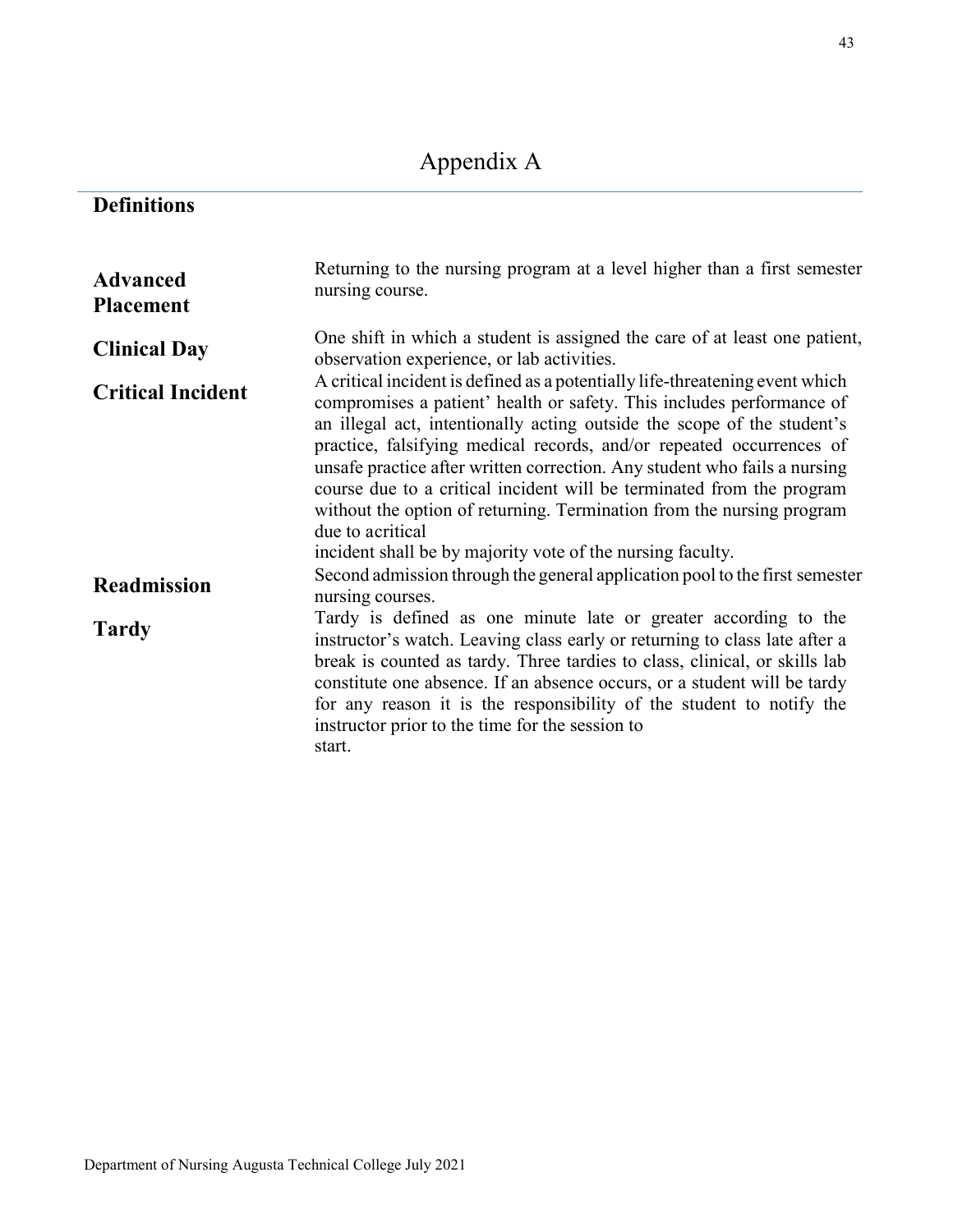### **APPENDIX B**

### **Academic Appeal Form**

Augusta Technical College Allied Health Sciences and Nursing Division **Academic Appeal Petition Form** 

<span id="page-44-1"></span><span id="page-44-0"></span>This form is available from the Dean's Administrative Assistant in Building 900. Submission of the form must be submitted before an appointment with the Dean will be established.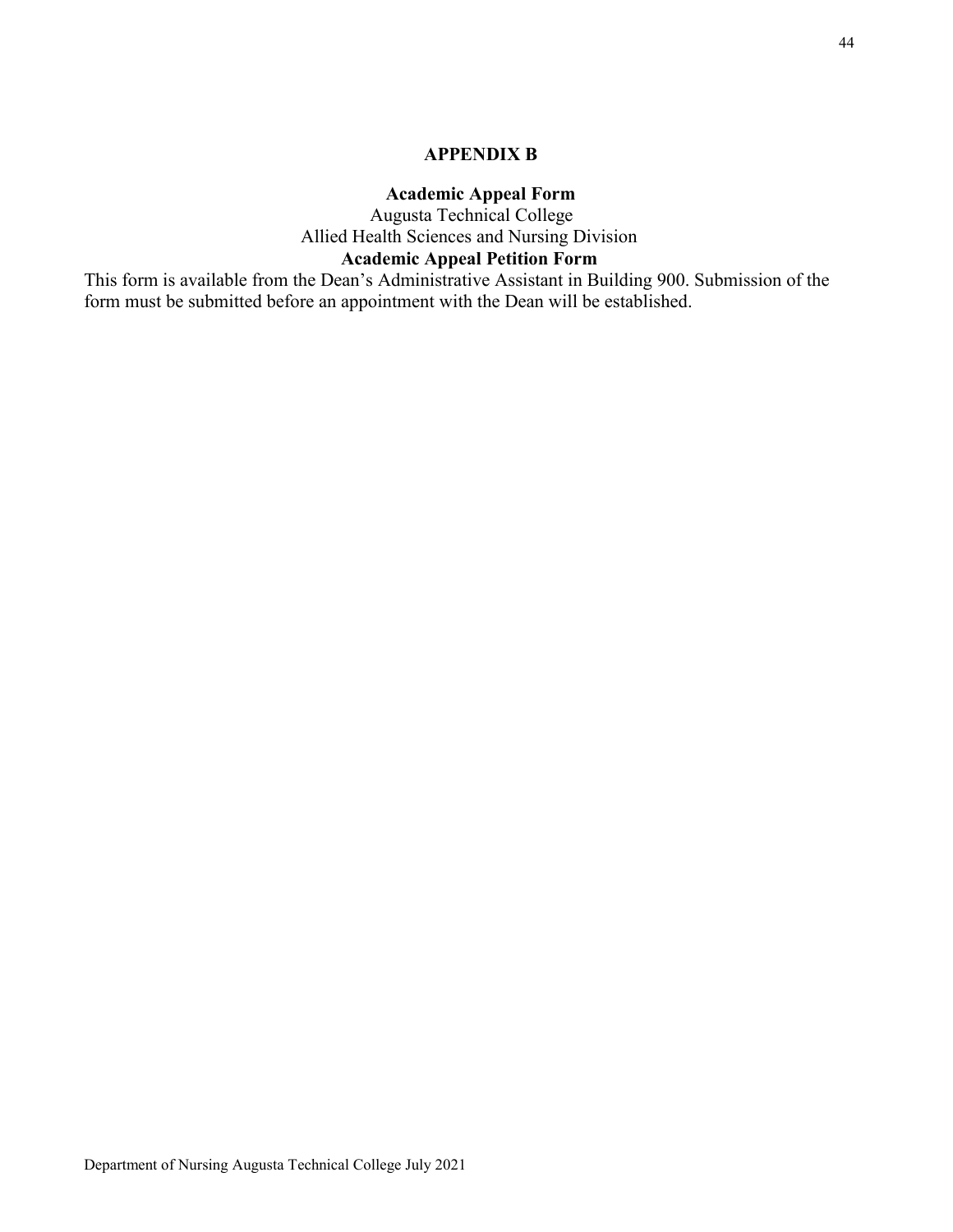# **APPENDIX C**

### **Augusta Technical College Associate Degree Nursing Program Readmission Plan**

<span id="page-45-0"></span>Student Name: Student ID Number: Date

You will be required to repeat the semester you completed **prior** to the semester you failed or withdrew. This is inclusive of the nursing clinical rotation. Your remediation will be granted based on space availability.

You will register and pay for the classes with the CRN# of the course(s) through continuing education. You will attend class(s) based on the attendance policy specified in the student handbook and in your syllabi. You will receive a Pass or Fail in Banner.

You must make a seventy (70) or above in the course(s) enrolled in. In order to attend clinical you must have a current CPR and First Aid Card. CPR and First Aid cards must be current and representative of Basic Life Support (BLS) training and First Aid issued by American Heart Association. You must submit a current clinical clearance form, and completed health-packet. Contents should include the completion of a criminal background check, urine and drug screen completed through Pre-Check. You are required to show proof of current health insurance by the submission of a health insurance card. My signature acknowledges the following:

- 1. I have read the conditions of my remediation plan;
- 2. I understand the terms of the remediation plan; and
- 3. I accept the remediation plan as outlined.

<span id="page-45-2"></span><span id="page-45-1"></span>

| Student's Signature                                                                                                                                                                                                             | Date                                     |
|---------------------------------------------------------------------------------------------------------------------------------------------------------------------------------------------------------------------------------|------------------------------------------|
| <b>Instructor or Department Chair Signature</b>                                                                                                                                                                                 | Date                                     |
|                                                                                                                                                                                                                                 | <b>APPENDIX D</b>                        |
|                                                                                                                                                                                                                                 | <b>CRITICAL INCIDENT FORM</b>            |
|                                                                                                                                                                                                                                 | Student: Date completed: Date completed: |
|                                                                                                                                                                                                                                 | Clinical Site: Educator: Educator:       |
|                                                                                                                                                                                                                                 |                                          |
| Incident Description:<br>A. Detailed description of incident.<br>B. Handbook violation reference:<br>C. What are the actual/potential consequences of this incident?<br>D. Was the physician contacted? ______Yes___No Explain: |                                          |
| E. If the incident involved a medication:<br>1. Name, dose, time of medication ordered:                                                                                                                                         |                                          |

2. Error committed:

Department of Nursing Augusta Technical College July 2021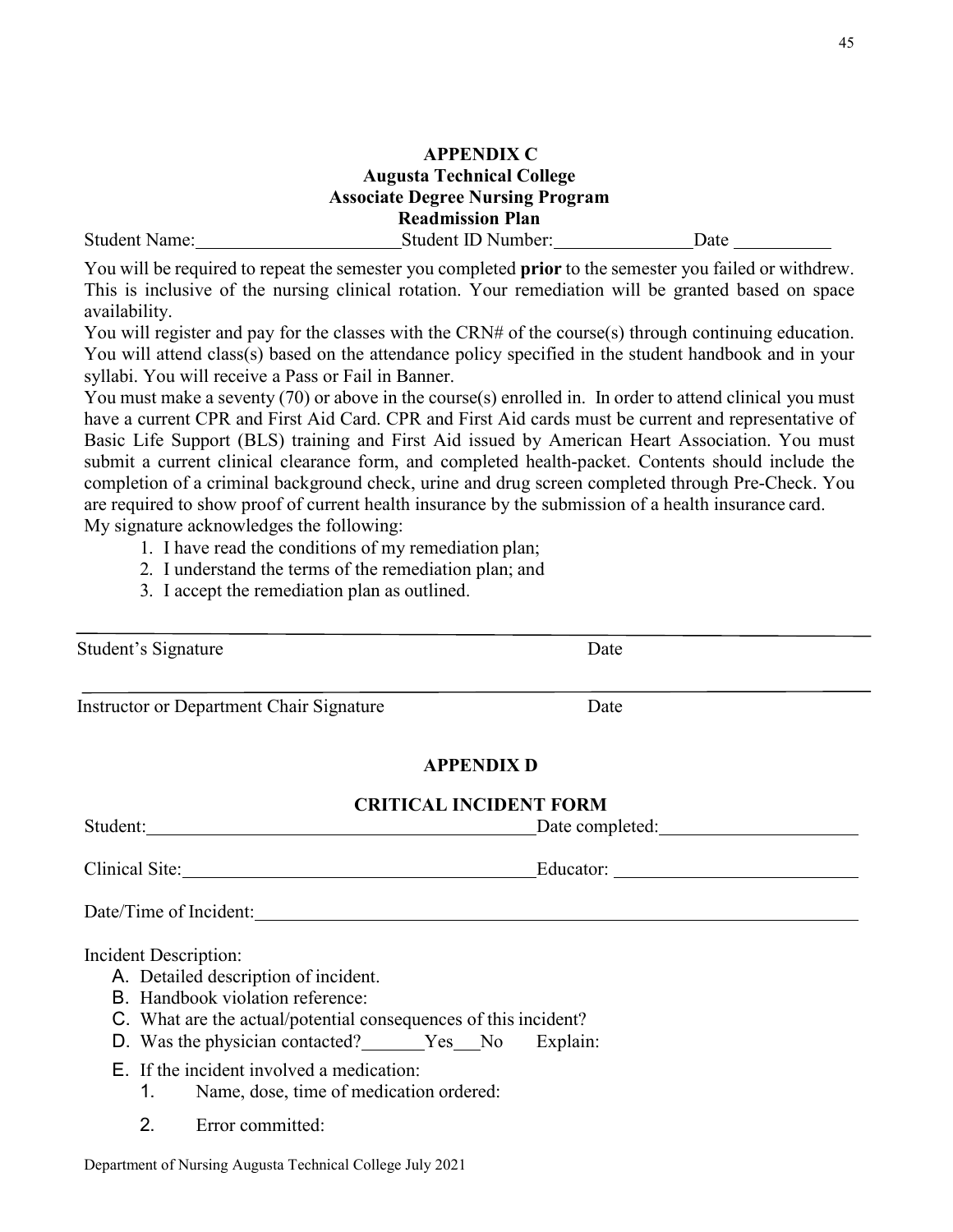| Date: |
|-------|
| Date: |
| Date: |
|       |

Original: Student File CC: Chair, Nursing Department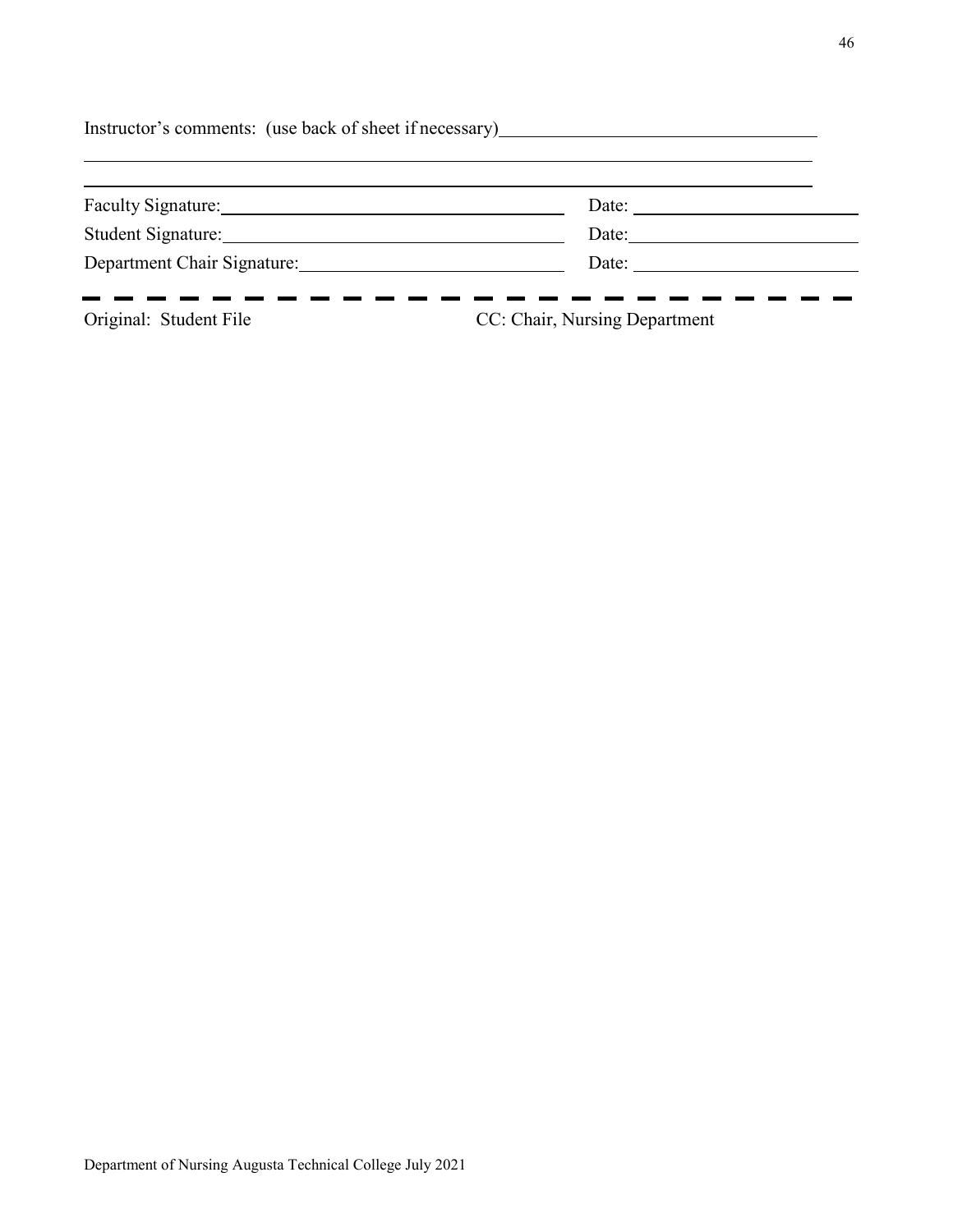### **APPENDIX E**

<span id="page-47-1"></span><span id="page-47-0"></span>

| <b>Exam Question Review</b> |  |                                                                                           |  |
|-----------------------------|--|-------------------------------------------------------------------------------------------|--|
| Student Name:<br>900        |  |                                                                                           |  |
|                             |  | Date: Course: Course: Semester: Exam:                                                     |  |
|                             |  |                                                                                           |  |
|                             |  | Challenge must be submitted within 24 hours of exam review                                |  |
|                             |  | ,我们也不会有什么。""我们的人,我们也不会有什么?""我们的人,我们也不会有什么?""我们的人,我们也不会有什么?""我们的人,我们也不会有什么?""我们的人          |  |
|                             |  | ,我们也不会有什么。""我们的人,我们也不会有什么?""我们的人,我们也不会有什么?""我们的人,我们也不会有什么?""我们的人,我们也不会有什么?""我们的人          |  |
|                             |  |                                                                                           |  |
|                             |  |                                                                                           |  |
|                             |  | Date received: Time: By:                                                                  |  |
|                             |  | Resolution (include rationale for any changes made and alternate answer choices if given: |  |
|                             |  |                                                                                           |  |
|                             |  |                                                                                           |  |
| <b>Faculty Signature</b>    |  | Date                                                                                      |  |
|                             |  |                                                                                           |  |